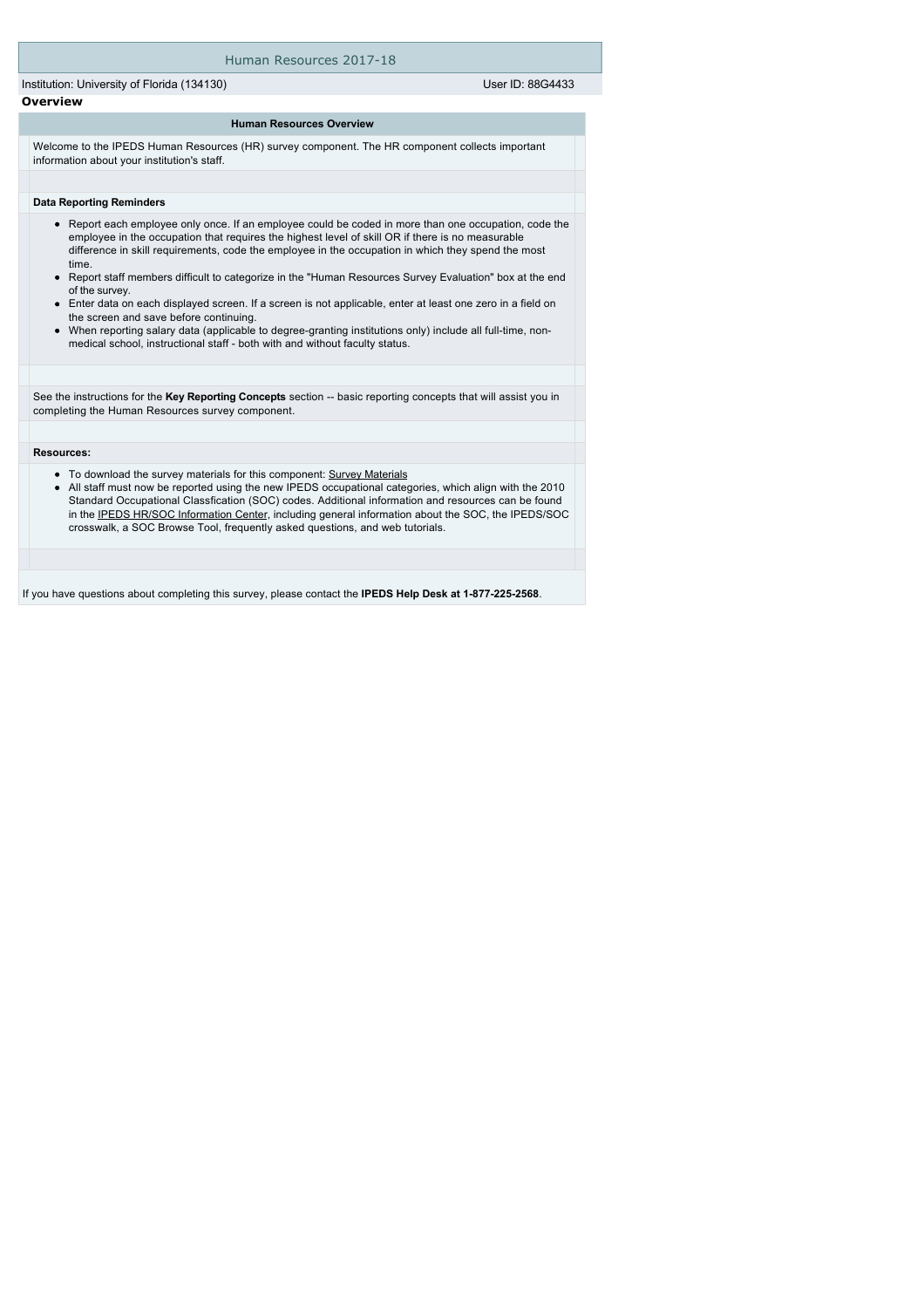Institution: University of Florida (134130) Contract the User ID: 88G4433

## **Human Resources Screening Questions**

|                                                        | Does your institution have any part-time staff? |                                                                                                                                                                                                                                                                                                                                                                                                                                                                                  |                                             |     |                                                                                                                                                                                                                                    |  |  |  |  |  |  |  |
|--------------------------------------------------------|-------------------------------------------------|----------------------------------------------------------------------------------------------------------------------------------------------------------------------------------------------------------------------------------------------------------------------------------------------------------------------------------------------------------------------------------------------------------------------------------------------------------------------------------|---------------------------------------------|-----|------------------------------------------------------------------------------------------------------------------------------------------------------------------------------------------------------------------------------------|--|--|--|--|--|--|--|
|                                                        |                                                 |                                                                                                                                                                                                                                                                                                                                                                                                                                                                                  |                                             |     | If you answer Yes to this question, you will be provided the screens to report part-time staff.                                                                                                                                    |  |  |  |  |  |  |  |
|                                                        | O                                               | No                                                                                                                                                                                                                                                                                                                                                                                                                                                                               |                                             |     |                                                                                                                                                                                                                                    |  |  |  |  |  |  |  |
|                                                        | ⊙                                               | Yes                                                                                                                                                                                                                                                                                                                                                                                                                                                                              |                                             |     |                                                                                                                                                                                                                                    |  |  |  |  |  |  |  |
|                                                        |                                                 |                                                                                                                                                                                                                                                                                                                                                                                                                                                                                  |                                             |     | Does your institution have graduate assistants?                                                                                                                                                                                    |  |  |  |  |  |  |  |
|                                                        |                                                 | If you answer Yes to this question, you will be provided the screens to report graduate assistants.                                                                                                                                                                                                                                                                                                                                                                              |                                             |     |                                                                                                                                                                                                                                    |  |  |  |  |  |  |  |
|                                                        |                                                 | O                                                                                                                                                                                                                                                                                                                                                                                                                                                                                | No                                          |     |                                                                                                                                                                                                                                    |  |  |  |  |  |  |  |
|                                                        |                                                 | ര                                                                                                                                                                                                                                                                                                                                                                                                                                                                                | Yes                                         |     |                                                                                                                                                                                                                                    |  |  |  |  |  |  |  |
| Does your institution have 15 or more full-time staff? |                                                 |                                                                                                                                                                                                                                                                                                                                                                                                                                                                                  |                                             |     |                                                                                                                                                                                                                                    |  |  |  |  |  |  |  |
|                                                        | O                                               | No                                                                                                                                                                                                                                                                                                                                                                                                                                                                               |                                             |     |                                                                                                                                                                                                                                    |  |  |  |  |  |  |  |
|                                                        | ⊙                                               | Yes                                                                                                                                                                                                                                                                                                                                                                                                                                                                              |                                             |     |                                                                                                                                                                                                                                    |  |  |  |  |  |  |  |
|                                                        |                                                 |                                                                                                                                                                                                                                                                                                                                                                                                                                                                                  | Does your institution have a tenure system? |     |                                                                                                                                                                                                                                    |  |  |  |  |  |  |  |
|                                                        |                                                 | If you answer Yes to this question, you will be provided the screens to report some data by tenure status.                                                                                                                                                                                                                                                                                                                                                                       |                                             |     |                                                                                                                                                                                                                                    |  |  |  |  |  |  |  |
|                                                        |                                                 | No<br>O                                                                                                                                                                                                                                                                                                                                                                                                                                                                          |                                             |     |                                                                                                                                                                                                                                    |  |  |  |  |  |  |  |
|                                                        |                                                 | ⊙                                                                                                                                                                                                                                                                                                                                                                                                                                                                                | Yes                                         |     |                                                                                                                                                                                                                                    |  |  |  |  |  |  |  |
|                                                        |                                                 | Did your institution hire any full-time permanent staff who were included on the payroll of the institution<br>between November 1, 2016 and October 31, 2017 either for the first time (new to the institution) or<br>after a break in service? Do not exclude persons that were no longer on the payroll as of November 1,<br>2017. (Exclude persons who have returned from sabbatical leave and full-time instructional staff who<br>are working less-than-9-month contracts.) |                                             |     |                                                                                                                                                                                                                                    |  |  |  |  |  |  |  |
|                                                        |                                                 |                                                                                                                                                                                                                                                                                                                                                                                                                                                                                  | hires in Part H.                            |     | If you answer Yes to this question, you will be provided the screens to report full-time permanent new                                                                                                                             |  |  |  |  |  |  |  |
|                                                        |                                                 | Ο                                                                                                                                                                                                                                                                                                                                                                                                                                                                                | No                                          |     |                                                                                                                                                                                                                                    |  |  |  |  |  |  |  |
|                                                        |                                                 | ⊙                                                                                                                                                                                                                                                                                                                                                                                                                                                                                | Yes                                         |     |                                                                                                                                                                                                                                    |  |  |  |  |  |  |  |
|                                                        |                                                 |                                                                                                                                                                                                                                                                                                                                                                                                                                                                                  |                                             |     | Do ALL of the instructional staff at your institution fall into any of the following categories?                                                                                                                                   |  |  |  |  |  |  |  |
|                                                        |                                                 |                                                                                                                                                                                                                                                                                                                                                                                                                                                                                  |                                             |     | If you answer Yes to any of the questions below, you will NOT be required to report Part G - Salaries for instructional<br>staff. However, Part G will still be required for reporting data for full-time non-instructional staff. |  |  |  |  |  |  |  |
|                                                        |                                                 |                                                                                                                                                                                                                                                                                                                                                                                                                                                                                  |                                             |     |                                                                                                                                                                                                                                    |  |  |  |  |  |  |  |
|                                                        | ⊙                                               | No                                                                                                                                                                                                                                                                                                                                                                                                                                                                               | O                                           |     | Yes Are ALL of the instructional staff military personnel?                                                                                                                                                                         |  |  |  |  |  |  |  |
|                                                        | ⊙                                               | No                                                                                                                                                                                                                                                                                                                                                                                                                                                                               | O                                           | Yes | Do ALL of the instructional staff contribute their services (e.g., members of a religious<br>order)?                                                                                                                               |  |  |  |  |  |  |  |
|                                                        | ⊙                                               | No                                                                                                                                                                                                                                                                                                                                                                                                                                                                               | О                                           |     | Yes Do ALL of the instructional staff teach pre-clinical or clinical medicine?                                                                                                                                                     |  |  |  |  |  |  |  |

**You may use the space below to provide context for the data you've reported above.**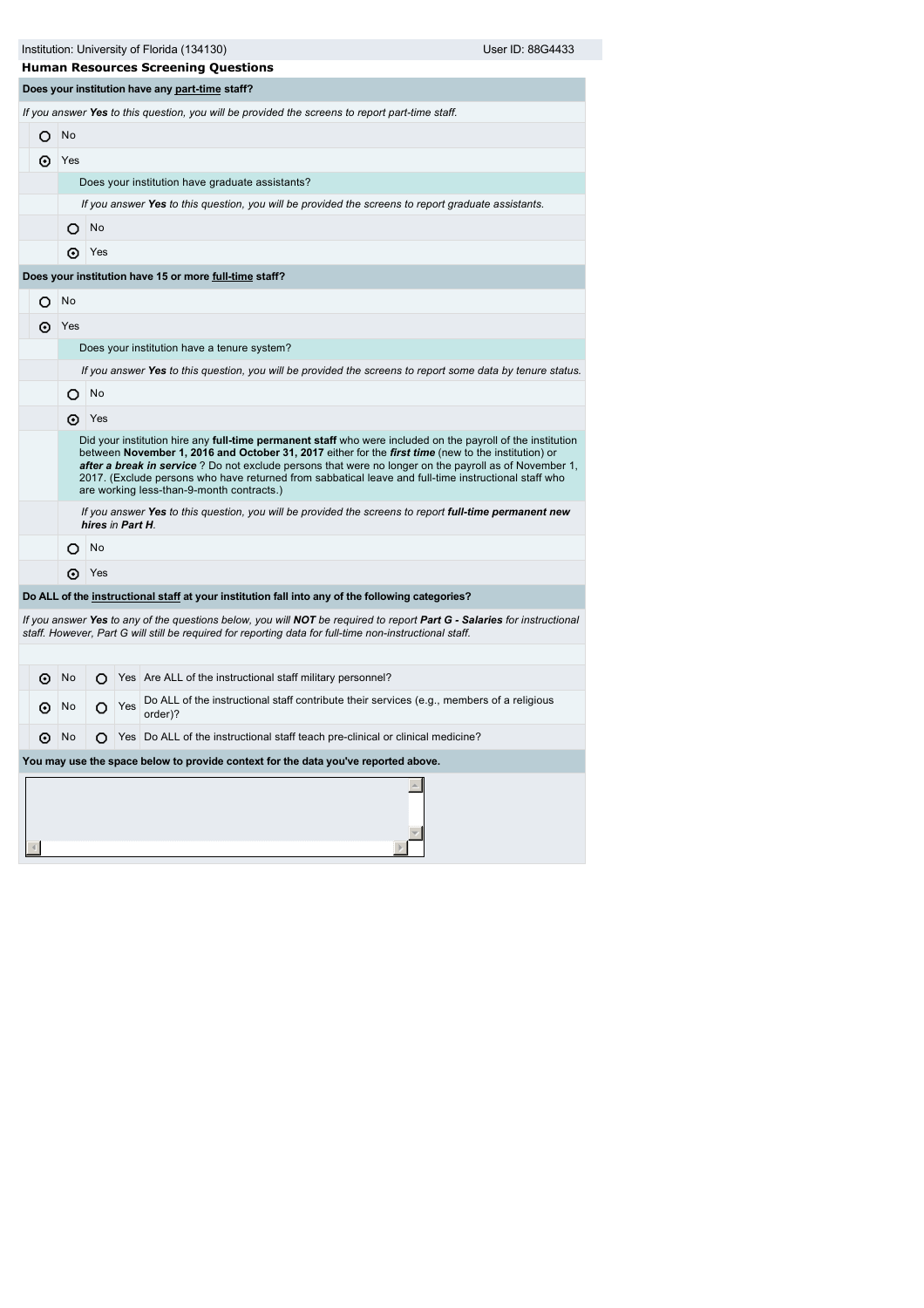# Institution: University of Florida (134130) Contract the User ID: 88G4433 **Part A1 - Full-time Instructional Staff by Academic Rank and Tenure Status - Tenured**

**Number of [Full-time](javascript:openglossary(257)) [Instructional Staff](javascript:openglossary(996))** 

**With [Faculty Status](javascript:openglossary(1009))** 

**[Tenured](javascript:openglossary(639))**

**As of November 1, 2017**

**Report Hispanic/Latino individuals of any race as Hispanic/Latino**

- **Report race for non-Hispanic/Latino individuals only**
- **Include both Primarily Instruction and Instruction Combined with Research and/or Public Service**
- **Include both medical school and non-medical school staff**

**Men**

|                                              |                   |                         | <b>No</b> |                        |           |                  |                |
|----------------------------------------------|-------------------|-------------------------|-----------|------------------------|-----------|------------------|----------------|
| Race/ethnicity                               | <b>Professors</b> | Associate<br>professors | Assistant | professors Instructors | Lecturers | academic<br>rank | Total          |
| Nonresident alien                            | $\overline{2}$    | $\mathbf 0$             |           |                        |           |                  | $\overline{2}$ |
| Hispanic/Latino                              | 38                | 25                      |           |                        |           |                  | 63             |
| American Indian or Alaska Native             | $\mathbf 0$       | $\mathbf{0}$            |           |                        |           |                  | $\mathbf 0$    |
| Asian                                        | 101               | 52                      |           |                        |           |                  | 153            |
| <b>Black or African American</b>             | 15                | 12                      |           |                        |           |                  | 27             |
| Native Hawaiian or Other Pacific<br>Islander | $\mathbf{0}$      | $\mathbf{0}$            |           |                        |           |                  | $\mathbf 0$    |
| White                                        | 601               | 243                     | 3         |                        |           |                  | 847            |
| Two or more races                            | 5                 | 9                       |           |                        |           |                  | 14             |
| Race and ethnicity unknown                   | $\overline{2}$    | $\mathbf{0}$            |           |                        |           |                  | $\overline{2}$ |
| <b>Total men</b>                             | 764               | 341                     | 3         | $\overline{0}$         | 0         | $\mathbf{0}$     | 1,108          |

|                                              |                |                         | No             |                                  |              |                  |                |
|----------------------------------------------|----------------|-------------------------|----------------|----------------------------------|--------------|------------------|----------------|
| Race/ethnicity                               | Professors     | Associate<br>professors | Assistant      | professors Instructors Lecturers |              | academic<br>rank | Total          |
| Nonresident alien                            | $\overline{2}$ | $\mathbf{0}$            |                |                                  |              |                  | $\overline{2}$ |
| Hispanic/Latino                              | 9              | 13                      |                |                                  |              |                  | 22             |
| American Indian or Alaska Native             | $\mathbf{0}$   | $\mathbf 0$             |                |                                  |              |                  | $\mathbf 0$    |
| Asian                                        | 18             | 26                      |                |                                  |              |                  | 44             |
| <b>Black or African American</b>             | 8              | 10                      |                |                                  |              |                  | 18             |
| Native Hawaiian or Other Pacific<br>Islander | $\mathbf{0}$   | $\mathbf 0$             |                |                                  |              |                  | $\mathbf{0}$   |
| White                                        | 180            | 146                     | $\mathbf{1}$   |                                  |              |                  | 327            |
| Two or more races                            | $\overline{2}$ | $\mathbf{1}$            |                |                                  |              |                  | 3              |
| Race and ethnicity unknown                   | $\pmb{0}$      |                         |                |                                  |              |                  | $\mathbf{0}$   |
| <b>Total women</b>                           | 219            | 196                     | 1              | $\mathbf 0$                      | $\mathbf{0}$ | $\Omega$         | 416            |
|                                              |                |                         |                |                                  |              |                  |                |
| Total (men+women)                            | 983            | 537                     | $\overline{4}$ | $\mathbf{0}$                     | $\mathbf{0}$ | $\mathbf{0}$     | 1,524          |
| Total from prior year                        |                |                         |                |                                  |              |                  | 1,536          |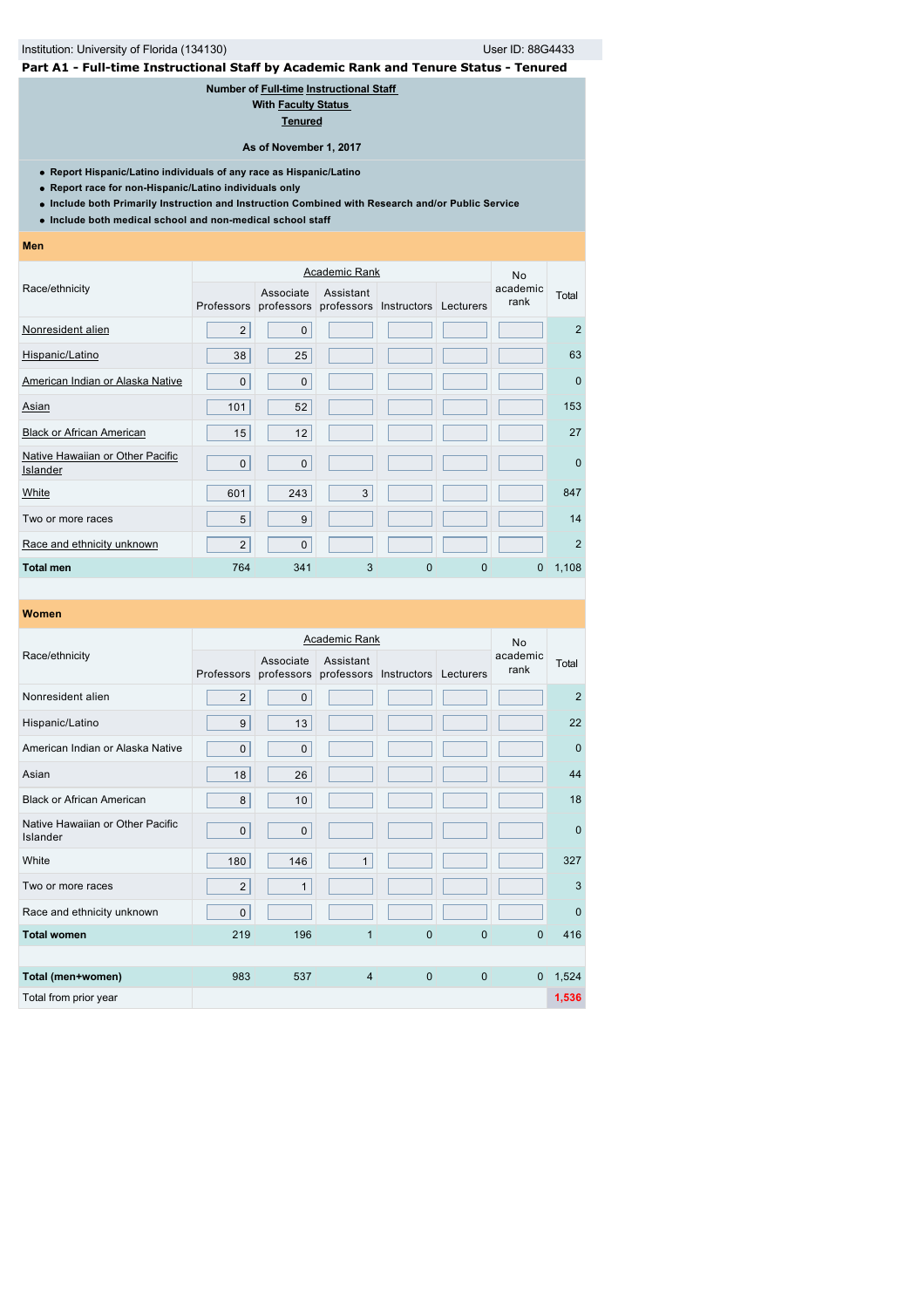|       |  | Part A1 - Full-time Instructional Staff by Academic Rank and Tenure Status - On Tenure |  |
|-------|--|----------------------------------------------------------------------------------------|--|
| Track |  |                                                                                        |  |

# **Number of [Full-time](javascript:openglossary(257)) [Instructional Staff](javascript:openglossary(996))  With [Faculty Status](javascript:openglossary(1009))  [On Tenure Track](javascript:openglossary(641)) As of November 1, 2017**

- **Report Hispanic/Latino individuals of any race as Hispanic/Latino**
- **Report race for non-Hispanic/Latino individuals only**
- **Include both Primarily Instruction and Instruction Combined with Research and/or Public Service**
- **Include both medical school and non-medical school staff**

#### **Men**

|                                              |              | <b>No</b>               |                |                                  |   |                  |                |
|----------------------------------------------|--------------|-------------------------|----------------|----------------------------------|---|------------------|----------------|
| Race/ethnicity                               | Professors   | Associate<br>professors | Assistant      | professors Instructors Lecturers |   | academic<br>rank | Total          |
| Nonresident alien                            | $\mathbf{1}$ | $\mathbf{1}$            | 46             |                                  |   |                  | 48             |
| Hispanic/Latino                              | $\mathbf 0$  | 5                       | 20             |                                  |   |                  | 25             |
| American Indian or Alaska Native             | $\mathbf 0$  | $\mathsf 0$             | $\pmb{0}$      |                                  |   |                  | $\Omega$       |
| Asian                                        | 3            | 9                       | 28             |                                  |   |                  | 40             |
| <b>Black or African American</b>             | $\mathbf 0$  | $\mathbf{1}$            | $\overline{4}$ |                                  |   |                  | 5              |
| Native Hawaiian or Other Pacific<br>Islander | $\mathbf 0$  | $\mathbf 0$             | $\mathbf 0$    |                                  |   |                  | $\mathbf 0$    |
| White                                        | 12           | 27                      | 131            |                                  |   |                  | 170            |
| Two or more races                            | $\mathbf 0$  | 1                       | 3              |                                  |   |                  | $\overline{4}$ |
| Race and ethnicity unknown                   | $\mathbf{1}$ | $\mathsf 0$             | $\overline{2}$ |                                  |   |                  | 3              |
| <b>Total men</b>                             | 17           | 44                      | 234            | 0                                | 0 | 0                | 295            |

|  |  | Women |  |
|--|--|-------|--|
|--|--|-------|--|

|                                              |                | <b>No</b>               |                |                                  |                |                  |              |
|----------------------------------------------|----------------|-------------------------|----------------|----------------------------------|----------------|------------------|--------------|
| Race/ethnicity                               | Professors     | Associate<br>professors | Assistant      | professors Instructors Lecturers |                | academic<br>rank | Total        |
| Nonresident alien                            |                | $\mathbf{1}$            | 12             |                                  |                |                  | 13           |
| Hispanic/Latino                              | $\mathbf{1}$   | $\overline{2}$          | 10             |                                  |                |                  | 13           |
| American Indian or Alaska Native             |                |                         | $\overline{2}$ |                                  |                |                  | 2            |
| Asian                                        | $\mathbf{1}$   | 5                       | 22             |                                  |                |                  | 28           |
| <b>Black or African American</b>             |                | 3                       | 9              |                                  |                |                  | 12           |
| Native Hawaiian or Other Pacific<br>Islander |                |                         |                |                                  |                |                  | $\mathbf{0}$ |
| White                                        | $\overline{4}$ | 12                      | 103            |                                  |                |                  | 119          |
| Two or more races                            |                |                         | 3              |                                  |                |                  | 3            |
| Race and ethnicity unknown                   |                |                         | $\mathbf{1}$   |                                  |                |                  | $\mathbf{1}$ |
| <b>Total women</b>                           | 6              | 23                      | 162            | $\mathbf{0}$                     | $\overline{0}$ | $\mathbf{0}$     | 191          |
|                                              |                |                         |                |                                  |                |                  |              |
| Total (men+women)                            | 23             | 67                      | 396            | $\mathbf{0}$                     | $\mathbf{0}$   | $\Omega$         | 486          |
| Total from prior year                        |                |                         |                |                                  |                |                  | 438          |
|                                              |                |                         |                |                                  |                |                  |              |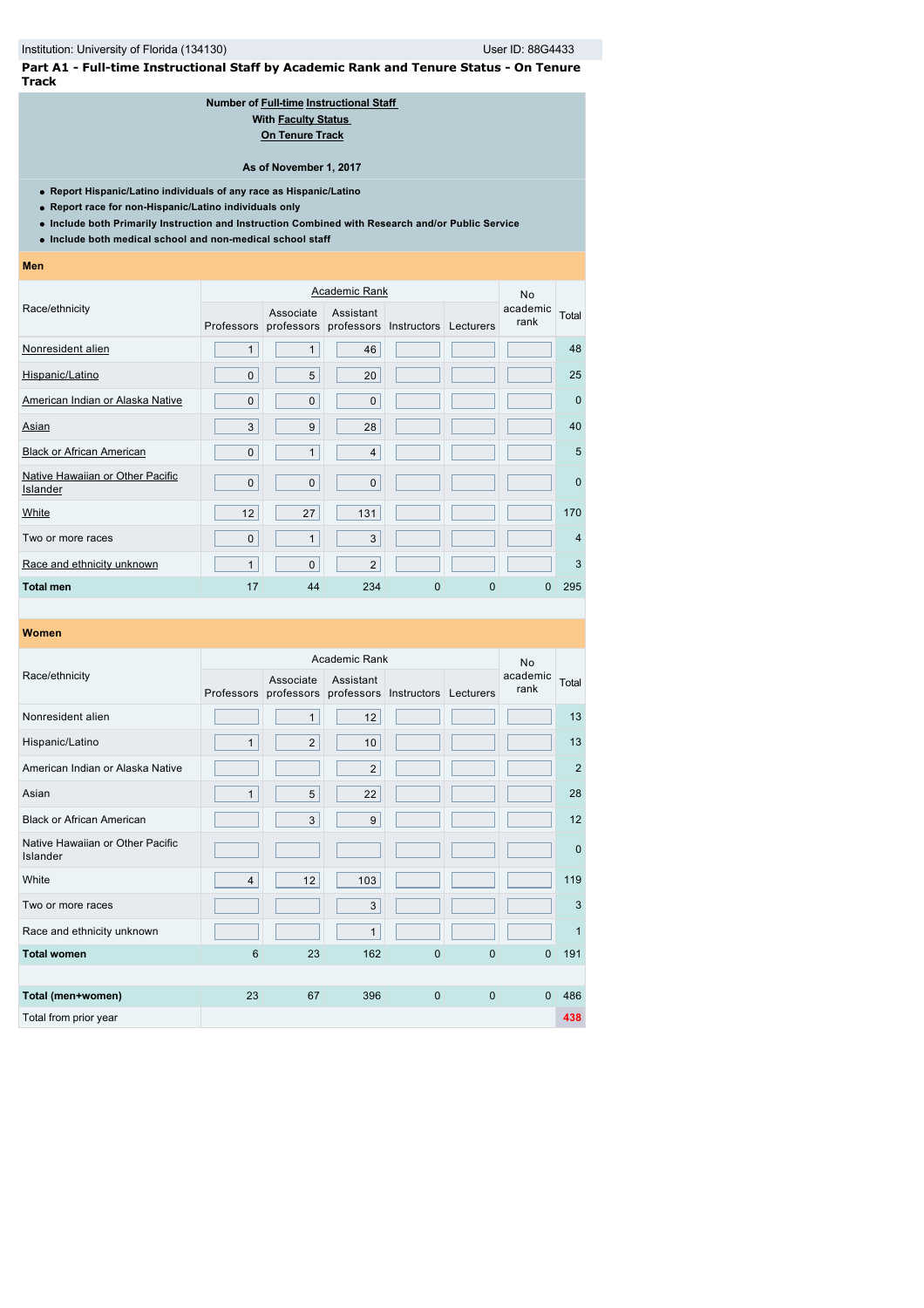**Part A1 - Full-time Instructional Staff by Academic Rank and Tenure Status - Multi-Year Contract**

## **Number of [Full-time](javascript:openglossary(257)) [Instructional Staff](javascript:openglossary(996))  With [Faculty Status](javascript:openglossary(1009))  [Not on Tenure Track](javascript:openglossary(966)) - [Multi-Year Contract](javascript:openglossary(981))**

# **As of November 1, 2017**

**Report Hispanic/Latino individuals of any race as Hispanic/Latino**

- **Report race for non-Hispanic/Latino individuals only**
- **Include both Primarily Instruction and Instruction Combined with Research and/or Public Service**
- **Include both medical school and non-medical school staff**

#### **Men**

|                                              |          |                                    | <b>No</b>               |             |           |                  |              |
|----------------------------------------------|----------|------------------------------------|-------------------------|-------------|-----------|------------------|--------------|
| Gender and race/ethnicity                    |          | Associate<br>Professors professors | Assistant<br>professors | Instructors | Lecturers | academic<br>rank | Total        |
| Nonresident alien                            |          |                                    |                         |             |           |                  | $\mathbf 0$  |
| Hispanic/Latino                              |          |                                    |                         |             |           |                  | $\mathbf 0$  |
| American Indian or Alaska Native             |          |                                    |                         |             |           |                  | $\mathbf 0$  |
| Asian                                        |          |                                    |                         |             |           |                  | $\mathbf 0$  |
| <b>Black or African American</b>             |          |                                    |                         |             |           |                  | $\Omega$     |
| Native Hawaiian or Other Pacific<br>Islander |          |                                    |                         |             |           |                  | $\mathbf{0}$ |
| White                                        |          |                                    |                         |             |           |                  | $\Omega$     |
| Two or more races                            |          |                                    |                         |             |           |                  | $\mathbf 0$  |
| Race and ethnicity unknown                   |          |                                    |                         |             |           |                  | $\mathbf{0}$ |
| <b>Total men</b>                             | $\Omega$ | 0                                  | 0                       | 0           | 0         | O                | $\Omega$     |

|                                              |             |                                                                     | <b>No</b>    |              |                |                  |              |
|----------------------------------------------|-------------|---------------------------------------------------------------------|--------------|--------------|----------------|------------------|--------------|
| Gender and race/ethnicity                    |             | Associate<br>Professors professors professors Instructors Lecturers | Assistant    |              |                | academic<br>rank | Total        |
| Nonresident alien                            |             |                                                                     |              |              |                |                  | $\mathbf{0}$ |
| Hispanic/Latino                              |             |                                                                     |              |              |                |                  | $\mathbf 0$  |
| American Indian or Alaska Native             |             |                                                                     |              |              |                |                  | $\mathbf 0$  |
| Asian                                        |             |                                                                     |              |              |                |                  | $\mathbf{0}$ |
| <b>Black or African American</b>             |             |                                                                     |              |              |                |                  | $\mathbf{0}$ |
| Native Hawaiian or Other Pacific<br>Islander |             |                                                                     |              |              |                |                  | $\mathbf{0}$ |
| White                                        |             |                                                                     |              |              |                |                  | $\mathbf{0}$ |
| Two or more races                            |             |                                                                     |              |              |                |                  | $\mathbf{0}$ |
| Race and ethnicity unknown                   |             |                                                                     |              |              |                | $\mathbf 0$      | $\mathbf{0}$ |
| <b>Total women</b>                           | $\mathbf 0$ | 0                                                                   | $\mathbf 0$  | $\mathbf{0}$ | $\overline{0}$ | $\Omega$         | $\mathbf 0$  |
|                                              |             |                                                                     |              |              |                |                  |              |
| Total (men+women)                            | $\mathbf 0$ | $\mathbf{0}$                                                        | $\mathbf{0}$ | $\mathbf{0}$ | $\Omega$       | $\Omega$         | $\Omega$     |
| Total from prior year                        |             |                                                                     |              |              |                |                  |              |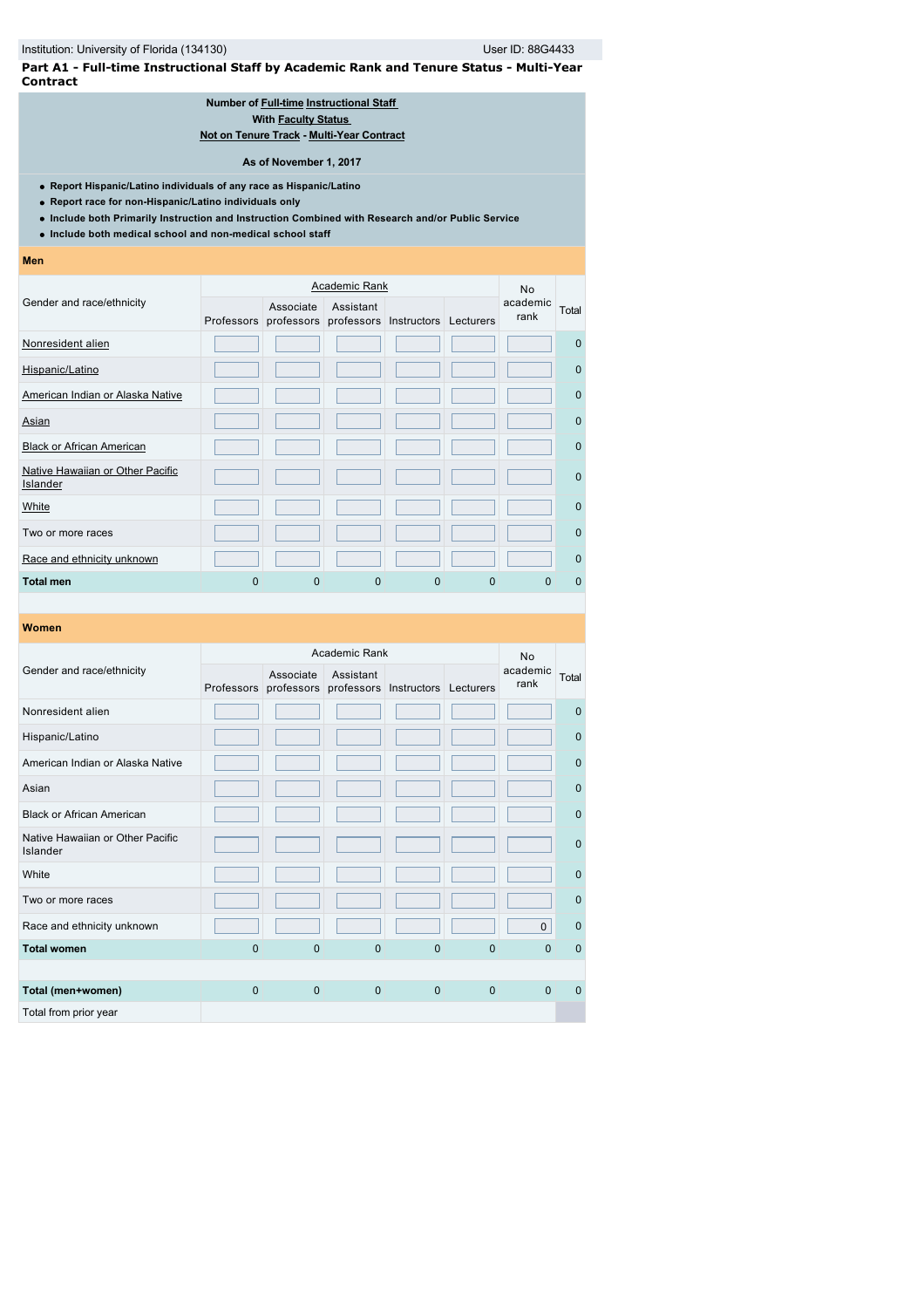**Part A1 - Full-time Instructional Staff by Academic Rank and Tenure Status - Annual Contract**

## **Number of [Full-time](javascript:openglossary(257)) [Instructional Staff](javascript:openglossary(996))  With [Faculty Status](javascript:openglossary(1009))  [Not on Tenure Track](javascript:openglossary(966)) - [Annual Contract](javascript:openglossary(979))**

## **As of November 1, 2017**

**Report Hispanic/Latino individuals of any race as Hispanic/Latino**

# **Report race for non-Hispanic/Latino individuals only**

- **Include both Primarily Instruction and Instruction Combined with Research and/or Public Service**
- **Include both medical school and non-medical school staff**

#### **Men**

|                                              |              | <b>No</b>               |                         |                    |                |                  |                |
|----------------------------------------------|--------------|-------------------------|-------------------------|--------------------|----------------|------------------|----------------|
| Race/ethnicity                               | Professors   | Associate<br>professors | Assistant<br>professors | <b>Instructors</b> | Lecturers      | academic<br>rank | Total          |
| Nonresident alien                            |              | 1                       | $\mathbf{1}$            |                    | $\overline{7}$ | 1                | 10             |
| Hispanic/Latino                              | $\mathbf{1}$ | 1                       | $\mathbf{1}$            |                    | 11             | 1                | 15             |
| American Indian or Alaska Native             |              |                         | 1                       |                    |                |                  | 1              |
| Asian                                        | $\mathbf{1}$ |                         |                         |                    | 5              | 6                | 12             |
| <b>Black or African American</b>             | 1            |                         | 3                       |                    | 8              | $\overline{2}$   | 14             |
| Native Hawaiian or Other Pacific<br>Islander |              |                         |                         |                    |                |                  | $\mathbf 0$    |
| White                                        | 15           | 3                       | 23                      |                    | 116            | 35               | 192            |
| Two or more races                            |              |                         | $\mathbf{1}$            |                    | 3              |                  | $\overline{4}$ |
| Race and ethnicity unknown                   |              |                         | $\mathbf{1}$            |                    |                |                  | 1              |
| <b>Total men</b>                             | 18           | 5                       | 31                      | 0                  | 150            | 45               | 249            |

|                                              |                |                                    | <b>No</b>    |                                  |                |                  |             |
|----------------------------------------------|----------------|------------------------------------|--------------|----------------------------------|----------------|------------------|-------------|
| Race/ethnicity                               |                | Associate<br>Professors professors | Assistant    | professors Instructors Lecturers |                | academic<br>rank | Total       |
| Nonresident alien                            |                |                                    | 1            |                                  | $\overline{7}$ | $\overline{2}$   | 10          |
| Hispanic/Latino                              |                |                                    | 8            |                                  | 21             | 3                | 32          |
| American Indian or Alaska Native             |                |                                    |              |                                  |                |                  | $\mathbf 0$ |
| Asian                                        | $\mathbf{1}$   | $\mathbf{1}$                       | 1            |                                  | 17             | 6                | 26          |
| <b>Black or African American</b>             | $\mathbf{1}$   |                                    | 2            |                                  | 13             | $\overline{2}$   | 18          |
| Native Hawaiian or Other Pacific<br>Islander |                |                                    |              |                                  |                |                  | $\mathbf 0$ |
| White                                        | 5              | 19                                 | 42           |                                  | 146            | 52               | 264         |
| Two or more races                            |                |                                    | $\mathbf{1}$ |                                  | $\mathbf{1}$   | $\mathbf{1}$     | 3           |
| Race and ethnicity unknown                   |                |                                    |              |                                  | $\mathbf{1}$   |                  | 1           |
| <b>Total women</b>                           | $\overline{7}$ | 20                                 | 55           | $\mathbf{0}$                     | 206            | 66               | 354         |
|                                              |                |                                    |              |                                  |                |                  |             |
| Total (men+women)                            | 25             | 25                                 | 86           | $\mathbf{0}$                     | 356            | 111              | 603         |
| Total from prior year                        |                |                                    |              |                                  |                |                  | 498         |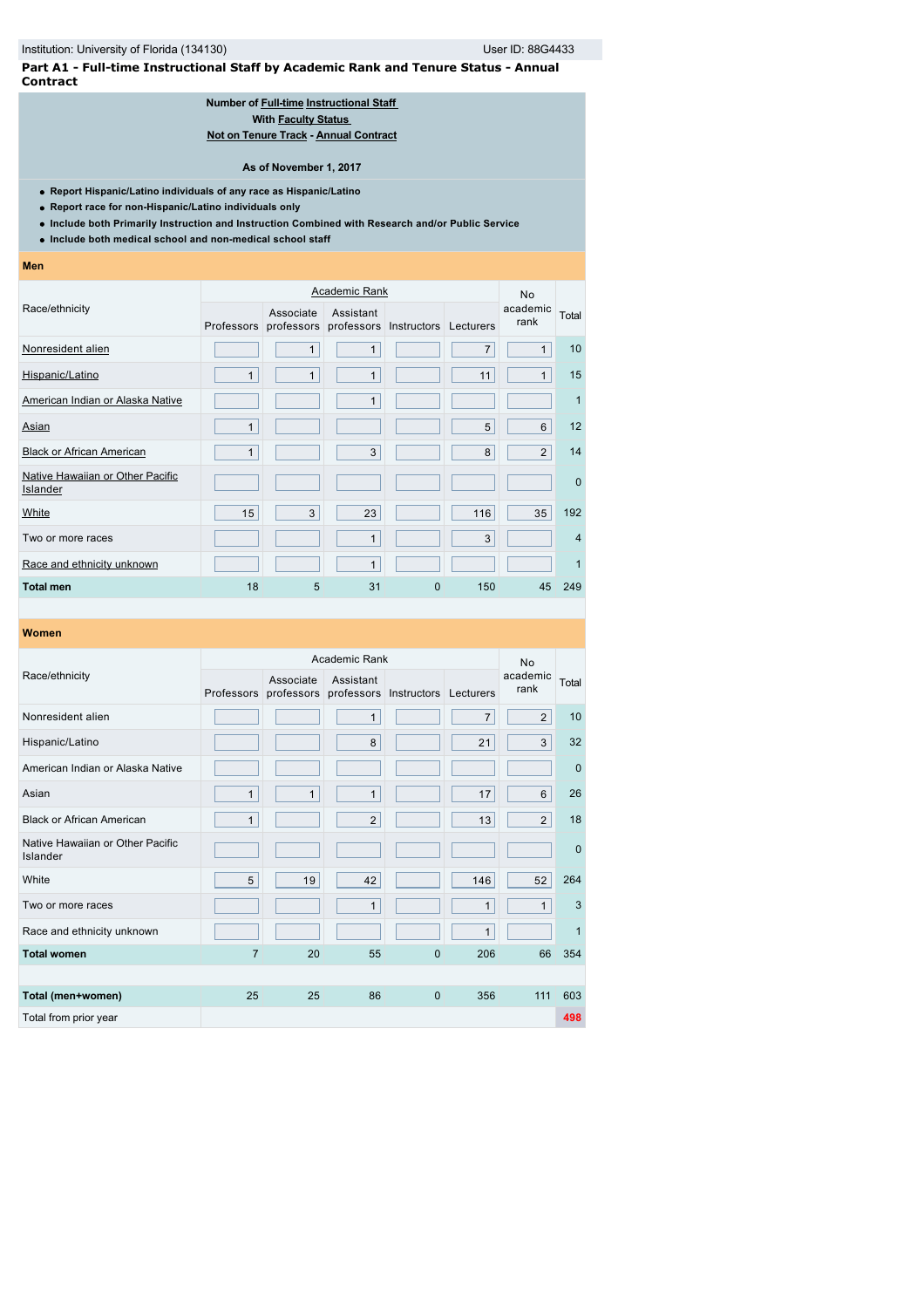## **Part A1 - Full-time Instructional Staff by Academic Rank and Tenure Status - Less-Than-Annual Contract**

## **Number of [Full-time](javascript:openglossary(257)) [Instructional Staff](javascript:openglossary(996))  With [Faculty Status](javascript:openglossary(1009))**

## **[Not on Tenure Track](javascript:openglossary(966)) - [Less-than-annual Contract](javascript:openglossary(980))**

## **As of November 1, 2017**

- **Report Hispanic/Latino individuals of any race as Hispanic/Latino**
- **Report race for non-Hispanic/Latino individuals only**
- **Include both Primarily Instruction and Instruction Combined with Research and/or Public Service**
- **Include both medical school and non-medical school staff**

#### **Men**

|                                              |          | <b>No</b>                          |                         |             |           |                  |                |
|----------------------------------------------|----------|------------------------------------|-------------------------|-------------|-----------|------------------|----------------|
| Race/ethnicity                               |          | Associate<br>Professors professors | Assistant<br>professors | Instructors | Lecturers | academic<br>rank | Total          |
| Nonresident alien                            |          |                                    |                         |             |           |                  | $\mathbf 0$    |
| Hispanic/Latino                              |          |                                    |                         |             |           |                  | $\mathbf 0$    |
| American Indian or Alaska Native             |          |                                    |                         |             |           |                  | $\mathbf 0$    |
| Asian                                        |          |                                    |                         |             |           |                  | $\mathbf 0$    |
| <b>Black or African American</b>             |          |                                    |                         |             |           |                  | $\Omega$       |
| Native Hawaiian or Other Pacific<br>Islander |          |                                    |                         |             |           |                  | $\mathbf{0}$   |
| White                                        |          |                                    |                         |             |           |                  | $\mathbf 0$    |
| Two or more races                            |          |                                    |                         |             |           |                  | $\mathbf 0$    |
| Race and ethnicity unknown                   |          |                                    |                         |             |           |                  | $\overline{0}$ |
| <b>Total men</b>                             | $\Omega$ | 0                                  | 0                       | 0           | 0         | O                | $\Omega$       |

|                                              |              | <b>No</b>               |              |                                  |              |                  |              |
|----------------------------------------------|--------------|-------------------------|--------------|----------------------------------|--------------|------------------|--------------|
| Race/ethnicity                               | Professors   | Associate<br>professors | Assistant    | professors Instructors Lecturers |              | academic<br>rank | Total        |
| Nonresident alien                            |              |                         |              |                                  |              |                  | $\Omega$     |
| Hispanic/Latino                              |              |                         |              |                                  |              |                  | $\mathbf 0$  |
| American Indian or Alaska Native             |              |                         |              |                                  |              |                  | $\mathbf 0$  |
| Asian                                        |              |                         |              |                                  |              |                  | $\mathbf 0$  |
| <b>Black or African American</b>             |              |                         |              |                                  |              |                  | $\mathbf 0$  |
| Native Hawaiian or Other Pacific<br>Islander |              |                         |              |                                  |              |                  | $\mathbf{0}$ |
| White                                        |              |                         |              |                                  |              |                  | $\mathbf{0}$ |
| Two or more races                            |              |                         |              |                                  |              |                  | $\mathbf{0}$ |
| Race and ethnicity unknown                   |              |                         |              |                                  |              | $\mathbf 0$      | $\mathbf{0}$ |
| <b>Total women</b>                           | $\mathbf{0}$ | $\overline{0}$          | $\mathbf{0}$ | $\mathbf{0}$                     | $\mathbf{0}$ | $\Omega$         | $\mathbf 0$  |
|                                              |              |                         |              |                                  |              |                  |              |
| Total (men+women)                            | $\Omega$     | $\mathbf{0}$            | $\mathbf{0}$ | $\mathbf{0}$                     | $\Omega$     | $\Omega$         | $\Omega$     |
| Total from prior year                        |              |                         |              |                                  |              |                  |              |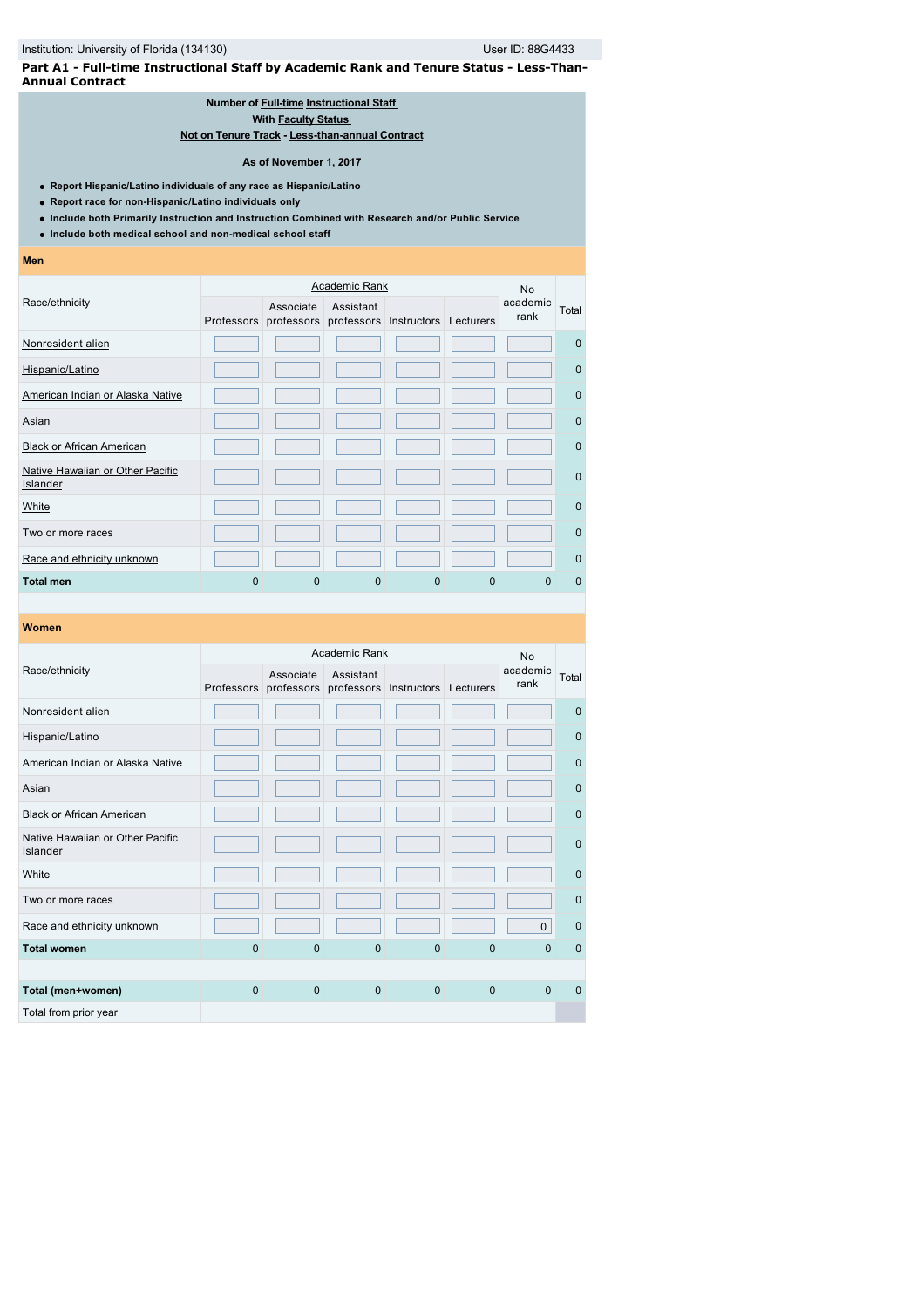## **Part A1 - Full-time Instructional Staff by Academic Rank and Tenure Status - Indefinite duration contract**

# **Number of [Full-time](javascript:openglossary(257)) [Instructional Staff](javascript:openglossary(996))**

**With [Faculty Status](javascript:openglossary(1009))** 

# **[Not on Tenure Track](javascript:openglossary(966)) - [Indefinite duration contract](javascript:openglossary(1075))**

## **As of November 1, 2017**

- **Report Hispanic/Latino individuals of any race as Hispanic/Latino**
- **Report race for non-Hispanic/Latino individuals only**
- **Include both Primarily Instruction and Instruction Combined with Research and/or Public Service**
- **Include both medical school and non-medical school staff**

#### **Men**

|                                              |   | <b>No</b>                                                 |           |   |           |                  |             |
|----------------------------------------------|---|-----------------------------------------------------------|-----------|---|-----------|------------------|-------------|
| Gender and race/ethnicity                    |   | Associate<br>Professors professors professors Instructors | Assistant |   | Lecturers | academic<br>rank | Total       |
| Nonresident alien                            |   |                                                           |           |   |           |                  | $\Omega$    |
| Hispanic/Latino                              |   |                                                           |           |   |           |                  | $\Omega$    |
| American Indian or Alaska Native             |   |                                                           |           |   |           |                  | $\mathbf 0$ |
| Asian                                        |   |                                                           |           |   |           |                  | $\Omega$    |
| <b>Black or African American</b>             |   |                                                           |           |   |           |                  | $\Omega$    |
| Native Hawaiian or Other Pacific<br>Islander |   |                                                           |           |   |           |                  | $\Omega$    |
| White                                        |   |                                                           |           |   |           |                  | $\Omega$    |
| Two or more races                            |   |                                                           |           |   |           |                  | $\Omega$    |
| Race and ethnicity unknown                   |   |                                                           |           |   |           |                  | $\mathbf 0$ |
| <b>Total men</b>                             | 0 | 0                                                         | 0         | 0 | 0         | O                | $\Omega$    |

|                                              |              | <b>No</b>                                                           |              |              |                |                  |              |
|----------------------------------------------|--------------|---------------------------------------------------------------------|--------------|--------------|----------------|------------------|--------------|
| Gender and race/ethnicity                    |              | Associate<br>Professors professors professors Instructors Lecturers | Assistant    |              |                | academic<br>rank | Total        |
| Nonresident alien                            |              |                                                                     |              |              |                |                  | $\Omega$     |
| Hispanic/Latino                              |              |                                                                     |              |              |                |                  | $\mathbf 0$  |
| American Indian or Alaska Native             |              |                                                                     |              |              |                |                  | $\mathbf 0$  |
| Asian                                        |              |                                                                     |              |              |                |                  | $\mathbf{0}$ |
| <b>Black or African American</b>             |              |                                                                     |              |              |                |                  | $\mathbf 0$  |
| Native Hawaiian or Other Pacific<br>Islander |              |                                                                     |              |              |                |                  | $\mathbf{0}$ |
| White                                        |              |                                                                     |              |              |                |                  | $\mathbf{0}$ |
| Two or more races                            |              |                                                                     |              |              |                |                  | $\mathbf{0}$ |
| Race and ethnicity unknown                   |              |                                                                     |              |              |                | $\mathbf 0$      | $\mathbf 0$  |
| <b>Total women</b>                           | $\Omega$     | 0                                                                   | $\mathbf{0}$ | 0            | $\mathbf{0}$   | $\Omega$         | $\mathbf 0$  |
|                                              |              |                                                                     |              |              |                |                  |              |
| Total (men+women)                            | $\mathbf{0}$ | $\mathbf{0}$                                                        | $\mathbf{0}$ | $\mathbf{0}$ | $\overline{0}$ | $\Omega$         | $\Omega$     |
| Total from prior year                        |              |                                                                     |              |              |                |                  |              |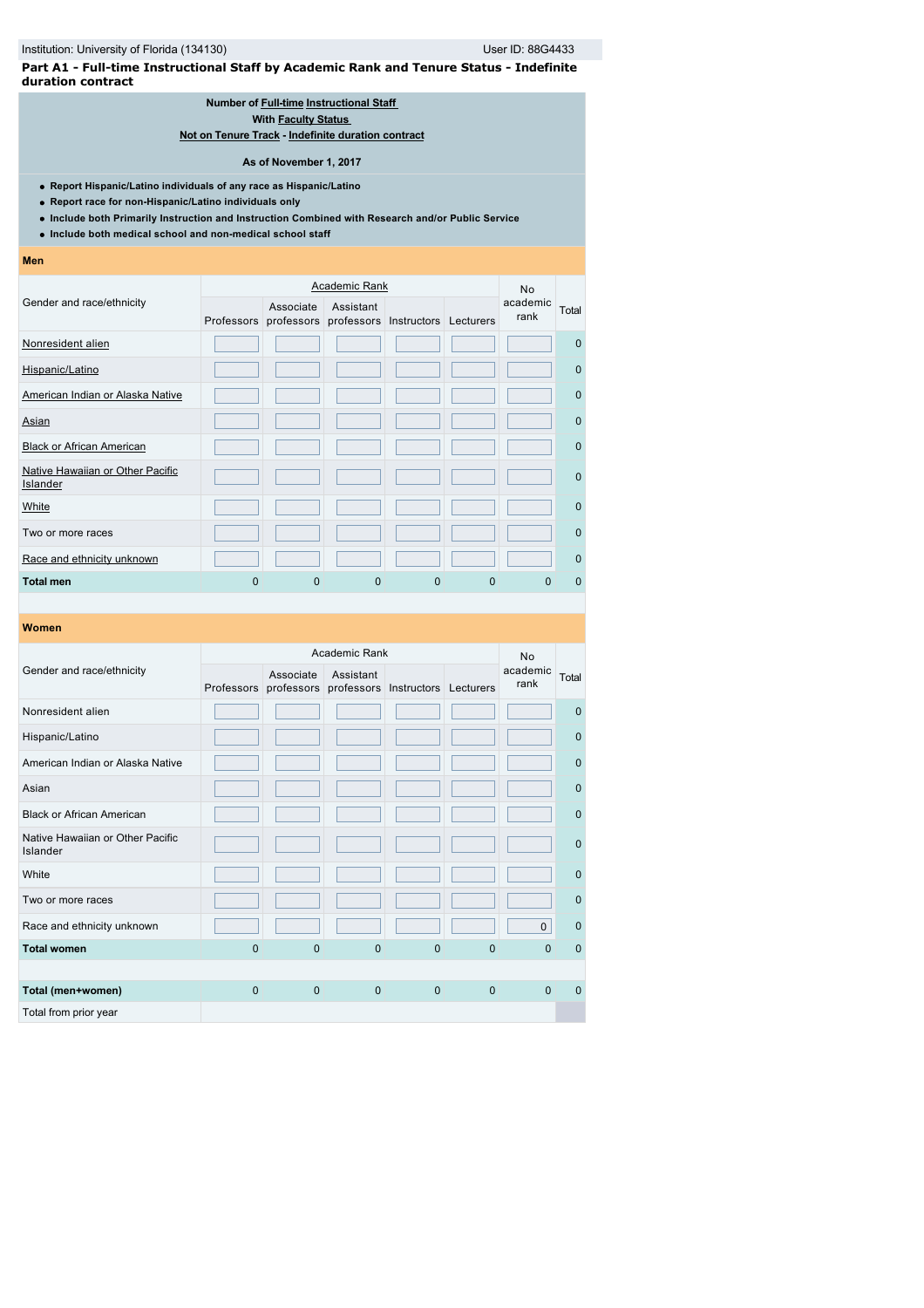| Institution: University of Florida (134130)                                                                                                                                                                                                                                                      | User ID: 88G4433              |
|--------------------------------------------------------------------------------------------------------------------------------------------------------------------------------------------------------------------------------------------------------------------------------------------------|-------------------------------|
| Part A1 - Full-time Instructional Staff - Without Faculty Status                                                                                                                                                                                                                                 |                               |
| Number of Full-time Instructional Staff<br><b>Without Faculty Status</b><br>As of November 1, 2017                                                                                                                                                                                               |                               |
| • Report Hispanic/Latino individuals of any race as Hispanic/Latino<br>• Report race for non-Hispanic/Latino individuals only<br>. Include both Primarily Instruction and Instruction Combined with Research and/or Public Service<br>. Include both medical school and non-medical school staff |                               |
| Men                                                                                                                                                                                                                                                                                              |                               |
| Race/ethnicity                                                                                                                                                                                                                                                                                   | <b>Without Faculty Status</b> |
| Nonresident alien                                                                                                                                                                                                                                                                                |                               |
| Hispanic/Latino                                                                                                                                                                                                                                                                                  |                               |
| American Indian or Alaska Native                                                                                                                                                                                                                                                                 |                               |
| <b>Asian</b>                                                                                                                                                                                                                                                                                     |                               |
| <b>Black or African American</b>                                                                                                                                                                                                                                                                 |                               |
| Native Hawaiian or Other Pacific Islander                                                                                                                                                                                                                                                        |                               |
| <b>White</b>                                                                                                                                                                                                                                                                                     |                               |
| Two or more races                                                                                                                                                                                                                                                                                |                               |
| Race and ethnicity unknown                                                                                                                                                                                                                                                                       |                               |
| <b>Total men</b>                                                                                                                                                                                                                                                                                 | $\mathbf{0}$                  |
|                                                                                                                                                                                                                                                                                                  |                               |
| <b>Women</b>                                                                                                                                                                                                                                                                                     |                               |
| Race/ethnicity                                                                                                                                                                                                                                                                                   | <b>Without Faculty Status</b> |
| Nonresident alien                                                                                                                                                                                                                                                                                |                               |
| Hispanic/Latino                                                                                                                                                                                                                                                                                  |                               |
| American Indian or Alaska Native                                                                                                                                                                                                                                                                 |                               |
| Asian                                                                                                                                                                                                                                                                                            |                               |
| <b>Black or African American</b>                                                                                                                                                                                                                                                                 |                               |
| Native Hawaiian or Other Pacific Islander                                                                                                                                                                                                                                                        |                               |
| White                                                                                                                                                                                                                                                                                            |                               |
| Two or more races                                                                                                                                                                                                                                                                                |                               |
| Race and ethnicity unknown                                                                                                                                                                                                                                                                       | 0                             |
| <b>Total women</b>                                                                                                                                                                                                                                                                               | $\mathbf 0$                   |
|                                                                                                                                                                                                                                                                                                  |                               |
| Total (men+women)                                                                                                                                                                                                                                                                                | $\mathbf 0$                   |

Total from prior year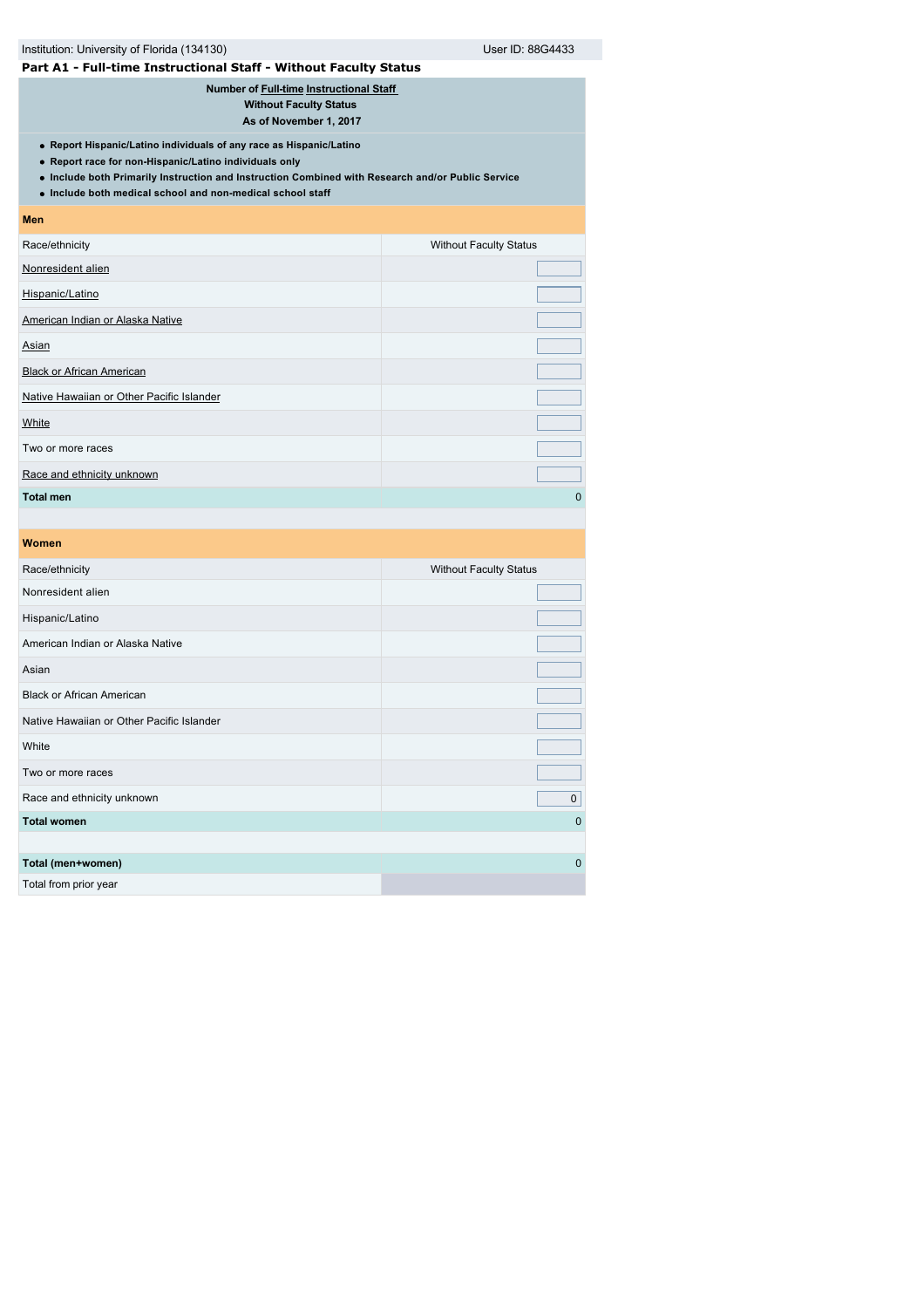# **Part A2 - Full-time Instructional Staff by Function**

# **Number of [Full-time](javascript:openglossary(257)) [Instructional Staff](javascript:openglossary(996))**

## **As of November 1, 2017**

**Report Primarily Instruction and Instruction combined with Research and/or Public Service separately, as indicated below**

**Report Non-medical school and Medical school staff separately, as indicated below**

|                                                |         | With Faculty Status   |                     |                    |                                      |                                                      |                          |                |
|------------------------------------------------|---------|-----------------------|---------------------|--------------------|--------------------------------------|------------------------------------------------------|--------------------------|----------------|
|                                                |         |                       | Not on Tenure Track |                    | Without                              |                                                      |                          |                |
|                                                | Tenured | On<br>Tenure<br>Track | Multi-year          | Annual<br>contract | Less-<br>than-<br>annual<br>contract | Indefinite<br>duration<br>(continuing<br>or at-will) | Faculty<br><b>Status</b> | Total          |
| Non-medical school staff                       | 1,290   | 381                   | $\Omega$            | 575                | $\Omega$                             | $\Omega$                                             | $\Omega$                 | 2,246          |
| Non-medical school staff<br>from prior year    | 1,286   | 347                   |                     | 463                |                                      |                                                      |                          | 2,096          |
| <b>Primarily Instruction</b>                   | 1,144   | 380                   | $\mathbf 0$         | 442                | $\mathbf{0}$                         | $\overline{0}$                                       | $\mathbf{0}$             | 1,966          |
| Exclusively credit                             | 1,144   | 380                   |                     | 442                |                                      |                                                      |                          | 1,966          |
| Ø<br>Exclusively not-for-<br>credit            |         |                       |                     |                    |                                      |                                                      |                          | $\mathbf 0$    |
| Combined credit/not-for-<br>credit             |         |                       |                     |                    |                                      |                                                      |                          | $\overline{0}$ |
| Instruction/research/public<br>service staff   | 146     | $\mathbf{1}$          |                     | 133                |                                      |                                                      |                          | 280            |
|                                                |         |                       |                     |                    |                                      |                                                      |                          |                |
| Medical school staff                           | 234     | 105                   | $\overline{0}$      | 28                 | $\mathbf{0}$                         | $\mathbf 0$                                          | $\mathbf{0}$             | 367            |
| Medical school staff from<br>prior year        | 250     | 91                    |                     | 35                 |                                      |                                                      |                          | 376            |
| <b>Primarily Instruction</b>                   | 169     | 100                   | $\overline{0}$      | 23                 | $\overline{0}$                       | $\overline{0}$                                       | $\mathbf{0}$             | 292            |
| <b>Exclusively credit</b>                      | 169     | 100                   |                     | 23                 |                                      |                                                      |                          | 292            |
| Exclusively not-for-credit                     |         |                       |                     |                    |                                      |                                                      |                          | $\mathbf 0$    |
| Combined credit/not-for-<br>credit             |         |                       |                     |                    |                                      |                                                      |                          | $\overline{0}$ |
| Instruction/research/public<br>service staff   | 65      | $\overline{5}$        |                     | $5\phantom{.0}$    |                                      |                                                      |                          | 75             |
|                                                |         |                       |                     |                    |                                      |                                                      |                          |                |
| Total carried forward from<br>previous screens | 1,524   | 486                   | $\overline{0}$      | 603                | $\overline{0}$                       | $\overline{0}$                                       | $\mathbf{0}$             | 2,613          |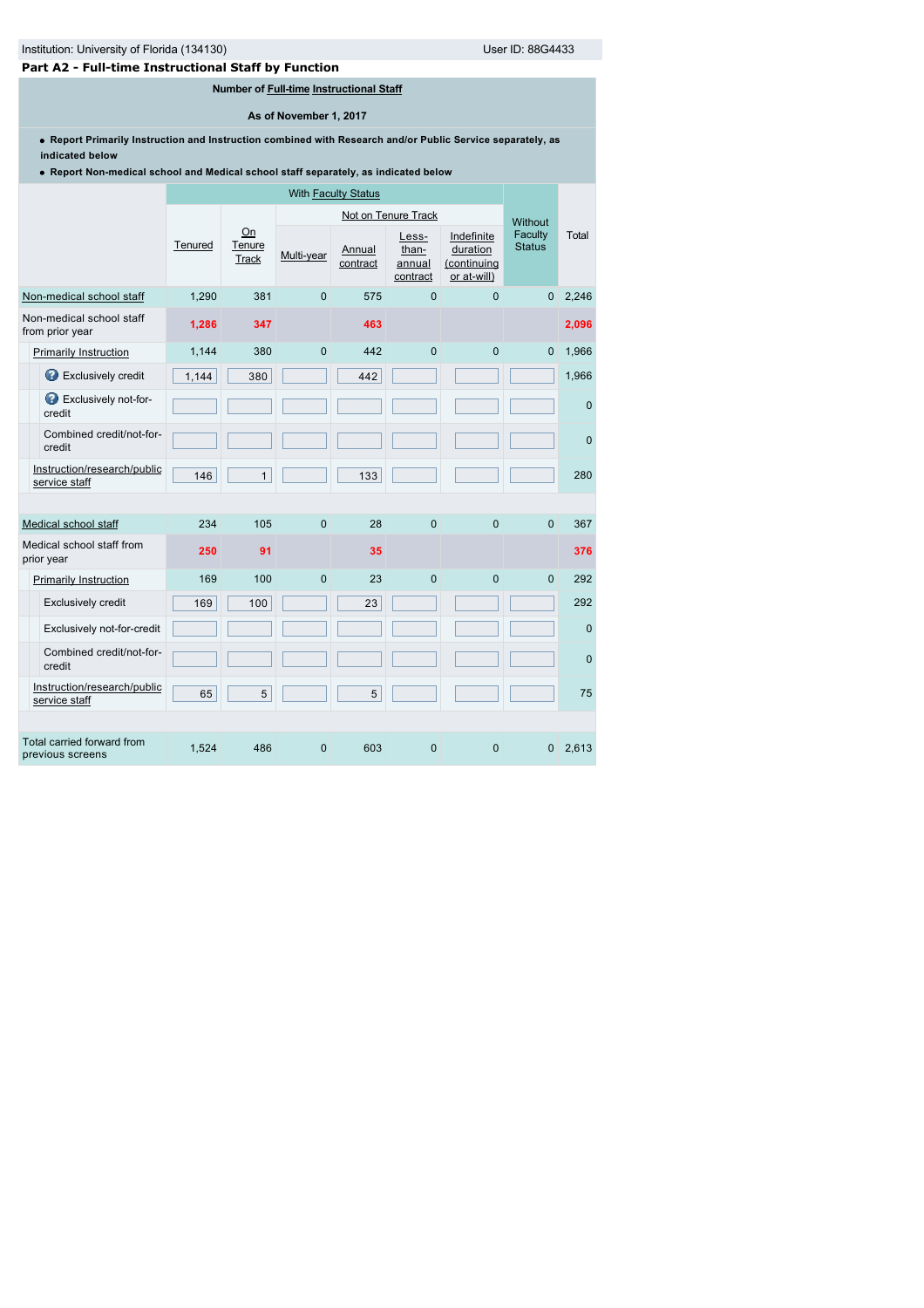| Part A3 - Full-time Instructional Staff - Totals |  |
|--------------------------------------------------|--|
|--------------------------------------------------|--|

| <b>Total number of Full-time Instructional Staff</b> |           |                |                   |  |  |  |  |
|------------------------------------------------------|-----------|----------------|-------------------|--|--|--|--|
| As of November 1, 2017                               |           |                |                   |  |  |  |  |
| Race/ethnicity                                       | Total men | Total women    | Total (men+women) |  |  |  |  |
| Nonresident alien                                    | 60        | 25             | 85                |  |  |  |  |
| Hispanic/Latino                                      | 103       | 67             | 170               |  |  |  |  |
| American Indian or Alaska Native                     | 1         | $\overline{2}$ | 3                 |  |  |  |  |
| Asian                                                | 205       | 98             | 303               |  |  |  |  |
| <b>Black or African American</b>                     | 46        | 48             | 94                |  |  |  |  |
| Native Hawaiian or Other Pacific Islander            | $\Omega$  | $\Omega$       | $\Omega$          |  |  |  |  |
| White                                                | 1,209     | 710            | 1,919             |  |  |  |  |
| Two or more races                                    | 22        | 9              | 31                |  |  |  |  |
| Race and ethnicity unknown                           | 6         | $\overline{2}$ | 8                 |  |  |  |  |
| <b>Total</b>                                         | 1,652     | 961            | 2,613             |  |  |  |  |
| Total from prior year                                |           |                | 2,472             |  |  |  |  |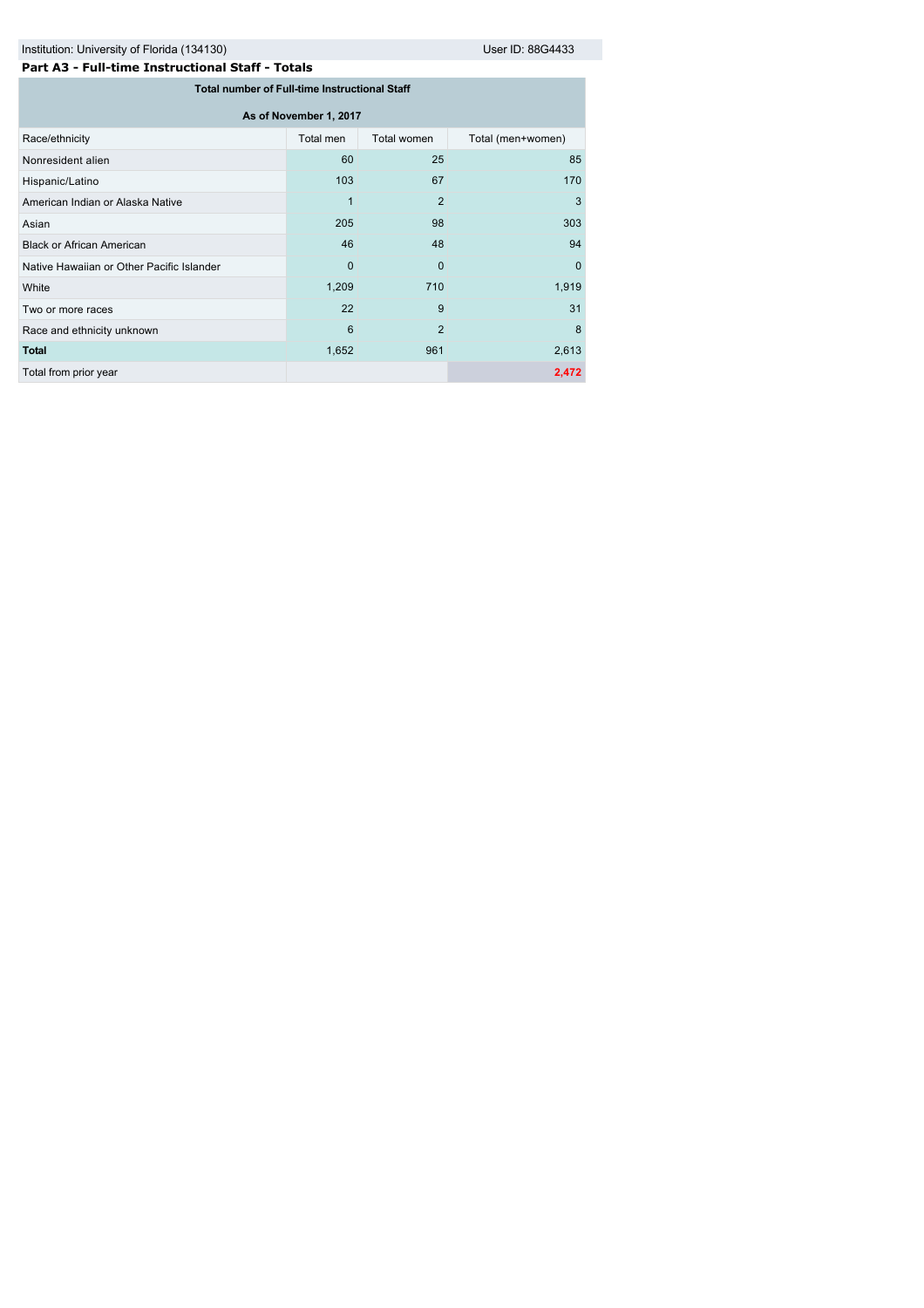# **Part B1 - Full-time Non-instructional Staff by Occupational Category**

**Number of [Full-time](javascript:openglossary(257)) Non-instructional Staff** 

**by Occupational Category**

**As of November 1, 2017**

**Report Hispanic/Latino individuals of any race as Hispanic/Latino**

**Report race for non-Hispanic/Latino individuals only**

**Include both medical school and non-medical school staff**

**Men**

| <b>Instructional Staff</b><br>(carried forward<br>from Part A) | Research staff | <b>Public Service staff</b> |
|----------------------------------------------------------------|----------------|-----------------------------|
| 60                                                             | 52             | 61                          |
| 103                                                            | 23             | 73                          |
| 1                                                              | $\overline{2}$ | $\overline{2}$              |
| 205                                                            | 91             | 132                         |
| 46                                                             | 8              | 31                          |
| $\mathbf 0$                                                    | 1              |                             |
| 1,209                                                          | 211            | 472                         |
| 22                                                             | 1              | 6                           |
| 6                                                              | 2              | 5                           |
| 1,652                                                          | 391            | 782                         |
|                                                                |                |                             |

| <b>Instructional Staff</b><br>(carried forward<br>from Part A) | Research staff | <b>Public Service staff</b> |
|----------------------------------------------------------------|----------------|-----------------------------|
| 25                                                             | 25             | 41                          |
| 67                                                             | 19             | 66                          |
| $\overline{2}$                                                 | $\mathbf{1}$   |                             |
| 98                                                             | 39             | 85                          |
| 48                                                             | 3              | 47                          |
| $\mathbf{0}$                                                   |                |                             |
| 710                                                            | 122            | 431                         |
| 9                                                              | $\mathbf{1}$   | 6                           |
| $\overline{2}$                                                 | $\mathbf{1}$   | 3                           |
| 961                                                            | 211            | 679                         |
|                                                                |                |                             |
| 2,613                                                          | 602            | 1,461                       |
| 2,472                                                          | 539            | 1,385                       |
|                                                                |                |                             |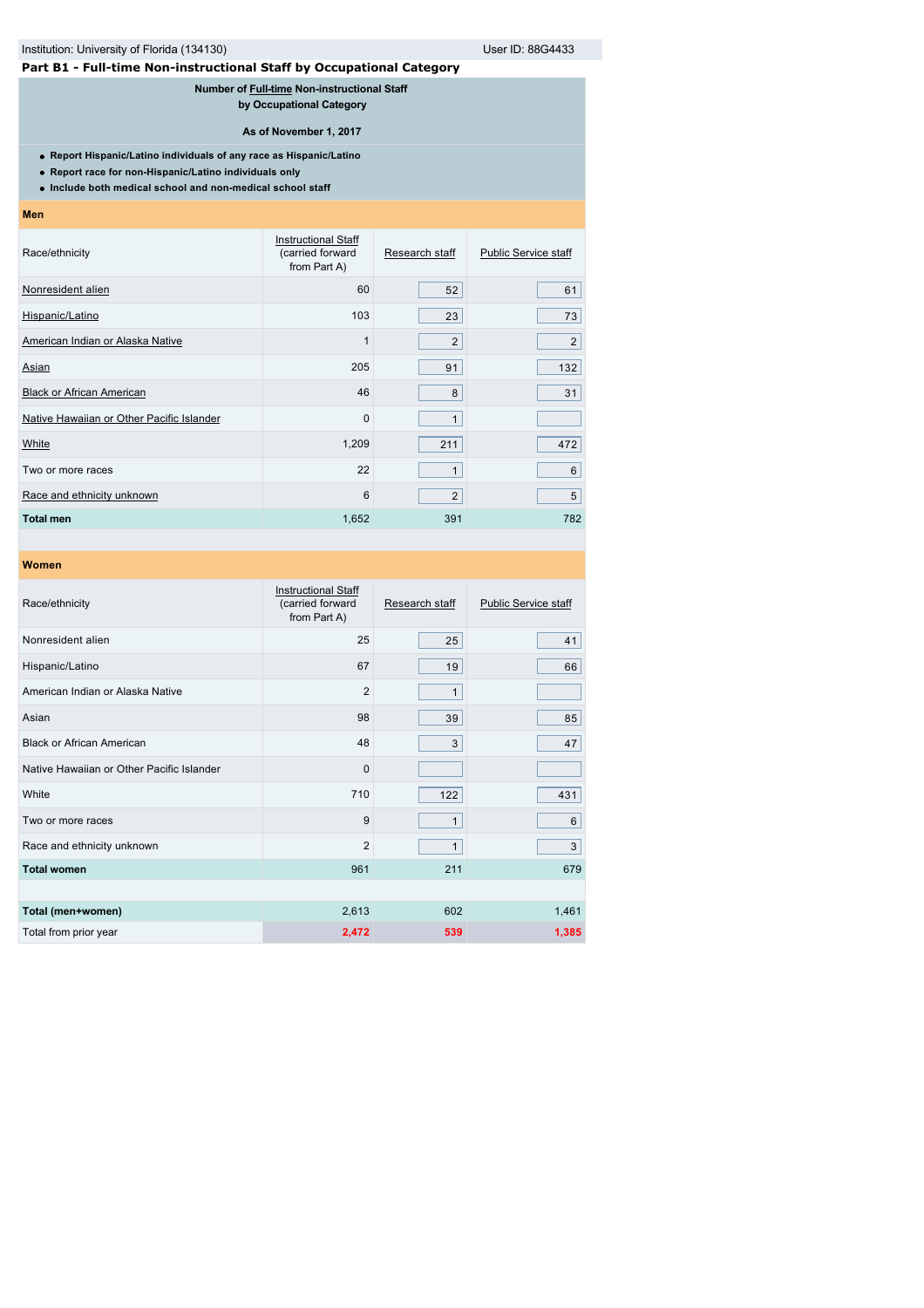| Institution: University of Florida (134130)                                                                                                                                                 |                                                                   |                       |                                   | User ID: 88G4433                                                                                                          |  |  |  |  |
|---------------------------------------------------------------------------------------------------------------------------------------------------------------------------------------------|-------------------------------------------------------------------|-----------------------|-----------------------------------|---------------------------------------------------------------------------------------------------------------------------|--|--|--|--|
| Part B1 - Full-time Non-instructional Staff by Occupational Category                                                                                                                        |                                                                   |                       |                                   |                                                                                                                           |  |  |  |  |
| <b>Number of Full-time Non-instructional Staff</b><br>by Occupational Category<br>As of November 1, 2017                                                                                    |                                                                   |                       |                                   |                                                                                                                           |  |  |  |  |
| • Report Hispanic/Latino individuals of any race as Hispanic/Latino<br>• Report race for non-Hispanic/Latino individuals only<br>• Include both medical school and non-medical school staff |                                                                   |                       |                                   |                                                                                                                           |  |  |  |  |
| <b>Men</b>                                                                                                                                                                                  |                                                                   |                       |                                   |                                                                                                                           |  |  |  |  |
| Race/ethnicity                                                                                                                                                                              | Archivists, Curators, and<br><b>Museum Technicians</b><br>25-4010 | Librarians<br>25-4020 | Library<br>Technicians<br>25-4030 | Student and Academic Affairs and<br><b>Other Education Services</b><br>Occupations<br>$25 - 2000 + 25 - 3000 + 25 - 9000$ |  |  |  |  |
| Nonresident alien                                                                                                                                                                           |                                                                   |                       |                                   |                                                                                                                           |  |  |  |  |
| Hispanic/Latino                                                                                                                                                                             |                                                                   |                       | $\overline{2}$                    | 12 <sup>2</sup>                                                                                                           |  |  |  |  |
| American Indian or<br><b>Alaska Native</b>                                                                                                                                                  |                                                                   |                       |                                   |                                                                                                                           |  |  |  |  |
| Asian                                                                                                                                                                                       | $\mathbf{1}$                                                      | $\overline{2}$        | $\mathbf{1}$                      | 5                                                                                                                         |  |  |  |  |
| <b>Black or African</b><br>American                                                                                                                                                         | $\mathbf{1}$                                                      | $\mathbf{1}$          | $\mathbf{1}$                      | 25                                                                                                                        |  |  |  |  |
| Native Hawaiian or<br>Other Pacific Islander                                                                                                                                                |                                                                   |                       |                                   |                                                                                                                           |  |  |  |  |
| White                                                                                                                                                                                       | 24                                                                | 17                    | 28                                | 119                                                                                                                       |  |  |  |  |

Two or more races **7 The contract of the contract of the contract of the contract of the contract of the contract of the contract of the contract of the contract of the contract of the contract of the contract of the con** 

**Total men** 26 20 32 20 32 20 32

# **Women**

[Race and ethnicity](javascript:openglossary(543)) unknown

| Race/ethnicity                               | Archivists, Curators, and<br><b>Museum Technicians</b><br>25-4010 | Librarians<br>25-4020 | Library<br>Technicians<br>25-4030 | Student and Academic Affairs and<br><b>Other Education Services</b><br>Occupations<br>$25 - 2000 + 25 - 3000 + 25 - 9000$ |
|----------------------------------------------|-------------------------------------------------------------------|-----------------------|-----------------------------------|---------------------------------------------------------------------------------------------------------------------------|
| Nonresident alien                            |                                                                   |                       |                                   |                                                                                                                           |
| Hispanic/Latino                              | $\mathbf{1}$                                                      | $\mathbf{1}$          | 6                                 | 61                                                                                                                        |
| American Indian or<br>Alaska Native          |                                                                   |                       | $\mathbf{1}$                      | $\mathbf{1}$                                                                                                              |
| Asian                                        |                                                                   | $\overline{2}$        | $\mathbf{1}$                      | 13                                                                                                                        |
| <b>Black or African</b><br>American          | $\mathbf{1}$                                                      | $\overline{4}$        | $\overline{2}$                    | 72                                                                                                                        |
| Native Hawaiian or<br>Other Pacific Islander |                                                                   |                       |                                   |                                                                                                                           |
| White                                        | 22                                                                | 44                    | 31                                | 316                                                                                                                       |
| Two or more races                            |                                                                   |                       |                                   | $\overline{7}$                                                                                                            |
| Race and ethnicity<br>unknown                |                                                                   |                       |                                   |                                                                                                                           |
| <b>Total women</b>                           | 24                                                                | 51                    | 41                                | 470                                                                                                                       |
|                                              |                                                                   |                       |                                   |                                                                                                                           |
| Total (men+women)                            | 50                                                                | 71                    | 73                                | 638                                                                                                                       |
| Total from prior year                        | 53                                                                | 67                    | 58                                | 603                                                                                                                       |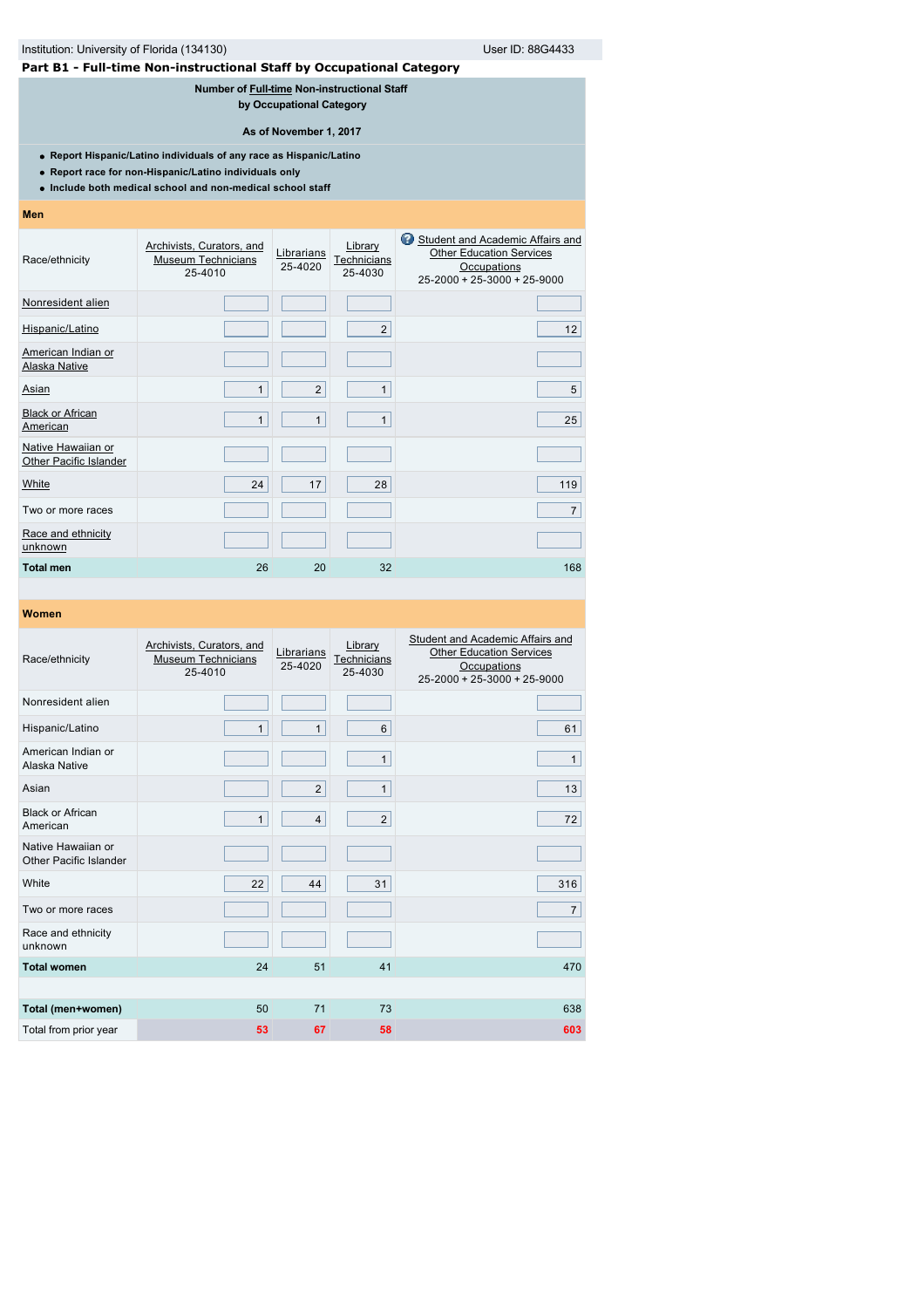| User $ID: 88G4433$<br>Institution: University of Florida (134130)                                                                                                                           |                                      |                                                                          |                                                                                                      |                                                                                                                                               |                                                                        |  |  |  |  |  |
|---------------------------------------------------------------------------------------------------------------------------------------------------------------------------------------------|--------------------------------------|--------------------------------------------------------------------------|------------------------------------------------------------------------------------------------------|-----------------------------------------------------------------------------------------------------------------------------------------------|------------------------------------------------------------------------|--|--|--|--|--|
| Part B1 - Full-time Non-instructional Staff by Occupational Category                                                                                                                        |                                      |                                                                          |                                                                                                      |                                                                                                                                               |                                                                        |  |  |  |  |  |
| Number of Full-time Non-instructional Staff<br>by Occupational Category                                                                                                                     |                                      |                                                                          |                                                                                                      |                                                                                                                                               |                                                                        |  |  |  |  |  |
| As of November 1, 2017                                                                                                                                                                      |                                      |                                                                          |                                                                                                      |                                                                                                                                               |                                                                        |  |  |  |  |  |
| • Report Hispanic/Latino individuals of any race as Hispanic/Latino<br>• Report race for non-Hispanic/Latino individuals only<br>. Include both medical school and non-medical school staff |                                      |                                                                          |                                                                                                      |                                                                                                                                               |                                                                        |  |  |  |  |  |
| Men                                                                                                                                                                                         |                                      |                                                                          |                                                                                                      |                                                                                                                                               |                                                                        |  |  |  |  |  |
| Race/ethnicity                                                                                                                                                                              | Management<br>Occupations<br>11-0000 | <b>Business and</b><br>Financial<br>Operations<br>Occupations<br>13-0000 | Computer,<br>Engineering,<br>and Science<br>Occupations<br>$15 - 0000 +$<br>$17 - 0000 +$<br>19-0000 | Community, Social Service,<br>Legal, Arts, Design,<br>Entertainment, Sports, and<br><b>Media Occupations</b><br>$21-0000 + 23-0000 + 27-0000$ | Healthcare<br>Practitioners<br>and Technical<br>Occupations<br>29-0000 |  |  |  |  |  |
| Nonresident<br>alien                                                                                                                                                                        | $\mathbf{1}$                         |                                                                          | 44                                                                                                   | $\mathbf{1}$                                                                                                                                  | $\mathbf{1}$                                                           |  |  |  |  |  |
| Hispanic/Latino                                                                                                                                                                             | 21                                   | 18                                                                       | 106                                                                                                  | 10 <sup>1</sup>                                                                                                                               | 8                                                                      |  |  |  |  |  |
| American<br>Indian or<br>Alaska Native                                                                                                                                                      |                                      | $\mathbf{1}$                                                             | $\mathbf{1}$                                                                                         |                                                                                                                                               | $\overline{2}$                                                         |  |  |  |  |  |
| Asian                                                                                                                                                                                       | 10 <sup>1</sup>                      | $\overline{7}$                                                           | 75                                                                                                   | 3                                                                                                                                             | 4                                                                      |  |  |  |  |  |
| <b>Black or African</b><br>American                                                                                                                                                         | 28                                   | 13                                                                       | 39                                                                                                   | 13                                                                                                                                            | 5                                                                      |  |  |  |  |  |
| Native<br>Hawaiian or<br><b>Other Pacific</b><br>Islander                                                                                                                                   |                                      |                                                                          | $\overline{2}$                                                                                       |                                                                                                                                               |                                                                        |  |  |  |  |  |
| White                                                                                                                                                                                       | 373                                  | 142                                                                      | 837                                                                                                  | 110                                                                                                                                           | 89                                                                     |  |  |  |  |  |
| Two or more<br>races                                                                                                                                                                        | $\overline{4}$                       | $\overline{2}$                                                           | 21                                                                                                   | 6                                                                                                                                             |                                                                        |  |  |  |  |  |
| Race and<br>ethnicity<br>unknown                                                                                                                                                            |                                      |                                                                          | $\overline{2}$                                                                                       |                                                                                                                                               |                                                                        |  |  |  |  |  |
| <b>Total men</b>                                                                                                                                                                            | 437                                  | 183                                                                      | 1,127                                                                                                | 143                                                                                                                                           | 109                                                                    |  |  |  |  |  |

| Race/ethnicity                                            | Management<br>Occupations<br>11-0000 | <b>Business and</b><br>Financial<br>Operations<br>Occupations<br>13-0000 | Computer,<br>Engineering,<br>and Science<br>Occupations<br>$15 - 0000 +$<br>$17 - 0000 +$<br>19-0000 | Community, Social Service,<br>Legal, Arts, Design,<br>Entertainment, Sports, and<br><b>Media Occupations</b><br>$21 - 0000 + 23 - 0000 + 27 - 0000$ | Healthcare<br>Practitioners<br>and Technical<br>Occupations<br>29-0000 |
|-----------------------------------------------------------|--------------------------------------|--------------------------------------------------------------------------|------------------------------------------------------------------------------------------------------|-----------------------------------------------------------------------------------------------------------------------------------------------------|------------------------------------------------------------------------|
| Nonresident<br>alien                                      | $\mathbf{1}$                         |                                                                          | 38                                                                                                   |                                                                                                                                                     | $\mathbf{1}$                                                           |
| Hispanic/Latino                                           | 29                                   | 38                                                                       | 91                                                                                                   | 34                                                                                                                                                  | 50                                                                     |
| American<br>Indian or<br>Alaska Native                    |                                      |                                                                          | 1                                                                                                    | $\mathbf{1}$                                                                                                                                        |                                                                        |
| Asian                                                     | 17                                   | 30                                                                       | 121                                                                                                  | $\overline{4}$                                                                                                                                      | 21                                                                     |
| <b>Black or African</b><br>American                       | 41                                   | 74                                                                       | 58                                                                                                   | 46                                                                                                                                                  | 45                                                                     |
| <b>Native</b><br>Hawaiian or<br>Other Pacific<br>Islander | $\mathbf{1}$                         |                                                                          | $\mathbf{1}$                                                                                         |                                                                                                                                                     |                                                                        |
| White                                                     | 471                                  | 427                                                                      | 592                                                                                                  | 194                                                                                                                                                 | 414                                                                    |
| Two or more<br>races                                      | $\overline{7}$                       | 8                                                                        | 17                                                                                                   | 5                                                                                                                                                   | 5                                                                      |
| Race and<br>ethnicity<br>unknown                          |                                      |                                                                          | $\overline{4}$                                                                                       |                                                                                                                                                     | $\overline{2}$                                                         |
| <b>Total women</b>                                        | 567                                  | 577                                                                      | 923                                                                                                  | 284                                                                                                                                                 | 538                                                                    |
|                                                           |                                      |                                                                          |                                                                                                      |                                                                                                                                                     |                                                                        |
| <b>Total</b><br>(men+women)                               | 1.004                                | 760                                                                      | 2,050                                                                                                | 427                                                                                                                                                 | 647                                                                    |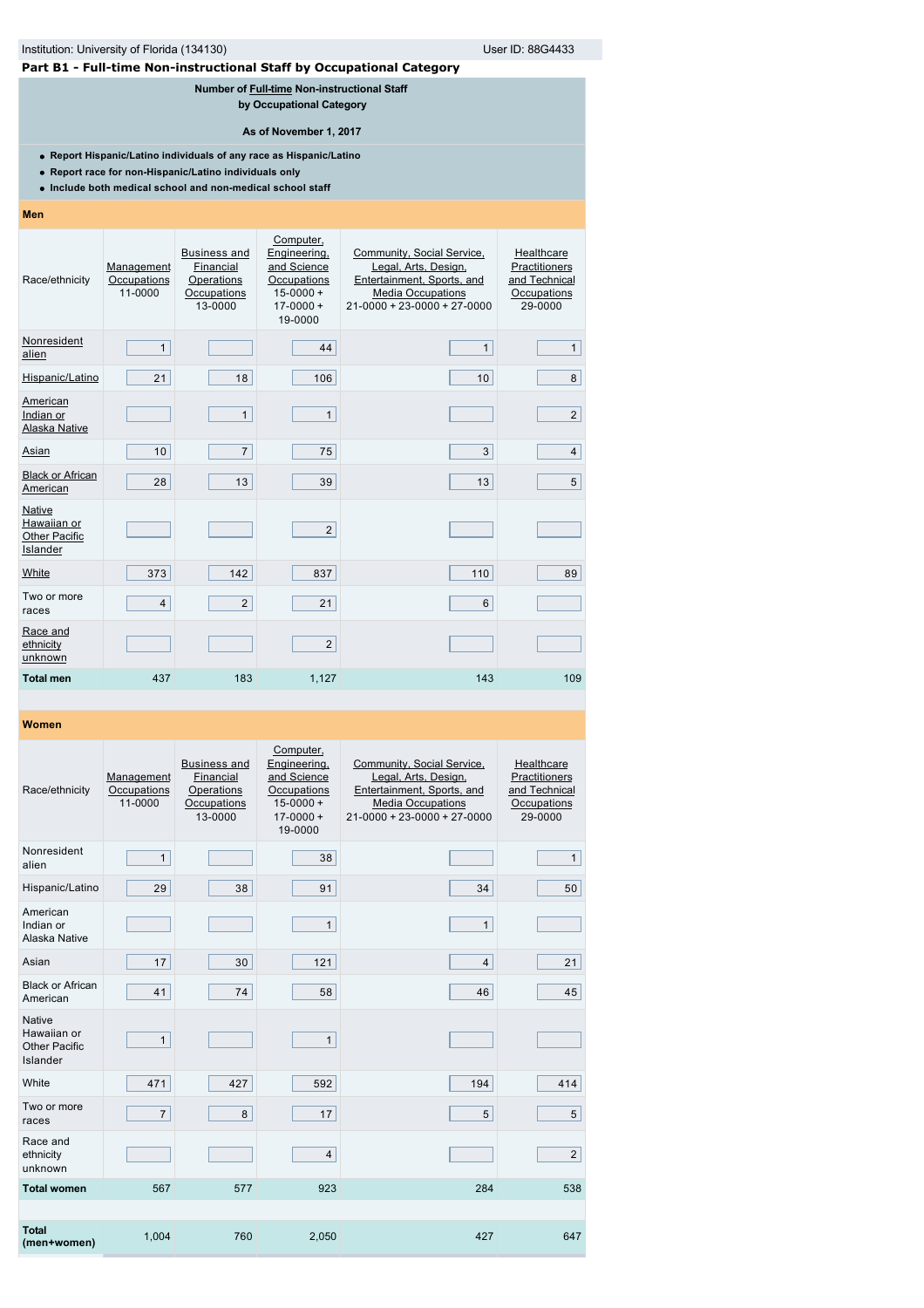| Total from prior<br>year | 948 | .974 | 110 |  |
|--------------------------|-----|------|-----|--|
|                          |     |      |     |  |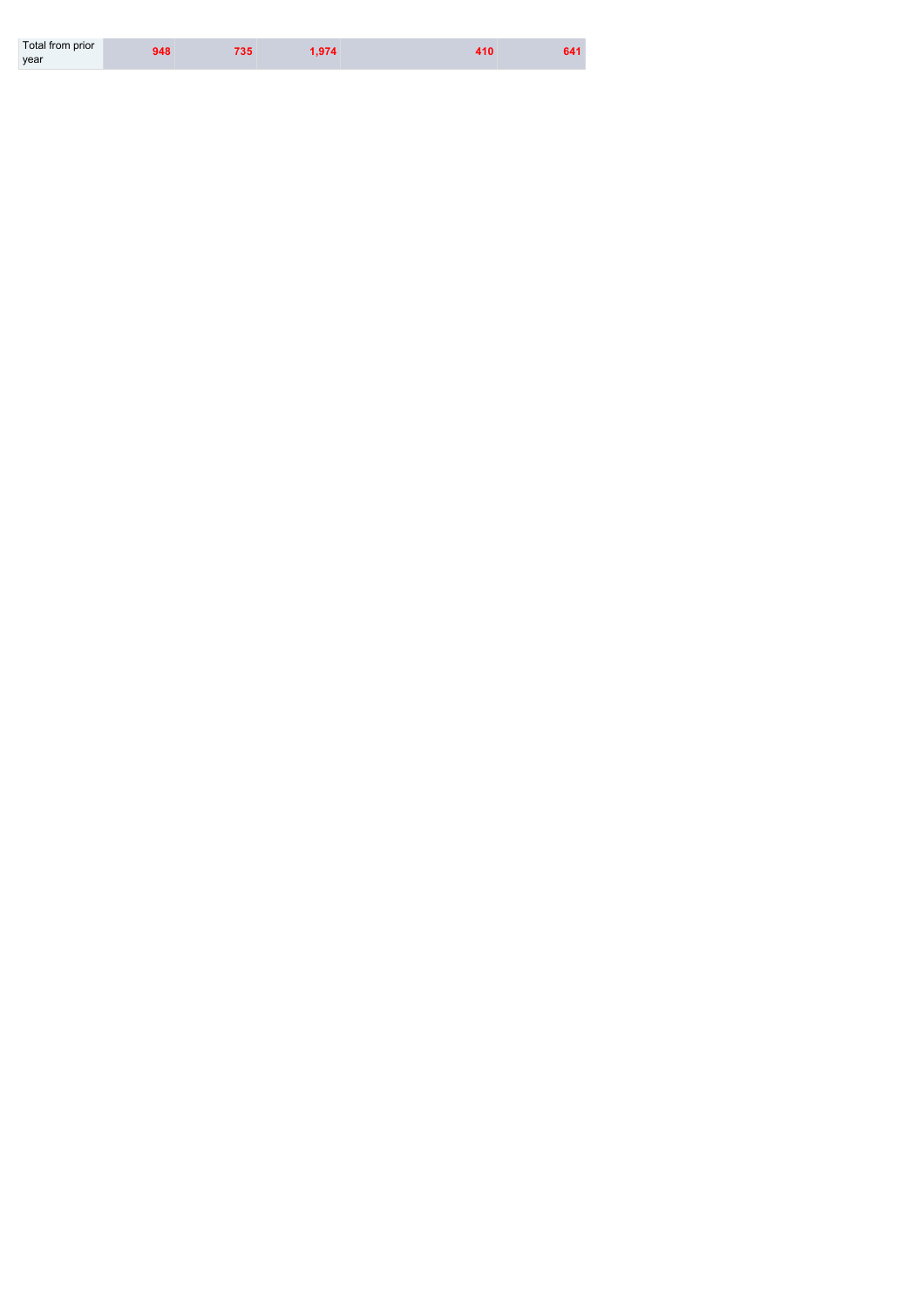# Institution: University of Florida (134130) Contract the User ID: 88G4433

# **Part B1 - Full-time Non-instructional Staff by Occupational Category**

**Number of [Full-time](javascript:openglossary(257)) Non-instructional Staff**

**by Occupational Category**

**As of November 1, 2017**

**Report Hispanic/Latino individuals of any race as Hispanic/Latino**

**Report race for non-Hispanic/Latino individuals only**

**Include both medical school and non-medical school staff**

# **Men**

| Race/ethnicity                                                   | Service<br>Occupations<br>$31 - 0000 +$<br>$33 - 0000 +$<br>$35 - 0000 +$<br>$37-0000 +$<br>39-0000 | Sales and<br>Related<br>Occupations<br>41-0000 | Office and<br>Administrative<br>Support<br>Occupations<br>43-0000 | Natural Resources,<br>Construction, and<br>Maintenance<br>Occupations<br>$45 - 0000 + 47 - 0000$<br>$+49-0000$ | Production,<br>Transportation,<br>and Material<br>Moving<br>Occupations<br>$51-0000+$<br>53-0000 | Grand<br>Total<br>(All full-<br>time<br>staff) |
|------------------------------------------------------------------|-----------------------------------------------------------------------------------------------------|------------------------------------------------|-------------------------------------------------------------------|----------------------------------------------------------------------------------------------------------------|--------------------------------------------------------------------------------------------------|------------------------------------------------|
| Nonresident<br>alien                                             | $\mathbf{1}$                                                                                        |                                                | $\mathbf{1}$                                                      |                                                                                                                |                                                                                                  | 222                                            |
| Hispanic/Latino                                                  | 37                                                                                                  | 3                                              | 25                                                                | 38                                                                                                             | 3                                                                                                | 482                                            |
| American<br>Indian or<br>Alaska Native                           | $\mathbf{1}$                                                                                        |                                                | $\mathbf{1}$                                                      | 5                                                                                                              |                                                                                                  | 16                                             |
| Asian                                                            | 14                                                                                                  |                                                | $\boldsymbol{9}$                                                  | $\overline{4}$                                                                                                 |                                                                                                  | 563                                            |
| <b>Black or African</b><br>American                              | 228                                                                                                 | $\mathbf{1}$                                   | 45                                                                | 46                                                                                                             | 11                                                                                               | 542                                            |
| Native<br>Hawaiian or<br><b>Other Pacific</b><br><b>Islander</b> |                                                                                                     |                                                |                                                                   |                                                                                                                |                                                                                                  | 3                                              |
| White                                                            | 188                                                                                                 | $\mathbf{1}$                                   | 193                                                               | 492                                                                                                            | 22                                                                                               | 4,527                                          |
| Two or more<br>races                                             | $\overline{4}$                                                                                      |                                                | $\overline{2}$                                                    | $\overline{4}$                                                                                                 |                                                                                                  | 79                                             |
| Race and<br>ethnicity<br>unknown                                 |                                                                                                     |                                                |                                                                   |                                                                                                                |                                                                                                  | 15                                             |
| <b>Total men</b>                                                 | 473                                                                                                 | 5                                              | 276                                                               | 589                                                                                                            | 36                                                                                               | 6,449                                          |

| Race/ethnicity                                            | Service<br>Occupations<br>$31 - 0000 +$<br>$33 - 0000 +$<br>$35 - 0000 +$<br>$37-0000+$<br>39-0000 | Sales and<br>Related<br>Occupations<br>41-0000 | Office and<br>Administrative<br>Support<br>Occupations<br>43-0000 | <b>Natural Resources.</b><br>Construction, and<br>Maintenance<br>Occupations<br>$45 - 0000 + 47 - 0000$<br>$+49-0000$ | Production,<br>Transportation,<br>and Material<br>Moving<br>Occupations<br>$51-0000+$<br>53-0000 | Grand<br>Total<br>(All full-<br>time<br>staff) |
|-----------------------------------------------------------|----------------------------------------------------------------------------------------------------|------------------------------------------------|-------------------------------------------------------------------|-----------------------------------------------------------------------------------------------------------------------|--------------------------------------------------------------------------------------------------|------------------------------------------------|
| Nonresident<br>alien                                      | $\overline{4}$                                                                                     |                                                | $\overline{\mathbf{4}}$                                           |                                                                                                                       |                                                                                                  | 139                                            |
| Hispanic/Latino                                           | 79                                                                                                 |                                                | 160                                                               | $\overline{7}$                                                                                                        |                                                                                                  | 709                                            |
| American<br>Indian or<br>Alaska Native                    |                                                                                                    |                                                | $\overline{4}$                                                    |                                                                                                                       |                                                                                                  | 11                                             |
| Asian                                                     | 26                                                                                                 |                                                | 32                                                                |                                                                                                                       | $\mathbf{1}$                                                                                     | 490                                            |
| <b>Black or African</b><br>American                       | 271                                                                                                | 2                                              | 276                                                               | 6                                                                                                                     | $\mathbf{1}$                                                                                     | 997                                            |
| <b>Native</b><br>Hawaiian or<br>Other Pacific<br>Islander | $\mathbf{1}$                                                                                       |                                                | $\mathbf{1}$                                                      |                                                                                                                       |                                                                                                  | $\overline{4}$                                 |
| White                                                     | 183                                                                                                | 3                                              | 1,113                                                             | 41                                                                                                                    | 6                                                                                                | 5,120                                          |
| Two or more<br>races                                      | $\overline{7}$                                                                                     |                                                | 23                                                                | $\mathbf{1}$                                                                                                          |                                                                                                  | 96                                             |
| Race and<br>ethnicity<br>unknown                          | $\mathbf{1}$                                                                                       |                                                | $\mathbf{1}$                                                      | $\mathbf{1}$                                                                                                          |                                                                                                  | 15                                             |
| <b>Total women</b>                                        | 572                                                                                                | 5                                              | 1,614                                                             | 56                                                                                                                    | 8                                                                                                | 7,581                                          |
|                                                           |                                                                                                    |                                                |                                                                   |                                                                                                                       |                                                                                                  |                                                |
| <b>Total</b><br>(men+women)                               | 1,045                                                                                              | 10                                             | 1,890                                                             | 645                                                                                                                   | 44                                                                                               | 14,030                                         |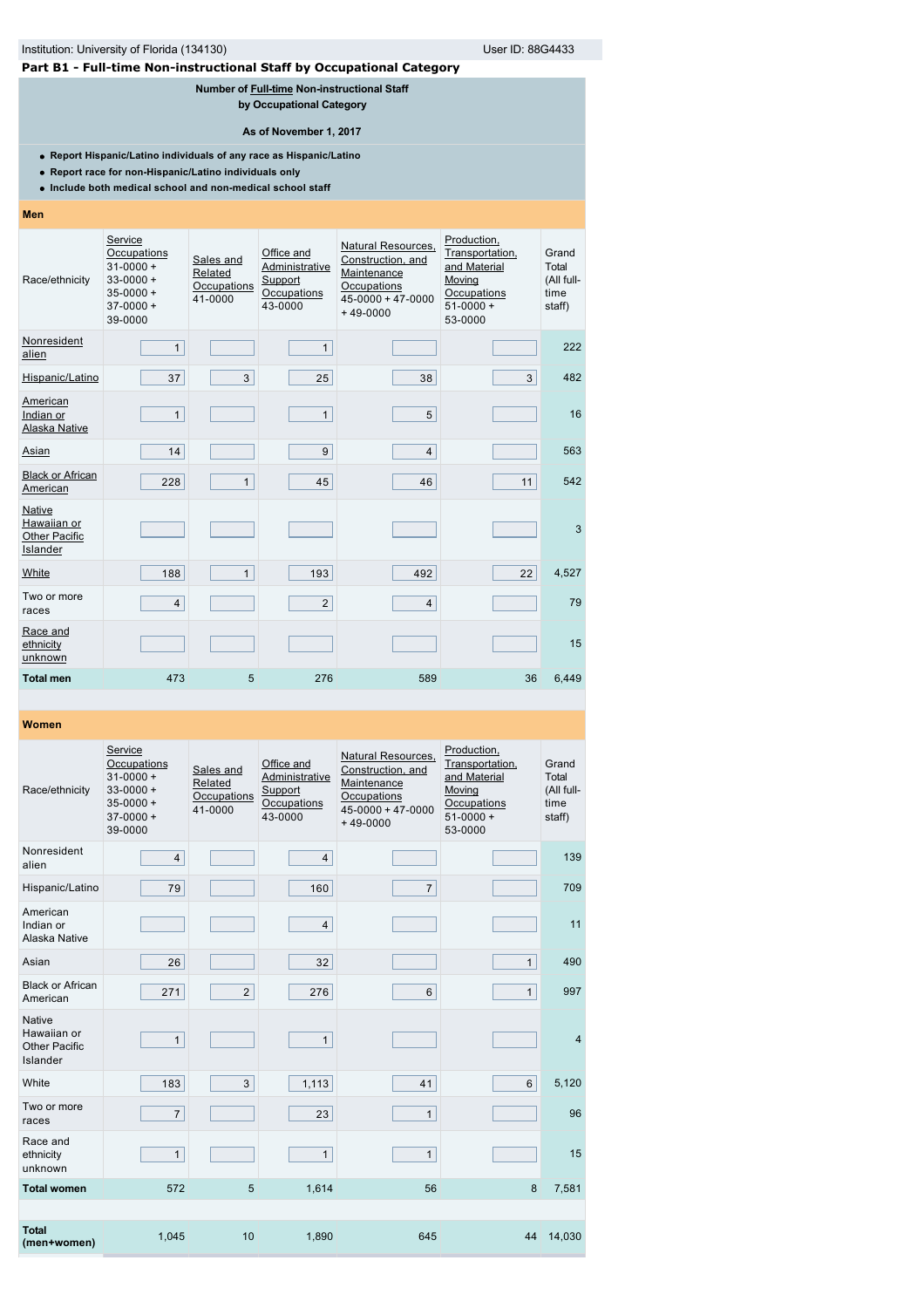| Total from prior<br>year |  |  | $S_0$ 13,485 |
|--------------------------|--|--|--------------|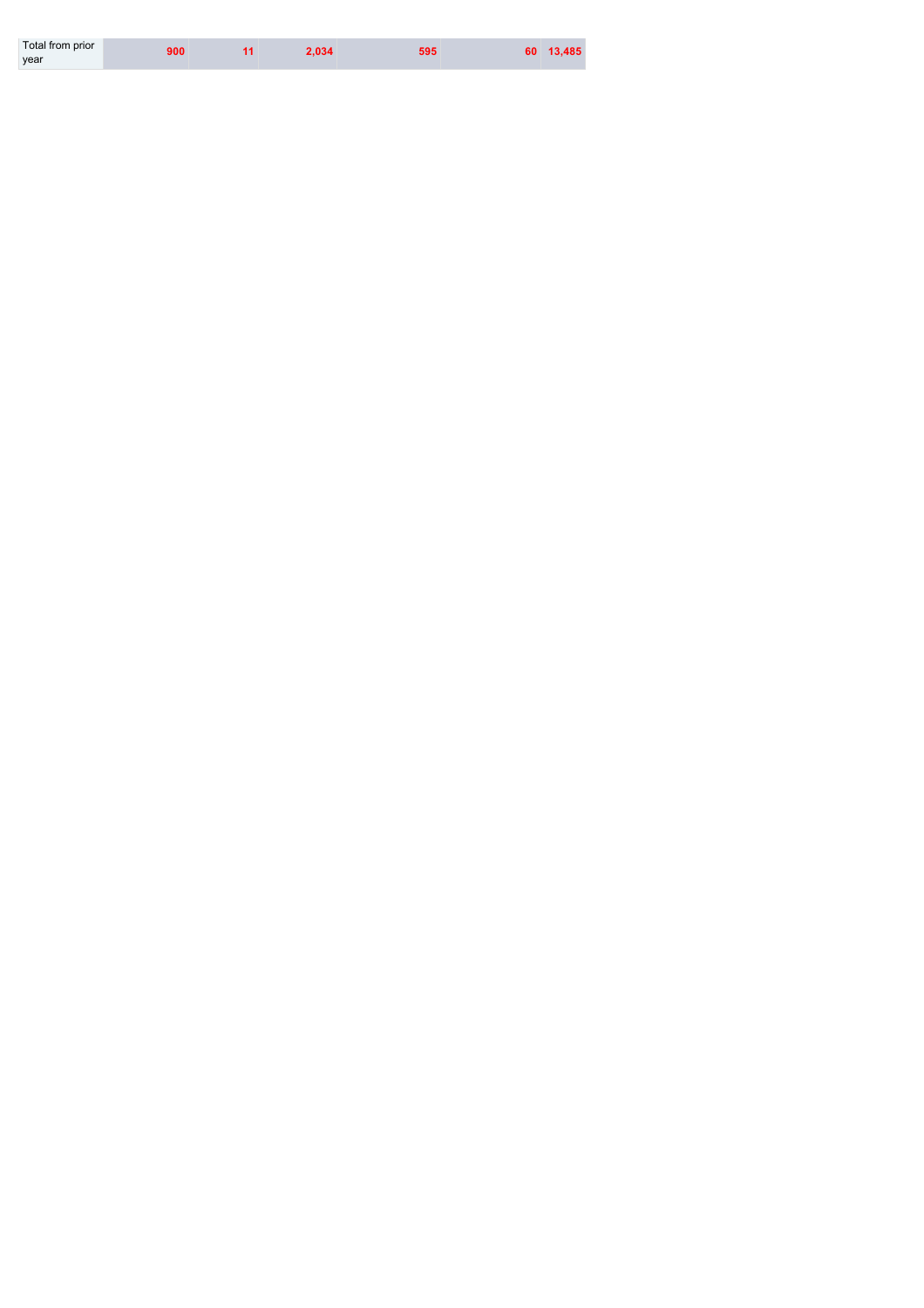| Part B2 - Full-time Non-instructional Staff by Occupational Category and Tenure Status |  |
|----------------------------------------------------------------------------------------|--|
|                                                                                        |  |

**Number of [Full-time](javascript:openglossary(257)) Non-instructional Staff**

**As of November 1, 2017**

| Non-medical school staff                                                                                                                         |         |                       |                     |                           |                                      |                                                      |                          |             |
|--------------------------------------------------------------------------------------------------------------------------------------------------|---------|-----------------------|---------------------|---------------------------|--------------------------------------|------------------------------------------------------|--------------------------|-------------|
|                                                                                                                                                  |         |                       |                     | With Faculty Status       |                                      |                                                      |                          |             |
|                                                                                                                                                  |         |                       | Not on Tenure Track |                           |                                      |                                                      | Without                  |             |
| Occupational category                                                                                                                            | Tenured | On<br>Tenure<br>Track | Multi-year          | <b>Annual</b><br>contract | Less-<br>than-<br>annual<br>contract | Indefinite<br>duration<br>(continuing<br>or at-will) | Faculty<br><b>Status</b> | Total       |
| Research staff                                                                                                                                   | 102     | 67                    |                     | 282                       |                                      |                                                      |                          | 451         |
| <b>Public Service staff</b>                                                                                                                      | 122     | 148                   |                     | 204                       |                                      |                                                      |                          | 474         |
| Archivists, Curators, and<br><b>Museum Technicians</b><br>25-4010                                                                                |         |                       |                     |                           |                                      |                                                      | 50                       | 50          |
| Librarians<br>25-4020                                                                                                                            | 29      | 40                    |                     | $\overline{2}$            |                                      |                                                      |                          | 71          |
| <b>Library Technicians</b><br>25-4030                                                                                                            |         |                       |                     |                           |                                      |                                                      | 73                       | 73          |
| Student and Academic<br>Affairs and Other<br><b>Education Services</b><br>Occupations<br>$25 - 2000 + 25 - 3000 +$<br>25-9000                    | 20      |                       |                     | 67                        |                                      |                                                      | 501                      | 588         |
| <b>Management Occupations</b><br>11-0000                                                                                                         | 122     | 9                     |                     | 30                        |                                      |                                                      | 646                      | 807         |
| <b>Business and Financial</b><br><b>Operations Occupations</b><br>13-0000                                                                        |         |                       |                     |                           |                                      |                                                      | 641                      | 641         |
| Computer, Engineering,<br>and Science Occupations<br>$15 - 0000 + 17 - 0000 +$<br>19-0000                                                        |         |                       |                     |                           |                                      |                                                      | 1,519                    | 1,519       |
| Community, Social<br>Service, Legal, Arts,<br>Design, Entertainment,<br>Sports, and Media<br>Occupations<br>$21 - 0000 + 23 - 0000 +$<br>27-0000 |         |                       |                     |                           |                                      |                                                      | 291                      | 291         |
| <b>Healthcare Practitioners</b><br>and Technical<br>Occupations<br>29-0000                                                                       |         |                       |                     |                           |                                      |                                                      | 297                      | 297         |
| Total                                                                                                                                            | 395     | 264                   | $\overline{0}$      | 585                       | $\overline{0}$                       | $\mathbf 0$                                          | 4,018                    | 5,262       |
| Total from prior year                                                                                                                            | 410     | 211                   |                     | 653                       |                                      |                                                      |                          | 3,873 5,147 |

# **[Medical school staff](javascript:openglossary(393))**

|                                                                                                                     | With Faculty Status |                              |            |                    |                                      |                                                      |                          |              |
|---------------------------------------------------------------------------------------------------------------------|---------------------|------------------------------|------------|--------------------|--------------------------------------|------------------------------------------------------|--------------------------|--------------|
|                                                                                                                     |                     |                              |            |                    | Not on Tenure Track                  |                                                      | <b>Without</b>           |              |
| Occupational category                                                                                               | Tenured             | On<br>Tenure<br><b>Track</b> | Multi-year | Annual<br>contract | Less-<br>than-<br>annual<br>contract | Indefinite<br>duration<br>(continuing<br>or at-will) | Faculty<br><b>Status</b> | Total        |
| Research staff                                                                                                      |                     |                              |            | 151                |                                      |                                                      |                          | 151          |
| <b>Public Service staff</b>                                                                                         |                     | $\overline{2}$               |            | 985                |                                      |                                                      |                          | 987          |
| Archivists, Curators, and<br><b>Museum Technicians</b><br>25-4010                                                   |                     |                              |            |                    |                                      |                                                      |                          | $\mathbf{0}$ |
| Librarians<br>25-4020                                                                                               |                     |                              |            |                    |                                      |                                                      |                          | $\mathbf{0}$ |
| <b>Library Technicians</b><br>25-4030                                                                               |                     |                              |            |                    |                                      |                                                      |                          | $\mathbf{0}$ |
| <b>Student and Academic</b><br>Affairs and Other<br><b>Education Services</b><br>Occupations<br>25-2000 + 25-3000 + |                     |                              |            |                    |                                      |                                                      | 50                       | 50           |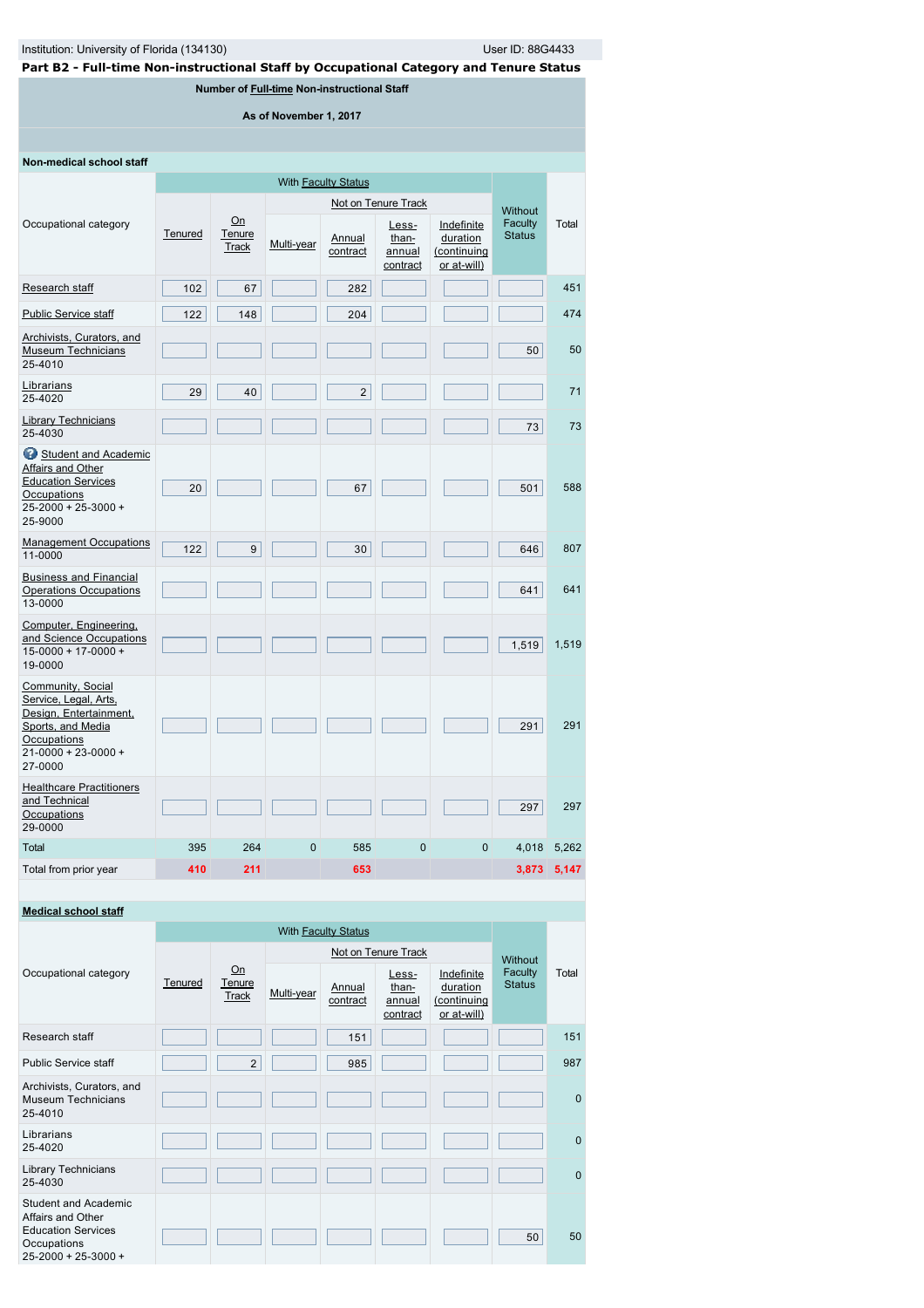| 25-9000                                                                                                                                          |    |                |              |       |          |              |       |             |
|--------------------------------------------------------------------------------------------------------------------------------------------------|----|----------------|--------------|-------|----------|--------------|-------|-------------|
| <b>Management Occupations</b><br>11-0000                                                                                                         | 15 | $\mathbf{1}$   |              | 14    |          |              | 167   | 197         |
| <b>Business and Financial</b><br><b>Operations Occupations</b><br>13-0000                                                                        |    |                |              |       |          |              | 119   | 119         |
| Computer, Engineering,<br>and Science Occupations<br>$15 - 0000 + 17 - 0000 +$<br>19-0000                                                        |    |                |              |       |          |              | 531   | 531         |
| Community, Social<br>Service, Legal, Arts,<br>Design, Entertainment,<br>Sports, and Media<br>Occupations<br>$21 - 0000 + 23 - 0000 +$<br>27-0000 |    |                |              |       |          |              | 136   | 136         |
| <b>Healthcare Practitioners</b><br>and Technical<br>Occupations<br>29-0000                                                                       |    |                |              |       |          |              | 350   | 350         |
| Total                                                                                                                                            | 15 | 3              | $\mathbf{0}$ | 1,150 | $\Omega$ | $\mathbf{0}$ | 1,353 | 2,521       |
| Total from prior year                                                                                                                            | 15 | $\overline{2}$ |              | 1,043 |          |              |       | 1,206 2,266 |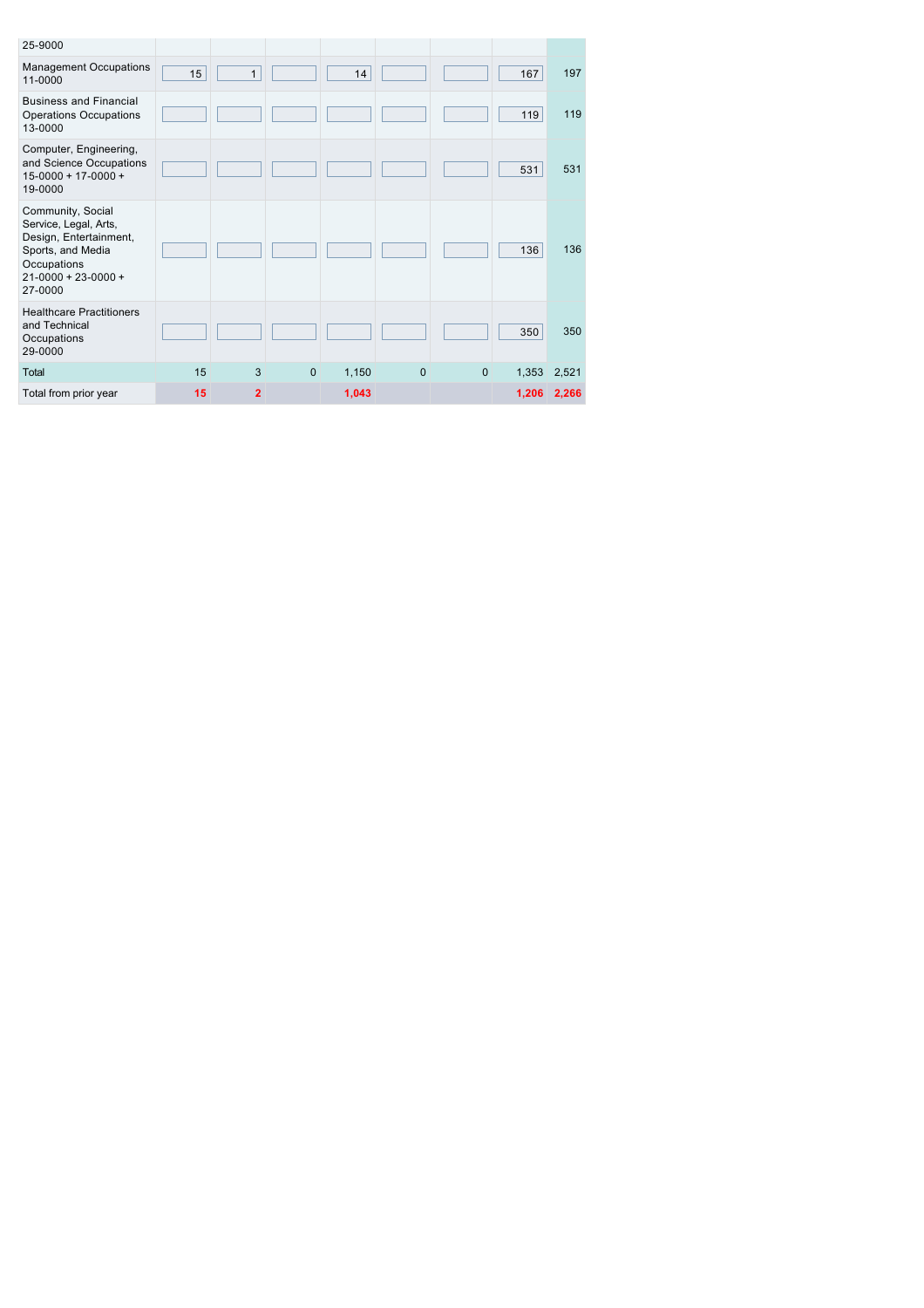| User ID: 88G4433<br>Institution: University of Florida (134130)                              |                                               |                             |                         |  |  |  |  |  |  |  |  |
|----------------------------------------------------------------------------------------------|-----------------------------------------------|-----------------------------|-------------------------|--|--|--|--|--|--|--|--|
| Part B2 - Full-time Non-instructional Staff by Medical School Status                         |                                               |                             |                         |  |  |  |  |  |  |  |  |
| Number of Full-time Non-instructional Staff                                                  |                                               |                             |                         |  |  |  |  |  |  |  |  |
| As of November 1, 2017                                                                       |                                               |                             |                         |  |  |  |  |  |  |  |  |
|                                                                                              |                                               |                             |                         |  |  |  |  |  |  |  |  |
| Occupational category                                                                        | Total<br>(carried<br>forward<br>from Part B1) | Non-medical school<br>staff | Medical school<br>staff |  |  |  |  |  |  |  |  |
| <b>Service Occupations</b><br>$31-0000 + 33-0000 + 35-0000 + 37-0000 + 39-0000$              | 1,045                                         | 929                         | 116                     |  |  |  |  |  |  |  |  |
| Sales and Related Occupations<br>41-0000                                                     | 10                                            | 10                          |                         |  |  |  |  |  |  |  |  |
| Office and Administrative Support Occupations<br>43-0000                                     | 1,890                                         | 1,496                       | 394                     |  |  |  |  |  |  |  |  |
| Natural Resources, Construction, and Maintenance<br>Occupations<br>$45-0000+47-0000+49-0000$ | 645                                           | 645                         |                         |  |  |  |  |  |  |  |  |
| Production, Transportation, and Material Moving<br>Occupations<br>$51-0000+53-0000$          | 44                                            | 42                          | $\overline{2}$          |  |  |  |  |  |  |  |  |
| Total                                                                                        |                                               | 3,122                       | 512                     |  |  |  |  |  |  |  |  |
| Total from prior year                                                                        |                                               | 2,970                       | 630                     |  |  |  |  |  |  |  |  |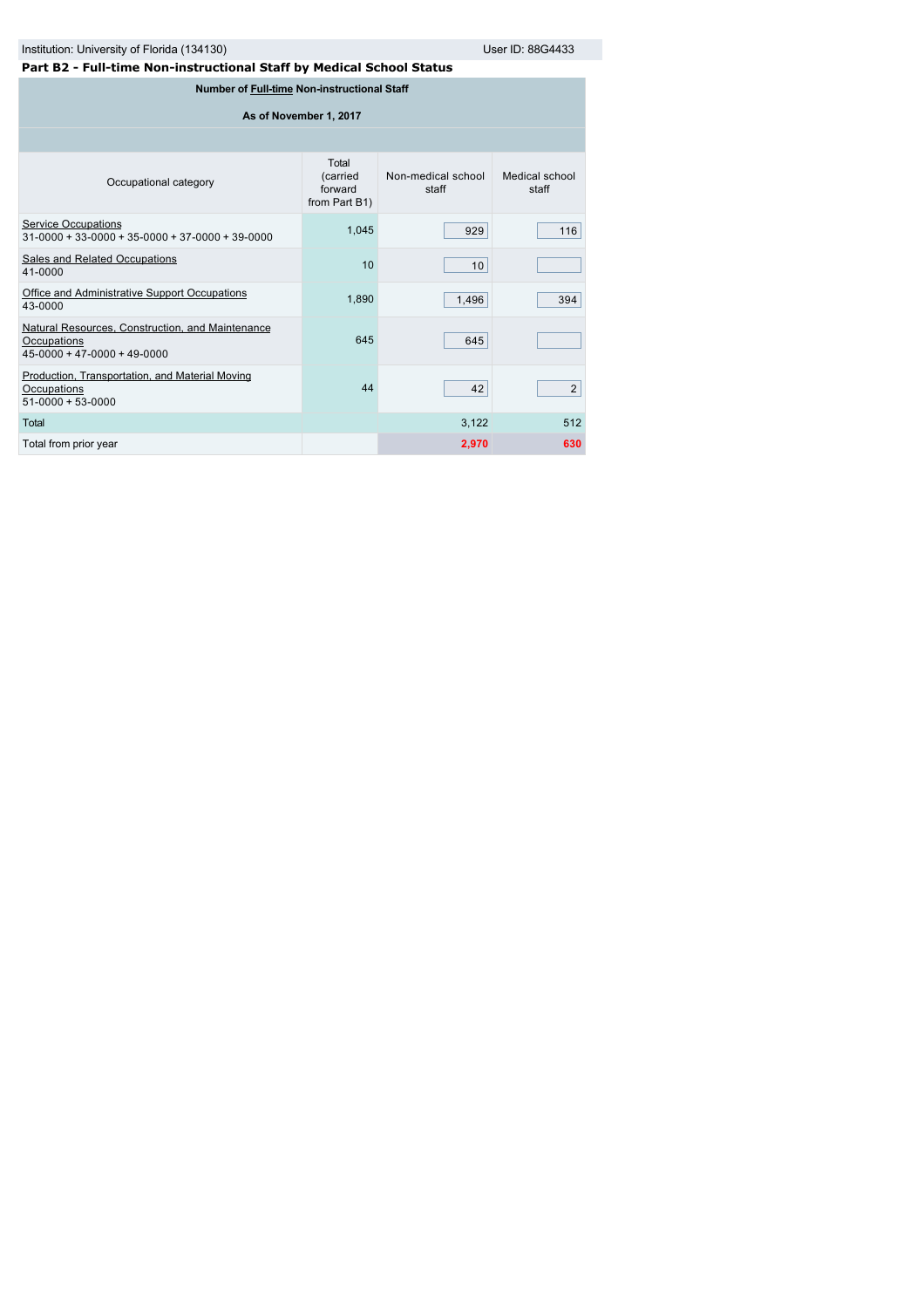# **Part C - Full-time Summary Non-medical school staff**

# **Summary of Full-time Non-medical School Staff**

## **As of November 1, 2017**

#### **Data will not be generated on this screen until the relevant screens in the previous section have been completed.**

|                                                                                                                                     | <b>With Faculty Status</b> |                       |                |                    |                                      |                                                      |                                            |              |
|-------------------------------------------------------------------------------------------------------------------------------------|----------------------------|-----------------------|----------------|--------------------|--------------------------------------|------------------------------------------------------|--------------------------------------------|--------------|
|                                                                                                                                     |                            |                       |                |                    | Not on Tenure Track                  |                                                      |                                            |              |
| Occupational category                                                                                                               | Tenured                    | On<br>Tenure<br>Track | Multi-<br>year | Annual<br>contract | Less-<br>than-<br>annual<br>contract | Indefinite<br>duration<br>(continuing<br>or at-will) | <b>Without</b><br>Faculty<br><b>Status</b> | Total        |
| Primarily Instruction                                                                                                               | 1,144                      | 380                   | $\overline{0}$ | 442                | $\mathbf 0$                          | $\mathbf{0}$                                         | $\mathbf{0}$                               | 1,966        |
| <b>Exclusively credit</b>                                                                                                           | 1,144                      | 380                   |                | 442                |                                      |                                                      |                                            | 1,966        |
| Exclusively not-for-credit                                                                                                          |                            |                       |                |                    |                                      |                                                      |                                            | $\mathbf{0}$ |
| Combined credit/not-for-credit                                                                                                      |                            |                       |                |                    |                                      |                                                      |                                            | $\mathbf{0}$ |
| Instruction/research/public service<br>staff                                                                                        | 146                        | $\mathbf{1}$          |                | 133                |                                      |                                                      |                                            | 280          |
| Research staff                                                                                                                      | 102                        | 67                    |                | 282                |                                      |                                                      |                                            | 451          |
| <b>Public Service staff</b>                                                                                                         | 122                        | 148                   |                | 204                |                                      |                                                      |                                            | 474          |
| Archivists, Curators, and Museum<br>Technicians<br>25-4010                                                                          |                            |                       |                |                    |                                      |                                                      | 50                                         | 50           |
| Librarians<br>25-4020                                                                                                               | 29                         | 40                    |                | $\overline{2}$     |                                      |                                                      |                                            | 71           |
| <b>Library Technicians</b><br>25-4030                                                                                               |                            |                       |                |                    |                                      |                                                      | 73                                         | 73           |
| Student and Academic Affairs and<br><b>Other Education Services</b><br>Occupations<br>25-2000 + 25-3000 + 25-9000                   | 20                         |                       |                | 67                 |                                      |                                                      | 501                                        | 588          |
| <b>Management Occupations</b><br>11-0000                                                                                            | 122                        | 9                     |                | 30                 |                                      |                                                      | 646                                        | 807          |
| <b>Business and Financial Operations</b><br>Occupations<br>13-0000                                                                  |                            |                       |                |                    |                                      |                                                      | 641                                        | 641          |
| Computer, Engineering, and Science<br>Occupations<br>$15-0000 + 17-0000 + 19-0000$                                                  |                            |                       |                |                    |                                      |                                                      | 1,519                                      | 1,519        |
| Community, Social Service, Legal,<br>Arts, Design, Entertainment, Sports,<br>and Media Occupations<br>$21-0000 + 23-0000 + 27-0000$ |                            |                       |                |                    |                                      |                                                      | 291                                        | 291          |
| <b>Healthcare Practitioners and</b><br><b>Technical Occupations</b><br>29-0000                                                      |                            |                       |                |                    |                                      |                                                      | 297                                        | 297          |
| Service Occupations<br>$31-0000 + 33-0000 + 35-0000 +$<br>$37-0000 + 39-0000$                                                       |                            |                       |                |                    |                                      |                                                      |                                            | 929          |
| Sales and Related Occupations<br>41-0000                                                                                            |                            |                       |                |                    |                                      |                                                      |                                            | 10           |
| Office and Administrative Support<br>Occupations<br>43-0000                                                                         |                            |                       |                |                    |                                      |                                                      |                                            | 1,496        |
| Natural Resources, Construction,<br>and Maintenance Occupations<br>$45-0000 + 47-0000 + 49-0000$                                    |                            |                       |                |                    |                                      |                                                      |                                            | 645          |
| Production, Transportation, and<br><b>Material Moving Occupations</b><br>$51-0000+53-0000$                                          |                            |                       |                |                    |                                      |                                                      |                                            | 42           |
| Total                                                                                                                               |                            |                       |                |                    |                                      |                                                      |                                            | 10,630       |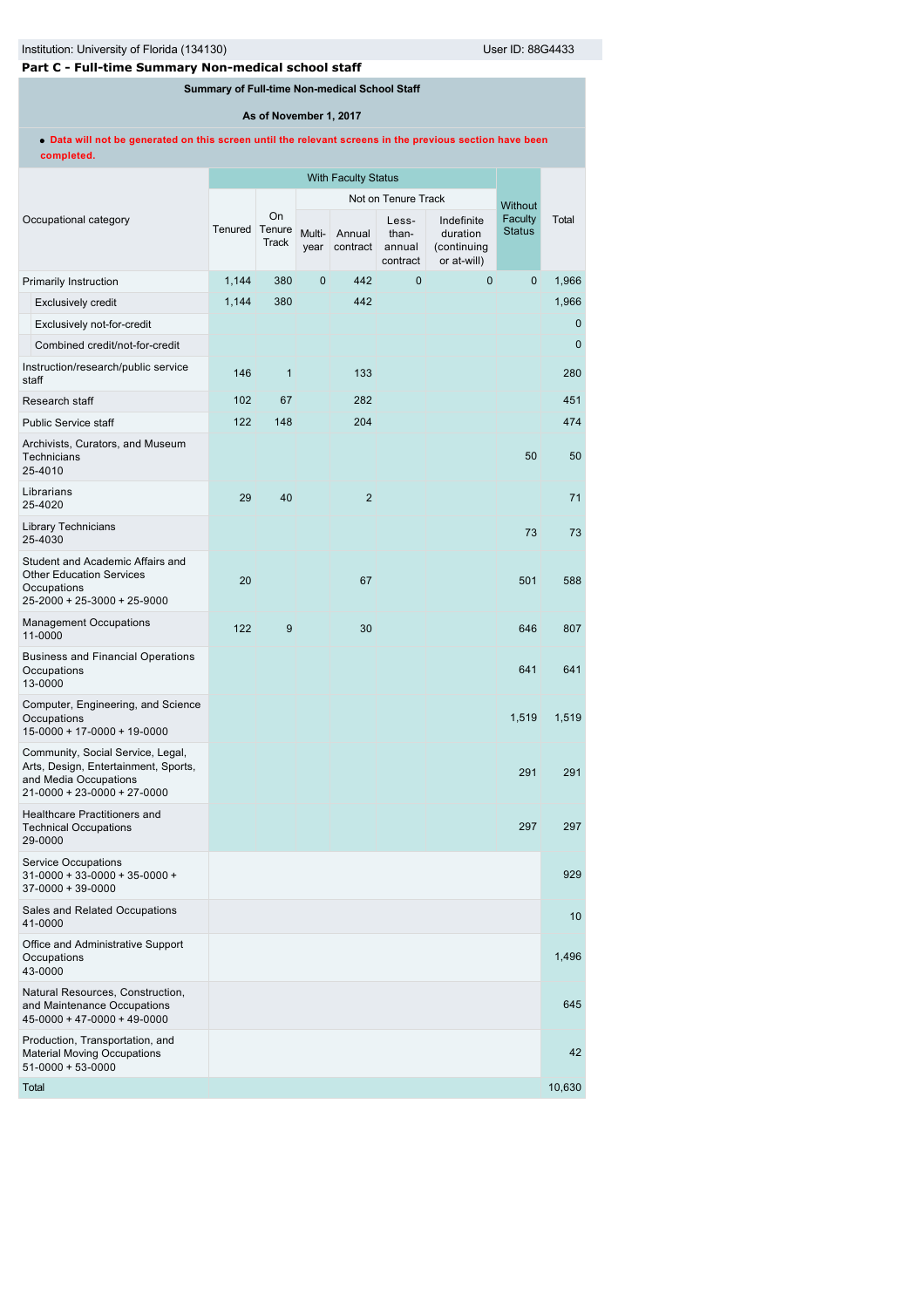# **Part C - Full-time Summary Medical school staff**

**Summary of Full-time Medical School Staff**

## **As of November 1, 2017**

**Data will not be generated on this screen until the relevant screens in the previous section have been completed.**

|                                                                                                                                     |         | <b>With Faculty Status</b>   |                     |                    |                                      |                                                      |                          |              |
|-------------------------------------------------------------------------------------------------------------------------------------|---------|------------------------------|---------------------|--------------------|--------------------------------------|------------------------------------------------------|--------------------------|--------------|
|                                                                                                                                     |         |                              | Not on Tenure Track |                    |                                      |                                                      | <b>Without</b>           |              |
| Occupational category                                                                                                               | Tenured | <b>On</b><br>Tenure<br>Track | Multi-<br>year      | Annual<br>contract | Less-<br>than-<br>annual<br>contract | Indefinite<br>duration<br>(continuing<br>or at-will) | Faculty<br><b>Status</b> | Total        |
| Primarily Instruction                                                                                                               | 169     | 100                          | $\mathbf{0}$        | 23                 | $\mathbf{0}$                         | $\overline{0}$                                       | $\mathbf{0}$             | 292          |
| <b>Exclusively credit</b>                                                                                                           | 169     | 100                          |                     | 23                 |                                      |                                                      |                          | 292          |
| Exclusively not-for-credit                                                                                                          |         |                              |                     |                    |                                      |                                                      |                          | $\mathbf{0}$ |
| Combined credit/not-for-credit                                                                                                      |         |                              |                     |                    |                                      |                                                      |                          | $\mathbf{0}$ |
| Instruction/research/public service<br>staff                                                                                        | 65      | 5                            |                     | 5                  |                                      |                                                      |                          | 75           |
| Research staff                                                                                                                      |         |                              |                     | 151                |                                      |                                                      |                          | 151          |
| <b>Public Service staff</b>                                                                                                         |         | $\overline{2}$               |                     | 985                |                                      |                                                      |                          | 987          |
| Archivists, Curators, and Museum<br>Technicians<br>25-4010                                                                          |         |                              |                     |                    |                                      |                                                      |                          | $\mathbf{0}$ |
| Librarians<br>25-4020                                                                                                               |         |                              |                     |                    |                                      |                                                      |                          | $\mathbf 0$  |
| <b>Library Technicians</b><br>25-4030                                                                                               |         |                              |                     |                    |                                      |                                                      |                          | $\mathbf{0}$ |
| Student and Academic Affairs and<br><b>Other Education Services Occupations</b><br>25-2000 + 25-3000 + 25-9000                      |         |                              |                     |                    |                                      |                                                      | 50                       | 50           |
| <b>Management Occupations</b><br>11-0000                                                                                            | 15      | $\mathbf{1}$                 |                     | 14                 |                                      |                                                      | 167                      | 197          |
| <b>Business and Financial Operations</b><br>Occupations<br>13-0000                                                                  |         |                              |                     |                    |                                      |                                                      | 119                      | 119          |
| Computer, Engineering, and Science<br>Occupations<br>$15-0000 + 17-0000 + 19-0000$                                                  |         |                              |                     |                    |                                      |                                                      | 531                      | 531          |
| Community, Social Service, Legal,<br>Arts, Design, Entertainment, Sports,<br>and Media Occupations<br>$21-0000 + 23-0000 + 27-0000$ |         |                              |                     |                    |                                      |                                                      | 136                      | 136          |
| <b>Healthcare Practitioners and Technical</b><br>Occupations<br>29-0000                                                             |         |                              |                     |                    |                                      |                                                      | 350                      | 350          |
| Service Occupations<br>$31-0000+33-0000+35-0000+$<br>$37-0000+39-0000$                                                              |         |                              |                     |                    |                                      |                                                      |                          | 116          |
| Sales and Related Occupations<br>41-0000                                                                                            |         |                              |                     |                    |                                      |                                                      |                          |              |
| Office and Administrative Support<br>Occupations<br>43-0000                                                                         |         |                              |                     |                    |                                      |                                                      |                          | 394          |
| Natural Resources, Construction, and<br>Maintenance Occupations<br>$45-0000 + 47-0000 + 49-0000$                                    |         |                              |                     |                    |                                      |                                                      |                          |              |
| Production, Transportation, and<br><b>Material Moving Occupations</b><br>$51-0000+53-0000$                                          |         |                              |                     |                    |                                      |                                                      |                          | 2            |
| Total                                                                                                                               |         |                              |                     |                    |                                      |                                                      |                          | 3,400        |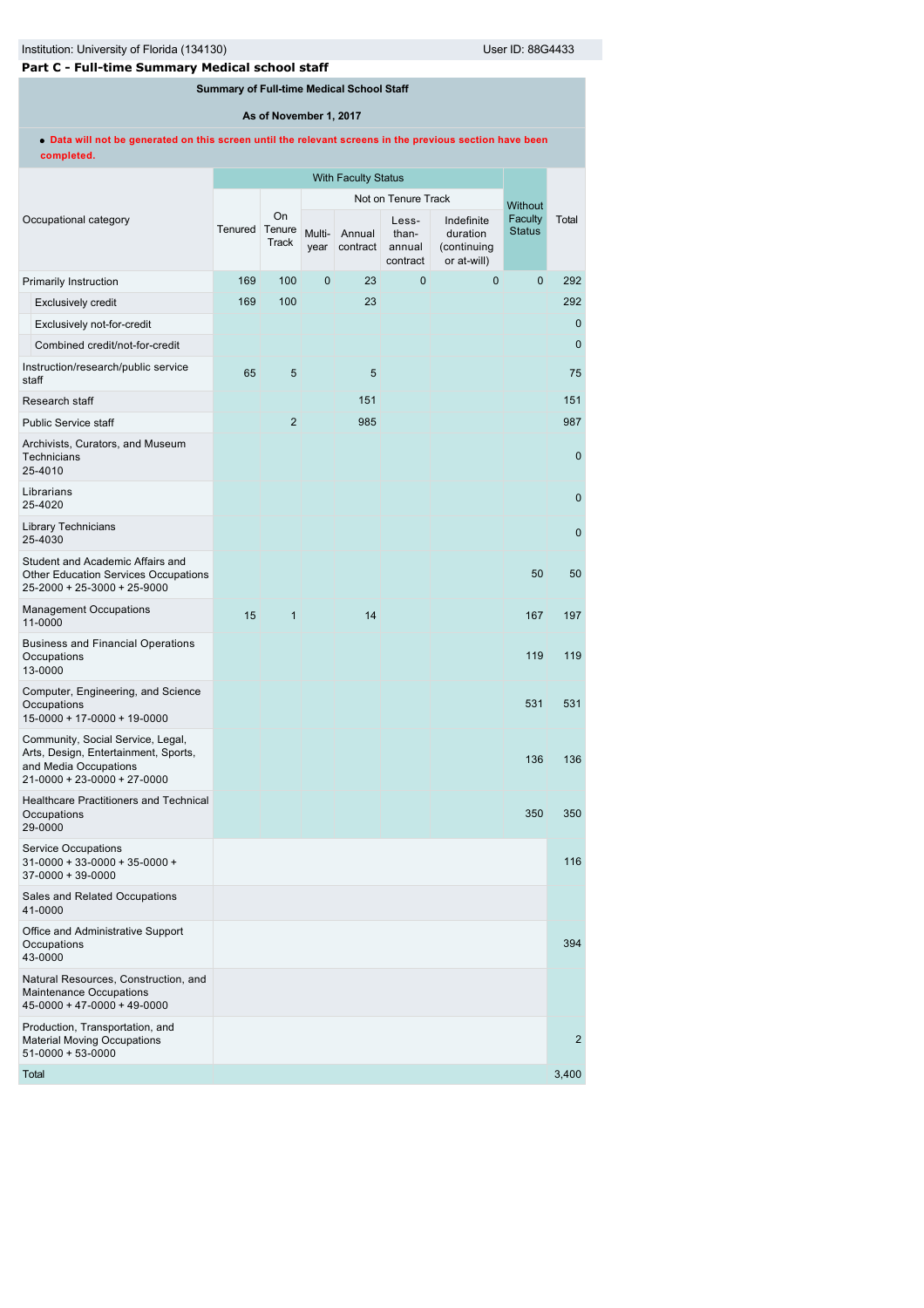## **Part G1 - Salaries Worksheet**

## **Number of [Full-time](javascript:openglossary(257)) Non-medical School [Instructional Staff](javascript:openglossary(996))**

**For Calculation of Total Number of Months**

## **Annual Salary, 2017-18**

- **Report the number of instructional staff based on the number of months to be worked**
- **Months reported should correspond with the number of months that staff worked (which may differ from**
- **the number of months over which they are paid)**
- **Include ONLY full-time, non-medical school instructional staff**
- **Include instructional staff** *with* **faculty status and** *without* **faculty status**
- **Include instructional staff regardless of tenure status**

| Gender and academic                                                            |              |              | Months worked |                         |               | Total          | Total staff for salary |  |
|--------------------------------------------------------------------------------|--------------|--------------|---------------|-------------------------|---------------|----------------|------------------------|--|
| rank                                                                           | 12<br>months | 11<br>months | 10<br>months  | 9 months                | < 9<br>months | staff          | reporting              |  |
| <b>Men</b>                                                                     |              |              |               |                         |               |                |                        |  |
| Professors                                                                     | 234          |              |               | 410                     |               | 644            | 644                    |  |
| Associate professors                                                           | 110          |              |               | 220                     |               | 330            | 330                    |  |
| Assistant professors                                                           | 112          |              |               | 111                     |               | 223            | 223                    |  |
| Instructors                                                                    |              |              |               |                         |               | $\overline{0}$ | $\mathbf 0$            |  |
| Lecturers                                                                      | 54           |              |               | 95                      |               | 149            | 149                    |  |
| No academic rank                                                               | 40           |              |               | $\mathbf{1}$            |               | 41             | 41                     |  |
| <b>Total men</b>                                                               | 550          | $\mathbf 0$  | $\mathbf{0}$  | 837                     | $\mathbf 0$   | 1,387          | 1,387                  |  |
|                                                                                |              |              |               |                         |               |                |                        |  |
| Women                                                                          |              |              |               |                         |               |                |                        |  |
| Professors                                                                     | 73           |              |               | 125                     |               | 198            | 198                    |  |
| Associate professors                                                           | 84           |              |               | 136                     |               | 220            | 220                    |  |
| Assistant professors                                                           | 94           |              |               | 90                      |               | 184            | 184                    |  |
| Instructors                                                                    |              |              |               |                         |               | $\overline{0}$ | $\Omega$               |  |
| Lecturers                                                                      | 69           |              |               | 132                     |               | 201            | 201                    |  |
| No academic rank                                                               | 52           |              |               | $\overline{\mathbf{4}}$ |               | 56             | 56                     |  |
| <b>Total women</b>                                                             | 372          | $\mathbf 0$  | $\mathbf{0}$  | 487                     | $\mathbf{0}$  | 859            | 859                    |  |
|                                                                                |              |              |               |                         |               |                |                        |  |
| Total (men + women)                                                            | 922          | $\mathbf 0$  | $\mathbf{0}$  | 1,324                   | $\mathbf{0}$  | 2,246          | 2,246                  |  |
| Total (men+women) full-time non-medical school instructional staff from Part A |              |              |               |                         |               | 2,246          |                        |  |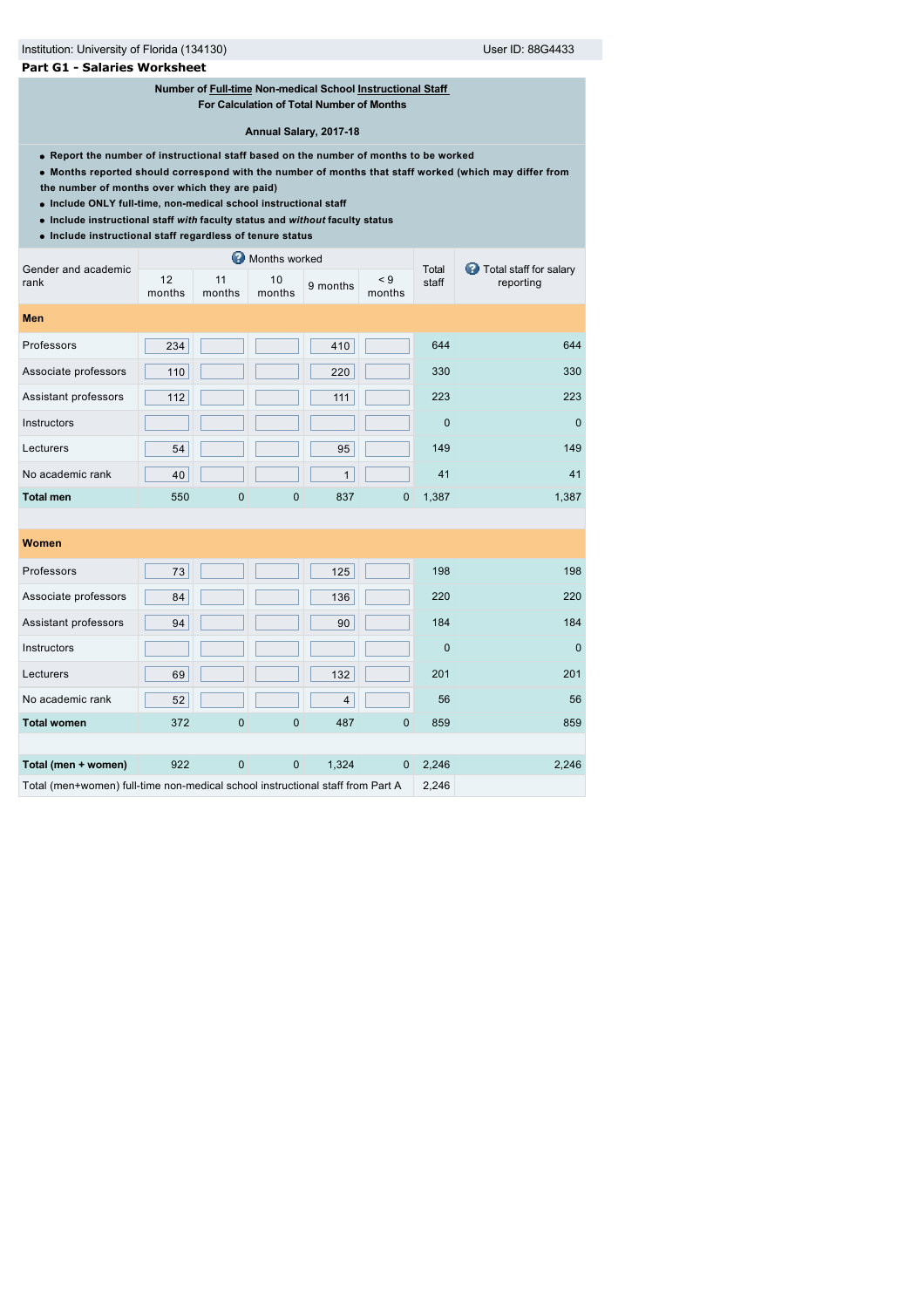# **Part G2 - Salary Outlays for Instructional Staff Salary Outlays**

**for [Full-time](javascript:openglossary(257)) Non-medical School [Instructional Staff](javascript:openglossary(996))**

## **Annual Salary Outlays, 2017-18**

**Report the TOTAL ANNUAL salary outlays for the full-time Non-medical School instructional staff reported in the 12 months, 11 months, 10 months, and 9 months columns on the previous screen, Part G1 – Salaries Worksheet Using the TOTAL ANNUAL salary outlays data provided, the system will calculate the Equated 9 months by**

|                                   | academic rank and gender.                                            |             |             |                |             |                              |
|-----------------------------------|----------------------------------------------------------------------|-------------|-------------|----------------|-------------|------------------------------|
|                                   | Total                                                                |             |             | Salary Outlays |             |                              |
| Gender<br>and<br>academic<br>rank | staff for<br>salary<br>reporting<br>(from<br>Part G.<br>screen<br>1) | 12 months   | 11 months   | 10 months      | 9 months    | <b>B</b> Equated<br>9 months |
| Men                               |                                                                      |             |             |                |             |                              |
| Professors                        | 644                                                                  | 42,538,658  |             |                | 64,176,368  | 96,080,362                   |
| Associate<br>professors           | 330                                                                  | 13,540,313  |             |                | 22,927,690  | 33,082,925                   |
| Assistant<br>professors           | 223                                                                  | 10,528,752  |             |                | 12,082,686  | 19,979,250                   |
| Instructors                       | $\mathbf 0$                                                          |             |             |                |             | $\mathbf{0}$                 |
| Lecturers                         | 149                                                                  | 4,739,831   |             |                | 6,701,624   | 10,256,497                   |
| No<br>academic<br>rank            | 41                                                                   | 3,776,443   |             |                | 72,000      | 2,904,332                    |
| <b>Total men</b>                  | 1,387                                                                | 75,123,997  | $\mathbf 0$ | $\pmb{0}$      | 105,960,368 | 162,303,366                  |
|                                   |                                                                      |             |             |                |             |                              |
| Women                             |                                                                      |             |             |                |             |                              |
| Professors                        | 198                                                                  | 12,590,611  |             |                | 17,710,101  | 27, 153, 059                 |
| Associate<br>professors           | 220                                                                  | 10,249,177  |             |                | 13,231,651  | 20,918,534                   |
| Assistant<br>professors           | 184                                                                  | 8,946,578   |             |                | 8,188,210   | 14,898,144                   |
| Instructors                       | $\mathbf 0$                                                          |             |             |                |             | $\mathbf{0}$                 |
| Lecturers                         | 201                                                                  | 5,311,741   |             |                | 8,505,867   | 12,489,673                   |
| No<br>academic<br>rank            | 56                                                                   | 3,850,865   |             |                | 262,108     | 3,150,257                    |
| Total<br>women                    | 859                                                                  | 40,948,972  | $\mathbf 0$ | $\pmb{0}$      | 47,897,937  | 78,609,666                   |
|                                   |                                                                      |             |             |                |             |                              |
| Total (men<br>+ women)            | 2,246                                                                | 116,072,969 | $\mathbf 0$ | $\mathbf 0$    | 153,858,305 | 240,913,032                  |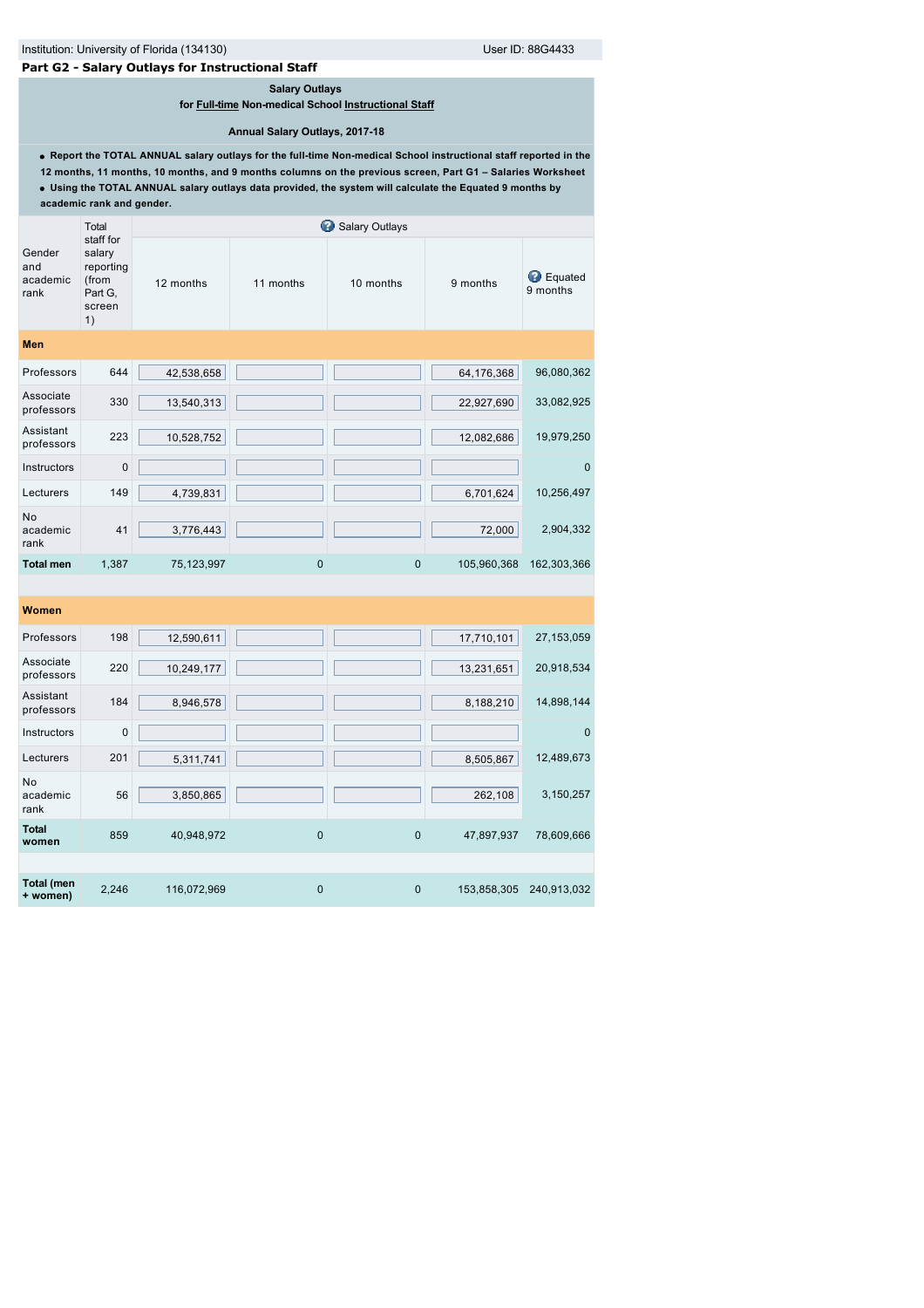# Institution: University of Florida (134130) Contract the User ID: 88G4433

# **Part G3 - Average Salaries for Instructional Staff by Academic Rank**

**Average Salary by academic rank** 

# **for [Full-time](javascript:openglossary(257)) Non-medical School [Instructional Staff](javascript:openglossary(996))**

| <b>Annual Average Salaries, 2017-18</b> |                                      |                                |              |              |             |                              |  |  |  |
|-----------------------------------------|--------------------------------------|--------------------------------|--------------|--------------|-------------|------------------------------|--|--|--|
| Gender and academic                     | Total staff for salary               | <b>Annual Average Salaries</b> |              |              |             |                              |  |  |  |
| rank                                    | reporting<br>(from Part G, screen 1) | 12<br>months                   | 11<br>months | 10<br>months | 9<br>months | <b>B</b> Equated 9<br>months |  |  |  |
| Men                                     |                                      |                                |              |              |             |                              |  |  |  |
| Professors                              | 644                                  | 181,789                        |              |              | 156,528     | 149,193                      |  |  |  |
| Associate professors                    | 330                                  | 123,094                        |              |              | 104,217     | 100,251                      |  |  |  |
| Assistant professors                    | 223                                  | 94,007                         |              |              | 108,853     | 89,593                       |  |  |  |
| Instructors                             | $\mathbf 0$                          |                                |              |              |             |                              |  |  |  |
| Lecturers                               | 149                                  | 87,775                         |              |              | 70,543      | 68,836                       |  |  |  |
| No academic rank                        | 41                                   | 94,411                         |              |              | 72,000      | 70,837                       |  |  |  |
| <b>Total men</b>                        | 1,387                                | 136,589                        |              |              | 126,595     | 117,018                      |  |  |  |
|                                         |                                      |                                |              |              |             |                              |  |  |  |
| Women                                   |                                      |                                |              |              |             |                              |  |  |  |
| Professors                              | 198                                  | 172,474                        |              |              | 141,681     | 137,137                      |  |  |  |
| Associate professors                    | 220                                  | 122,014                        |              |              | 97,292      | 95,084                       |  |  |  |
| Assistant professors                    | 184                                  | 95,176                         |              |              | 90,980      | 80,968                       |  |  |  |
| Instructors                             | $\mathbf 0$                          |                                |              |              |             |                              |  |  |  |
| Lecturers                               | 201                                  | 76,982                         |              |              | 64,438      | 62,138                       |  |  |  |
| No academic rank                        | 56                                   | 74,055                         |              |              | 65,527      | 56,255                       |  |  |  |
| <b>Total women</b>                      | 859                                  | 110,078                        |              |              | 98,353      | 91,513                       |  |  |  |
|                                         |                                      |                                |              |              |             |                              |  |  |  |

**Total (men + women)** 2,246 125,893 116,207 107,263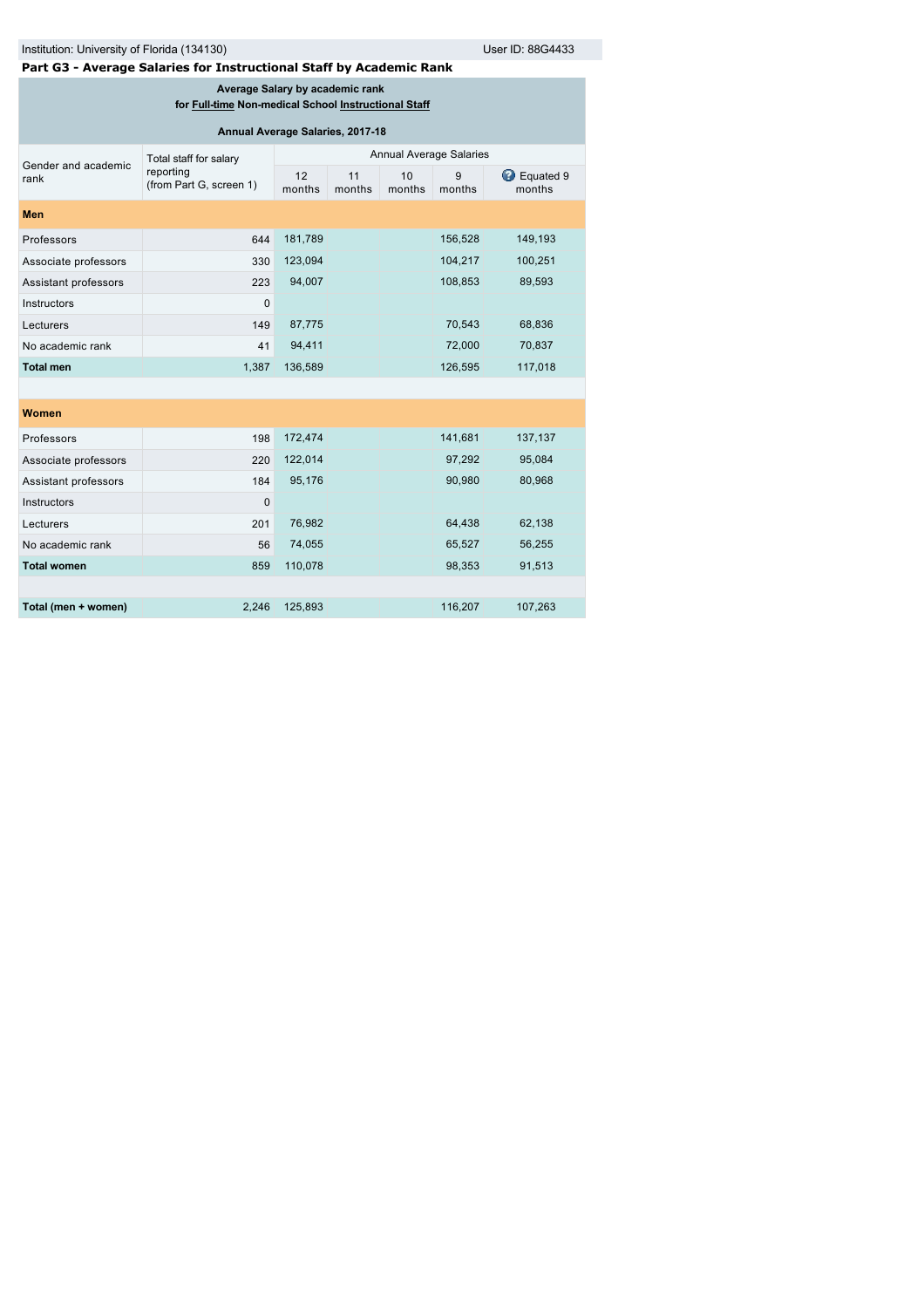| Part G4 - Salary Outlays for Non-instructional Staff                                                                                   |                                                                                                                     |                                         |  |  |  |  |  |
|----------------------------------------------------------------------------------------------------------------------------------------|---------------------------------------------------------------------------------------------------------------------|-----------------------------------------|--|--|--|--|--|
|                                                                                                                                        | <b>Salary Outlays</b><br>for Full-time Non-medical School Non-instructional Staff                                   |                                         |  |  |  |  |  |
|                                                                                                                                        | Annual Salary Outlays, 2017-18                                                                                      |                                         |  |  |  |  |  |
| Occupational category                                                                                                                  | <b>O</b> Number of<br>full-time staff<br>(carried forward from the Part B - FT,<br>non-instructional staff screens) | <b>D</b> Total annual<br>salary outlays |  |  |  |  |  |
| Research staff                                                                                                                         | 451                                                                                                                 | 42,422,207                              |  |  |  |  |  |
| <b>Public Service staff</b>                                                                                                            | 474                                                                                                                 | 38,304,138                              |  |  |  |  |  |
| Library and Student and Academic Affairs and Other<br><b>Education Services Occupations</b><br>$25-4000 + 25-2000 + 25-3000 + 25-9000$ | 782                                                                                                                 | 41,516,193                              |  |  |  |  |  |
| <b>Management Occupations</b><br>11-0000                                                                                               | 807                                                                                                                 | 98,949,214                              |  |  |  |  |  |
| <b>Business and Financial Operations Occupations</b><br>13-0000                                                                        | 641                                                                                                                 | 36,963,832                              |  |  |  |  |  |
| Computer, Engineering, and Science Occupations<br>$15 - 0000 + 17 - 0000 + 19 - 0000$                                                  | 1,519                                                                                                               | 92,194,498                              |  |  |  |  |  |
| Community, Social Service, Legal, Arts, Design,<br>Entertainment, Sports, and Media Occupations<br>$21-0000 + 23-0000 + 27-0000$       | 291                                                                                                                 | 17,205,708                              |  |  |  |  |  |
| <b>Healthcare Practitioners and Technical Occupations</b><br>29-0000                                                                   | 297                                                                                                                 | 16,199,214                              |  |  |  |  |  |
| <b>Service Occupations</b><br>$31-0000 + 33-0000 + 35-0000 + 37-0000 + 39-0000$                                                        | 929                                                                                                                 | 30,135,081                              |  |  |  |  |  |
| Sales and Related Occupations<br>41-0000                                                                                               | 10                                                                                                                  | 328,148                                 |  |  |  |  |  |
| Office and Administrative Support Occupations<br>43-0000                                                                               | 1,496                                                                                                               | 62,438,169                              |  |  |  |  |  |
| Natural Resources, Construction, and Maintenance<br>Occupations<br>$45-0000 + 47-0000 + 49-0000$                                       | 645                                                                                                                 | 27,843,916                              |  |  |  |  |  |
| Production, Transportation, and Material Moving<br>Occupations<br>$51-0000+53-0000$                                                    | 42                                                                                                                  | 1,488,984                               |  |  |  |  |  |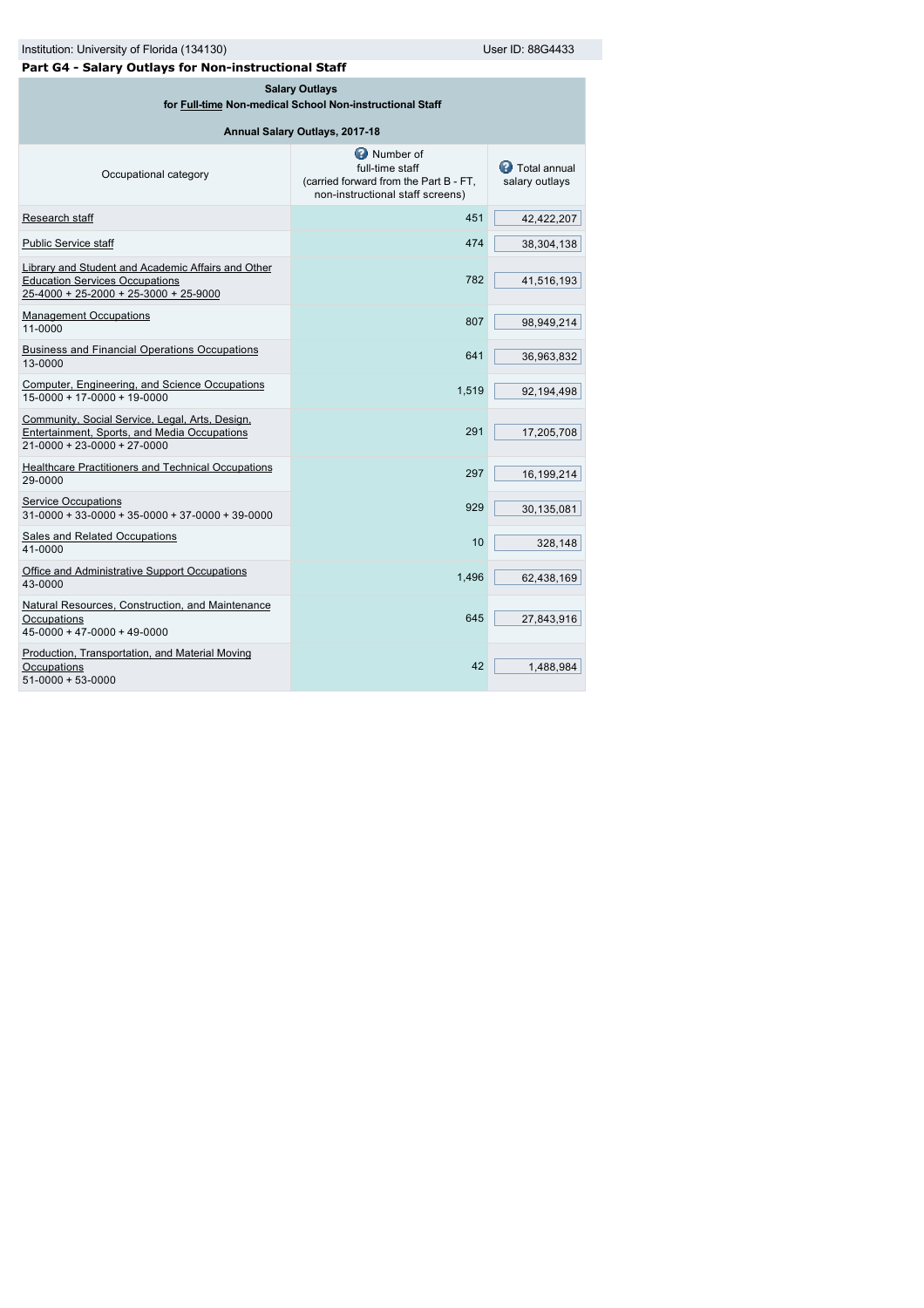# **Part D - Part-time Staff by Occupational Category**

**Number of [Part-time Staff](javascript:openglossary(467)) by Occupational Category**

#### **As of November 1, 2017**

**Report Hispanic/Latino individuals of any race as Hispanic/Latino**

- **Report race for non-Hispanic/Latino individuals only**
- **Include both medical school and non-medical school staff**

#### **Men**

Race/ethnicity **[Instructional staff](javascript:openglossary(996))** [Research staff](javascript:openglossary(991)) [Public Service staff](javascript:openglossary(992)) [Nonresident alien](javascript:openglossary(419)) 4 4 [Hispanic/Latino](javascript:openglossary(909)) 20 3 20 [American Indian or Alaska Native](javascript:openglossary(907)) [Asian](javascript:openglossary(908)) 12 17 9 17 17 17 18 18 19 19 12 [Black or African American](javascript:openglossary(906)) **1986** [Native Hawaiian or Other Pacific Islander](javascript:openglossary(910)) 1 [White](javascript:openglossary(911)) 218 31 113 Two or more races 4 1 [Race and ethnicity unknown](javascript:openglossary(543)) and the control of the control of the control of the control of the control of the control of the control of the control of the control of the control of the control of the control of the control **Total men** 269 48 150

| Women                                     |                     |                |                             |
|-------------------------------------------|---------------------|----------------|-----------------------------|
| Race/ethnicity                            | Instructional staff | Research staff | <b>Public Service staff</b> |
| Nonresident alien                         | $\overline{4}$      |                | 3                           |
| Hispanic/Latino                           | 12                  | $\overline{2}$ | 21                          |
| American Indian or Alaska Native          |                     |                |                             |
| Asian                                     | 14                  | 3              | 39                          |
| <b>Black or African American</b>          | 9                   | 1              | 8                           |
| Native Hawaiian or Other Pacific Islander |                     |                |                             |
| White                                     | 174                 | 27             | 108                         |
| Two or more races                         | 8                   |                | 1                           |
| Race and ethnicity unknown                | $\mathbf{1}$        | $\mathbf{1}$   |                             |
| <b>Total women</b>                        | 222                 | 34             | 180                         |
|                                           |                     |                |                             |
| Total (men+women)                         | 491                 | 82             | 330                         |
| Total from prior year                     | 549                 | 75             | 383                         |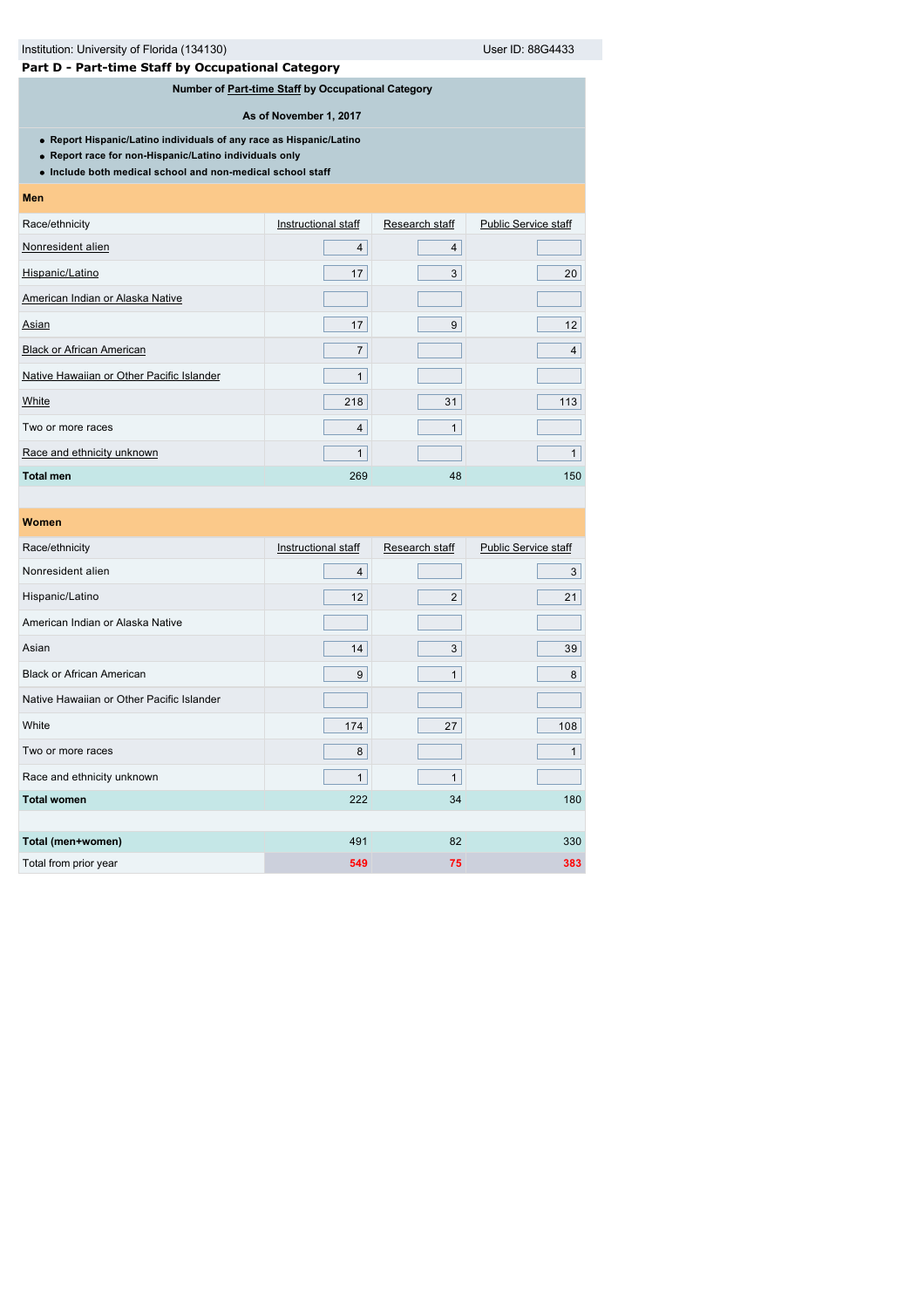# **Part D - Part-time Staff by Occupational Category**

# **Number of [Part-time Staff](javascript:openglossary(467)) by Occupational Category**

**As of November 1, 2017**

**Report Hispanic/Latino individuals of any race as Hispanic/Latino**

- **Report race for non-Hispanic/Latino individuals only**
- **Include both medical school and non-medical school staff**

## **Men**

| Race/ethnicity                                                   | Archivists,<br>Curators, and<br>Museum<br>Technicians<br>25-4010 | Librarians<br>25-4020 | Library<br>Technicians<br>25-4030 | Student and Academic<br>Affairs and Other<br><b>Education Services</b><br>Occupations<br>$25 - 2000 + 25 - 3000 +$<br>25-9000 | Library and Student and<br>Academic Affairs and Other<br><b>Education Services</b><br>Occupations |
|------------------------------------------------------------------|------------------------------------------------------------------|-----------------------|-----------------------------------|-------------------------------------------------------------------------------------------------------------------------------|---------------------------------------------------------------------------------------------------|
| Nonresident<br>alien                                             |                                                                  |                       |                                   |                                                                                                                               | $\mathbf{0}$                                                                                      |
| Hispanic/Latino                                                  |                                                                  |                       |                                   |                                                                                                                               | $\mathbf{0}$                                                                                      |
| American<br>Indian or<br><b>Alaska Native</b>                    |                                                                  |                       |                                   |                                                                                                                               | $\mathbf{0}$                                                                                      |
| Asian                                                            |                                                                  |                       |                                   |                                                                                                                               | $\mathbf{0}$                                                                                      |
| <b>Black or African</b><br>American                              |                                                                  |                       |                                   |                                                                                                                               | $\mathbf 0$                                                                                       |
| <b>Native</b><br>Hawaiian or<br><b>Other Pacific</b><br>Islander |                                                                  |                       |                                   |                                                                                                                               | $\mathbf{0}$                                                                                      |
| White                                                            |                                                                  |                       |                                   | 6                                                                                                                             | 6                                                                                                 |
| Two or more<br>races                                             |                                                                  |                       |                                   |                                                                                                                               | $\mathbf{0}$                                                                                      |
| Race and<br>ethnicity<br>unknown                                 |                                                                  |                       |                                   |                                                                                                                               | $\mathbf{0}$                                                                                      |
| <b>Total men</b>                                                 | $\mathbf 0$                                                      | 0                     | $\mathbf{0}$                      | 6                                                                                                                             | $6\phantom{1}6$                                                                                   |

| Race/ethnicity                                                   | Archivists,<br>Curators, and<br>Museum<br>Technicians<br>25-4010 | Librarians<br>25-4020 | Library<br>Technicians<br>25-4030 | <b>Student and Academic</b><br>Affairs and Other<br><b>Education Services</b><br>Occupations<br>25-2000 + 25-3000 +<br>25-9000 | <b>Library and Student and</b><br>Academic Affairs and Other<br><b>Education Services</b><br>Occupations |
|------------------------------------------------------------------|------------------------------------------------------------------|-----------------------|-----------------------------------|--------------------------------------------------------------------------------------------------------------------------------|----------------------------------------------------------------------------------------------------------|
| Nonresident<br>alien                                             |                                                                  |                       |                                   |                                                                                                                                | $\mathbf 0$                                                                                              |
| Hispanic/Latino                                                  |                                                                  |                       |                                   | $\mathbf{1}$                                                                                                                   | $\mathbf{1}$                                                                                             |
| American<br>Indian or<br>Alaska Native                           |                                                                  |                       |                                   |                                                                                                                                | $\mathbf{0}$                                                                                             |
| Asian                                                            |                                                                  |                       |                                   |                                                                                                                                | $\mathbf 0$                                                                                              |
| <b>Black or African</b><br>American                              |                                                                  |                       |                                   | $\mathbf{1}$                                                                                                                   | $\mathbf{1}$                                                                                             |
| <b>Native</b><br>Hawaiian or<br><b>Other Pacific</b><br>Islander |                                                                  |                       |                                   |                                                                                                                                | $\mathbf{0}$                                                                                             |
| White                                                            | 3                                                                | $\mathbf{1}$          | $\mathbf{1}$                      | 19                                                                                                                             | 24                                                                                                       |
| Two or more<br>races                                             |                                                                  |                       |                                   | 2                                                                                                                              | 2                                                                                                        |
| Race and<br>ethnicity<br>unknown                                 |                                                                  |                       |                                   |                                                                                                                                | $\mathbf{0}$                                                                                             |
| <b>Total women</b>                                               | 3                                                                | $\mathbf{1}$          | $\mathbf{1}$                      | 23                                                                                                                             | 28                                                                                                       |
|                                                                  |                                                                  |                       |                                   |                                                                                                                                |                                                                                                          |
| <b>Total</b><br>(men+women)                                      | 3                                                                | $\mathbf{1}$          | $\mathbf{1}$                      | 29                                                                                                                             | 34                                                                                                       |
| Total from prior<br>year                                         | $\overline{2}$                                                   | 1                     | 1                                 | 27                                                                                                                             | 31                                                                                                       |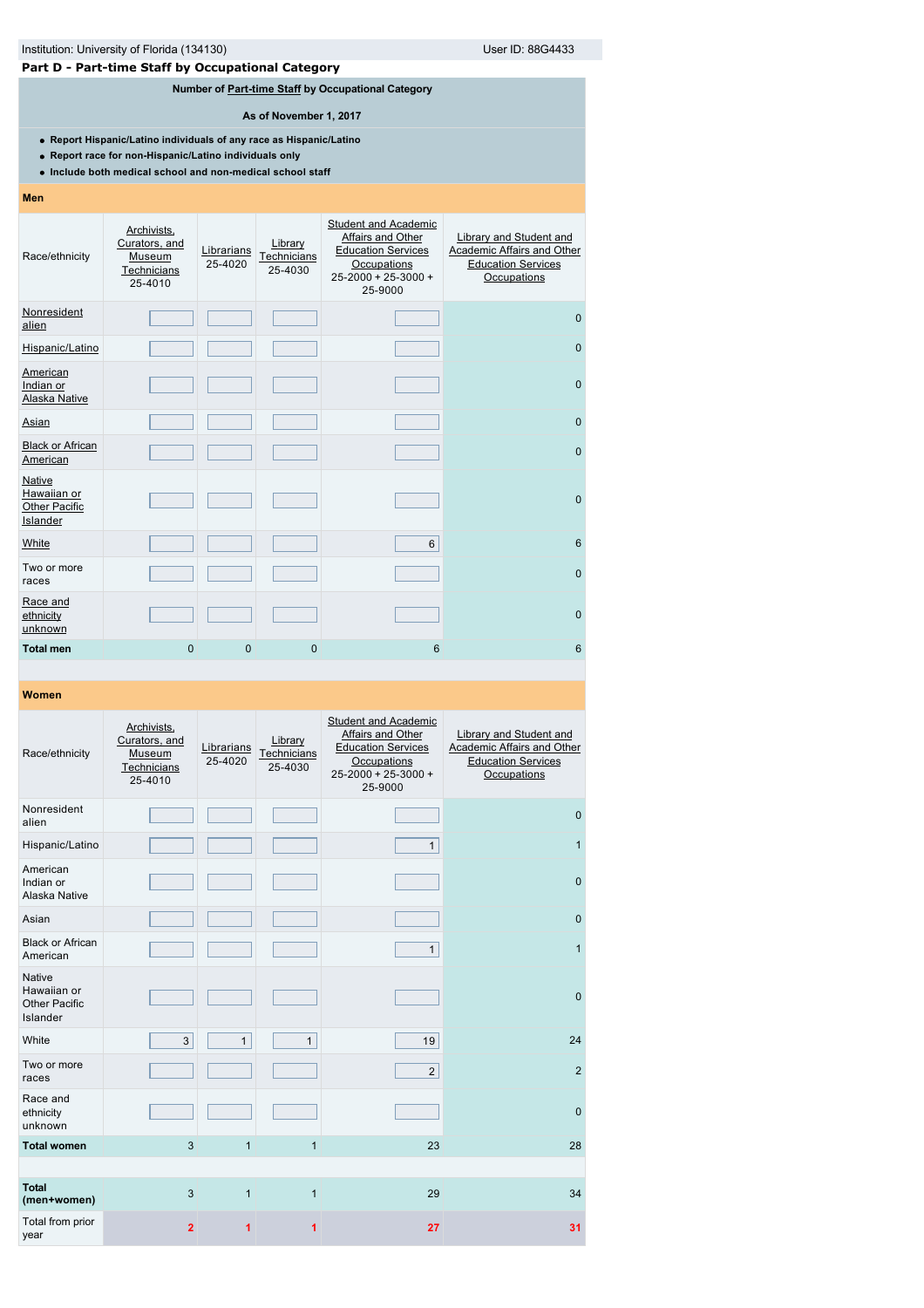|                                                                                                                                                                                             | User ID: 88G4433<br>Institution: University of Florida (134130) |                                                                          |                                                                                                      |                                                                                                                                               |                                                                        |  |  |  |  |
|---------------------------------------------------------------------------------------------------------------------------------------------------------------------------------------------|-----------------------------------------------------------------|--------------------------------------------------------------------------|------------------------------------------------------------------------------------------------------|-----------------------------------------------------------------------------------------------------------------------------------------------|------------------------------------------------------------------------|--|--|--|--|
| Part D - Part-time Staff by Occupational Category                                                                                                                                           |                                                                 |                                                                          |                                                                                                      |                                                                                                                                               |                                                                        |  |  |  |  |
| Number of Part-time Staff                                                                                                                                                                   |                                                                 |                                                                          |                                                                                                      |                                                                                                                                               |                                                                        |  |  |  |  |
|                                                                                                                                                                                             |                                                                 |                                                                          | As of November 1, 2017                                                                               |                                                                                                                                               |                                                                        |  |  |  |  |
| • Report Hispanic/Latino individuals of any race as Hispanic/Latino<br>• Report race for non-Hispanic/Latino individuals only<br>. Include both medical school and non-medical school staff |                                                                 |                                                                          |                                                                                                      |                                                                                                                                               |                                                                        |  |  |  |  |
| <b>Men</b>                                                                                                                                                                                  |                                                                 |                                                                          |                                                                                                      |                                                                                                                                               |                                                                        |  |  |  |  |
| Race/ethnicity                                                                                                                                                                              | Management<br>Occupations<br>11-0000                            | <b>Business and</b><br>Financial<br>Operations<br>Occupations<br>13-0000 | Computer,<br>Engineering,<br>and Science<br>Occupations<br>$15 - 0000 +$<br>$17 - 0000 +$<br>19-0000 | Community, Social Service,<br>Legal, Arts, Design,<br>Entertainment, Sports, and<br><b>Media Occupations</b><br>$21-0000 + 23-0000 + 27-0000$ | Healthcare<br>Practitioners<br>and Technical<br>Occupations<br>29-0000 |  |  |  |  |
| Nonresident<br>alien                                                                                                                                                                        |                                                                 |                                                                          | $\mathbf{1}$                                                                                         |                                                                                                                                               |                                                                        |  |  |  |  |
| Hispanic/Latino                                                                                                                                                                             | $\mathbf{1}$                                                    |                                                                          |                                                                                                      | $\mathbf{1}$                                                                                                                                  |                                                                        |  |  |  |  |
| <b>American</b><br>Indian or<br>Alaska Native                                                                                                                                               |                                                                 |                                                                          |                                                                                                      |                                                                                                                                               |                                                                        |  |  |  |  |
| Asian                                                                                                                                                                                       |                                                                 |                                                                          | $\mathbf{1}$                                                                                         |                                                                                                                                               |                                                                        |  |  |  |  |
| <b>Black or African</b><br>American                                                                                                                                                         |                                                                 |                                                                          |                                                                                                      |                                                                                                                                               |                                                                        |  |  |  |  |
| Native<br>Hawaiian or<br><b>Other Pacific</b><br>Islander                                                                                                                                   |                                                                 |                                                                          |                                                                                                      |                                                                                                                                               |                                                                        |  |  |  |  |
| White                                                                                                                                                                                       | $\overline{7}$                                                  | $\overline{2}$                                                           | 11                                                                                                   | $\overline{2}$                                                                                                                                | 5                                                                      |  |  |  |  |
| Two or more<br>races                                                                                                                                                                        |                                                                 |                                                                          |                                                                                                      |                                                                                                                                               |                                                                        |  |  |  |  |
| Race and<br>ethnicity                                                                                                                                                                       |                                                                 |                                                                          |                                                                                                      |                                                                                                                                               |                                                                        |  |  |  |  |

# **Women**

ethnicity unknown

| Race/ethnicity                                                   | Management<br>Occupations<br>11-0000 | <b>Business and</b><br>Financial<br>Operations<br>Occupations<br>13-0000 | Computer,<br>Engineering,<br>and Science<br>Occupations<br>$15 - 0000 +$<br>$17 - 0000 +$<br>19-0000 | Community, Social Service,<br>Legal, Arts, Design,<br>Entertainment, Sports, and<br><b>Media Occupations</b><br>$21 - 0000 + 23 - 0000 + 27 - 0000$ | Healthcare<br>Practitioners<br>and Technical<br>Occupations<br>29-0000 |
|------------------------------------------------------------------|--------------------------------------|--------------------------------------------------------------------------|------------------------------------------------------------------------------------------------------|-----------------------------------------------------------------------------------------------------------------------------------------------------|------------------------------------------------------------------------|
| Nonresident<br>alien                                             |                                      |                                                                          | $\overline{2}$                                                                                       |                                                                                                                                                     |                                                                        |
| Hispanic/Latino                                                  | 2                                    |                                                                          | $\overline{4}$                                                                                       |                                                                                                                                                     | 3                                                                      |
| American<br>Indian or<br>Alaska Native                           |                                      |                                                                          |                                                                                                      |                                                                                                                                                     |                                                                        |
| Asian                                                            |                                      | $\overline{2}$                                                           | $\overline{2}$                                                                                       |                                                                                                                                                     | 1                                                                      |
| <b>Black or African</b><br>American                              |                                      | $\mathbf{1}$                                                             |                                                                                                      | $\mathbf{1}$                                                                                                                                        | $\mathbf{1}$                                                           |
| <b>Native</b><br>Hawaiian or<br><b>Other Pacific</b><br>Islander |                                      |                                                                          |                                                                                                      |                                                                                                                                                     |                                                                        |
| White                                                            | 8                                    | 9                                                                        | 20                                                                                                   | 12                                                                                                                                                  | 45                                                                     |
| Two or more<br>races                                             |                                      |                                                                          |                                                                                                      |                                                                                                                                                     |                                                                        |
| Race and<br>ethnicity<br>unknown                                 |                                      |                                                                          |                                                                                                      |                                                                                                                                                     |                                                                        |
| <b>Total women</b>                                               | 10                                   | 12                                                                       | 28                                                                                                   | 13                                                                                                                                                  | 50                                                                     |
|                                                                  |                                      |                                                                          |                                                                                                      |                                                                                                                                                     |                                                                        |
| <b>Total</b><br>(men+women)                                      | 18                                   | 14                                                                       | 41<br>4                                                                                              | 16                                                                                                                                                  | 55                                                                     |
| Total from prior<br>year                                         | 21                                   | 21                                                                       | 30                                                                                                   | 12                                                                                                                                                  | 53                                                                     |

**Total men** 8 3 3 3 3 3 5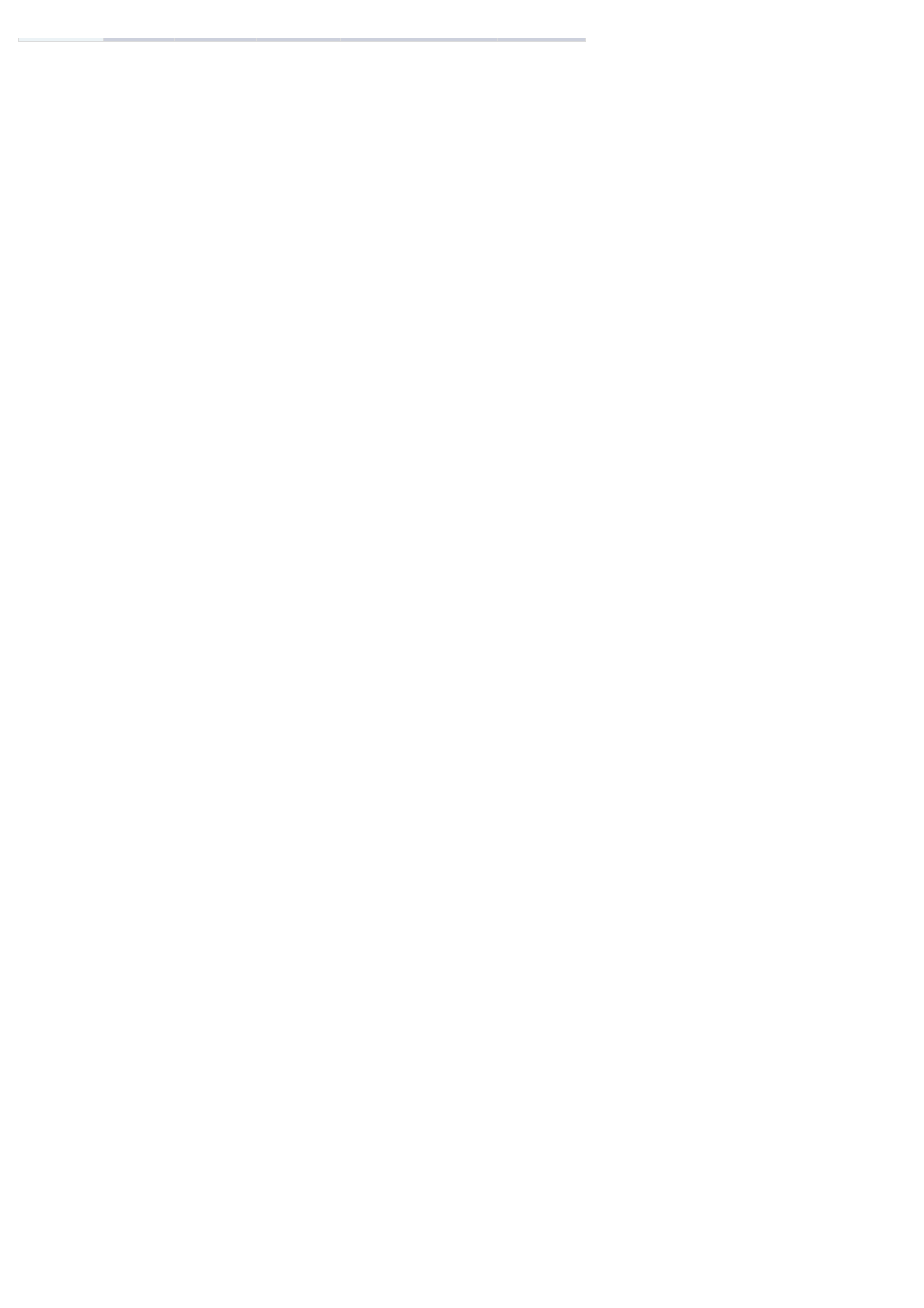# Institution: University of Florida (134130) Contract the User ID: 88G4433

# **Part D - Part-time Staff by Occupational Category**

**Number of [Part-time Staff](javascript:openglossary(467))**

**As of November 1, 2017**

**Report Hispanic/Latino individuals of any race as Hispanic/Latino**

**Report race for non-Hispanic/Latino individuals only**

**Include both medical school and non-medical school staff**

## **Men**

| Race/ethnicity                                                   | Service<br>Occupations<br>$31 - 0000 +$<br>$33 - 0000 +$<br>$35 - 0000 +$<br>$37-0000+$<br>39-0000 | Sales and<br>Related<br>Occupations<br>41-0000 | Office and<br>Administrative<br>Support<br>Occupations<br>43-0000 | Natural Resources,<br>Construction, and<br>Maintenance<br>Occupations<br>$45 - 0000 + 47 - 0000$<br>$+49-0000$ | Production,<br>Transportation, and<br><b>Material Moving</b><br>Occupations<br>$51-0000+53-0000$ | Grand<br>Total<br>(All<br>part-<br>time<br>staff) |
|------------------------------------------------------------------|----------------------------------------------------------------------------------------------------|------------------------------------------------|-------------------------------------------------------------------|----------------------------------------------------------------------------------------------------------------|--------------------------------------------------------------------------------------------------|---------------------------------------------------|
| Nonresident<br>alien                                             |                                                                                                    |                                                |                                                                   |                                                                                                                |                                                                                                  | 9                                                 |
| Hispanic/Latino                                                  | $\mathbf{1}$                                                                                       |                                                |                                                                   |                                                                                                                |                                                                                                  | 43                                                |
| American<br>Indian or<br>Alaska Native                           |                                                                                                    |                                                |                                                                   |                                                                                                                |                                                                                                  | $\mathbf{0}$                                      |
| Asian                                                            |                                                                                                    |                                                |                                                                   |                                                                                                                |                                                                                                  | 39                                                |
| <b>Black or African</b><br>American                              | $\mathbf{1}$                                                                                       |                                                |                                                                   |                                                                                                                |                                                                                                  | 12                                                |
| <b>Native</b><br>Hawaiian or<br><b>Other Pacific</b><br>Islander |                                                                                                    |                                                |                                                                   |                                                                                                                |                                                                                                  | $\mathbf{1}$                                      |
| White                                                            | $\mathbf{1}$                                                                                       |                                                | $\overline{4}$                                                    | 2                                                                                                              |                                                                                                  | 402                                               |
| Two or more<br>races                                             |                                                                                                    |                                                |                                                                   |                                                                                                                |                                                                                                  | 5                                                 |
| Race and<br>ethnicity<br>unknown                                 |                                                                                                    |                                                |                                                                   |                                                                                                                |                                                                                                  | $\overline{2}$                                    |
| <b>Total men</b>                                                 | 3                                                                                                  | 0                                              | 4                                                                 | $\overline{2}$                                                                                                 | $\mathbf{0}$                                                                                     | 513                                               |

| Race/ethnicity                                                   | Service<br>Occupations<br>$31 - 0000 +$<br>$33 - 0000 +$<br>$35 - 0000 +$<br>$37-0000+$<br>39-0000 | Sales and<br>Related<br>Occupations<br>41-0000 | Office and<br>Administrative<br>Support<br>Occupations<br>43-0000 | Natural Resources,<br>Construction, and<br>Maintenance<br>Occupations<br>$45 - 0000 + 47 - 0000$<br>$+49-0000$ | Production,<br>Transportation, and<br><b>Material Moving</b><br>Occupations<br>$51 - 0000 + 53 - 0000$ | Grand<br>Total<br>(All<br>part-<br>time<br>staff) |
|------------------------------------------------------------------|----------------------------------------------------------------------------------------------------|------------------------------------------------|-------------------------------------------------------------------|----------------------------------------------------------------------------------------------------------------|--------------------------------------------------------------------------------------------------------|---------------------------------------------------|
| Nonresident<br>alien                                             |                                                                                                    |                                                |                                                                   |                                                                                                                |                                                                                                        | 9                                                 |
| Hispanic/Latino                                                  | $\mathbf{1}$                                                                                       |                                                | $\mathbf{2}$                                                      |                                                                                                                |                                                                                                        | 48                                                |
| American<br>Indian or<br>Alaska Native                           |                                                                                                    |                                                |                                                                   |                                                                                                                |                                                                                                        | $\mathbf{0}$                                      |
| Asian                                                            |                                                                                                    |                                                | $\overline{2}$                                                    |                                                                                                                |                                                                                                        | 63                                                |
| <b>Black or African</b><br>American                              |                                                                                                    |                                                | 3                                                                 |                                                                                                                |                                                                                                        | 25                                                |
| <b>Native</b><br>Hawaiian or<br><b>Other Pacific</b><br>Islander |                                                                                                    |                                                |                                                                   |                                                                                                                |                                                                                                        | $\mathbf{0}$                                      |
| White                                                            | $\overline{4}$                                                                                     |                                                | 25                                                                |                                                                                                                |                                                                                                        | 456                                               |
| Two or more<br>races                                             |                                                                                                    |                                                | $\mathbf{1}$                                                      |                                                                                                                |                                                                                                        | 12                                                |
| Race and<br>ethnicity<br>unknown                                 |                                                                                                    |                                                |                                                                   |                                                                                                                |                                                                                                        | $\overline{2}$                                    |
| <b>Total women</b>                                               | 5                                                                                                  | $\mathbf 0$                                    | 33                                                                | $\overline{0}$                                                                                                 | $\Omega$                                                                                               | 615                                               |
|                                                                  |                                                                                                    |                                                |                                                                   |                                                                                                                |                                                                                                        |                                                   |
| <b>Total</b><br>(men+women)                                      | 8                                                                                                  | $\mathbf{0}$                                   | 37                                                                | $\overline{2}$                                                                                                 | $\mathbf{0}$                                                                                           | 1,128                                             |
| Total from prior<br>year                                         | 3                                                                                                  |                                                | 40                                                                | 3                                                                                                              |                                                                                                        | 1,221                                             |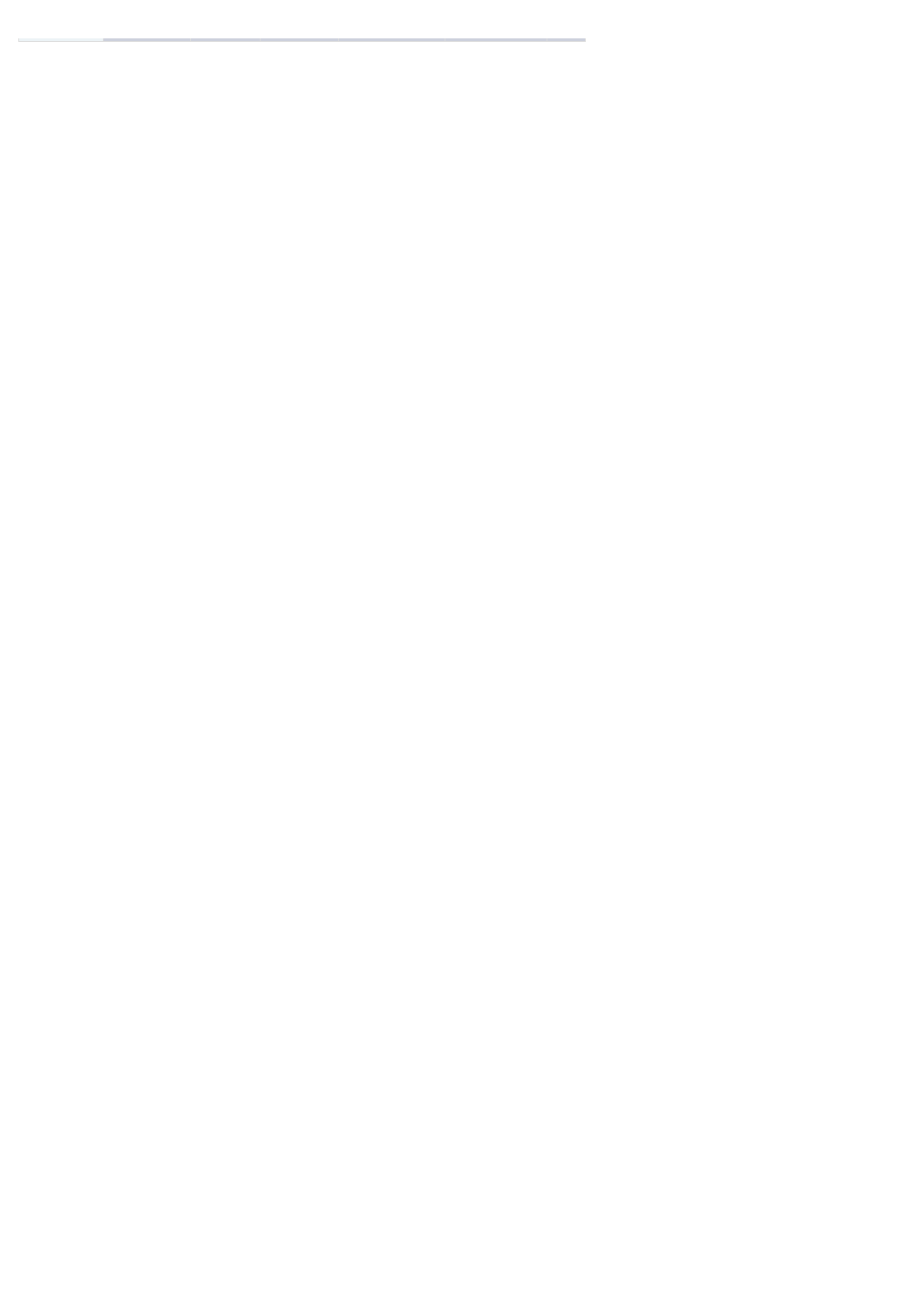# **Part D - Graduate assistants**

## **Number of Graduate Assistants**

**As of November 1, 2017**

**Report Hispanic/Latino individuals of any race as Hispanic/Latino**

**Report race for non-Hispanic/Latino individuals only**

## **Men**

| Race/ethnicity                            | Teaching<br>25-1191 | Research       | Other<br>11-0000, 13-0000, 15-0000,<br>17-0000, 19-0000, 21-0000,<br>23-0000, 27-0000, 25-4000,<br>25-4010, 25-4020, 25-4030,<br>25-2000, 25-3000, 25-9000,<br>29-0000 | Total          |
|-------------------------------------------|---------------------|----------------|------------------------------------------------------------------------------------------------------------------------------------------------------------------------|----------------|
| Nonresident alien                         | 223                 | 523            | 49                                                                                                                                                                     | 795            |
| Hispanic/Latino                           | 43                  | 100            | 7 <sup>1</sup>                                                                                                                                                         | 150            |
| American Indian or Alaska Native          | $\overline{2}$      | $\overline{2}$ |                                                                                                                                                                        | $\overline{4}$ |
| Asian                                     | 37                  | 59             | $\mathbf{1}$                                                                                                                                                           | 97             |
| <b>Black or African American</b>          | 16                  | 25             | $\overline{4}$                                                                                                                                                         | 45             |
| Native Hawaiian or Other Pacific Islander |                     |                |                                                                                                                                                                        | $\Omega$       |
| White                                     | 312                 | 470            | 77                                                                                                                                                                     | 859            |
| Two or more races                         | 17                  | 9              | 3                                                                                                                                                                      | 29             |
| Race and ethnicity unknown                | 19                  | 25             | $\overline{2}$                                                                                                                                                         | 46             |
| <b>Total men</b>                          | 669                 | 1,213          | 143                                                                                                                                                                    | 2,025          |

| Race/ethnicity                            | Teaching<br>25-1191 | Research       | Other<br>11-0000, 13-0000, 15-0000,<br>17-0000, 19-0000, 21-0000,<br>23-0000, 27-0000, 25-4000,<br>25-4010, 25-4020, 25-4030,<br>25-2000, 25-3000, 25-9000,<br>29-0000 | Total          |
|-------------------------------------------|---------------------|----------------|------------------------------------------------------------------------------------------------------------------------------------------------------------------------|----------------|
| Nonresident alien                         | 185                 | 334            | 43                                                                                                                                                                     | 562            |
| Hispanic/Latino                           | 56                  | 92             | 17                                                                                                                                                                     | 165            |
| American Indian or Alaska Native          | $\mathbf{1}$        | $\overline{2}$ | $\mathbf{1}$                                                                                                                                                           | $\overline{4}$ |
| Asian                                     | 33                  | 60             | 7 <sup>1</sup>                                                                                                                                                         | 100            |
| <b>Black or African American</b>          | 32                  | 41             | 8                                                                                                                                                                      | 81             |
| Native Hawaiian or Other Pacific Islander |                     | $\mathbf{1}$   |                                                                                                                                                                        | $\mathbf{1}$   |
| White                                     | 338                 | 427            | 111                                                                                                                                                                    | 876            |
| Two or more races                         | 15                  | 14             | 6                                                                                                                                                                      | 35             |
| Race and ethnicity unknown                | 28                  | 21             | 3                                                                                                                                                                      | 52             |
| <b>Total women</b>                        | 688                 | 992            | 196                                                                                                                                                                    | 1,876          |
|                                           |                     |                |                                                                                                                                                                        |                |
| Total (men+women)                         | 1,357               | 2,205          | 339<br>                                                                                                                                                                | 3,901          |
| Total from prior year                     | 1,274               | 2,227          | 501                                                                                                                                                                    | 4,002          |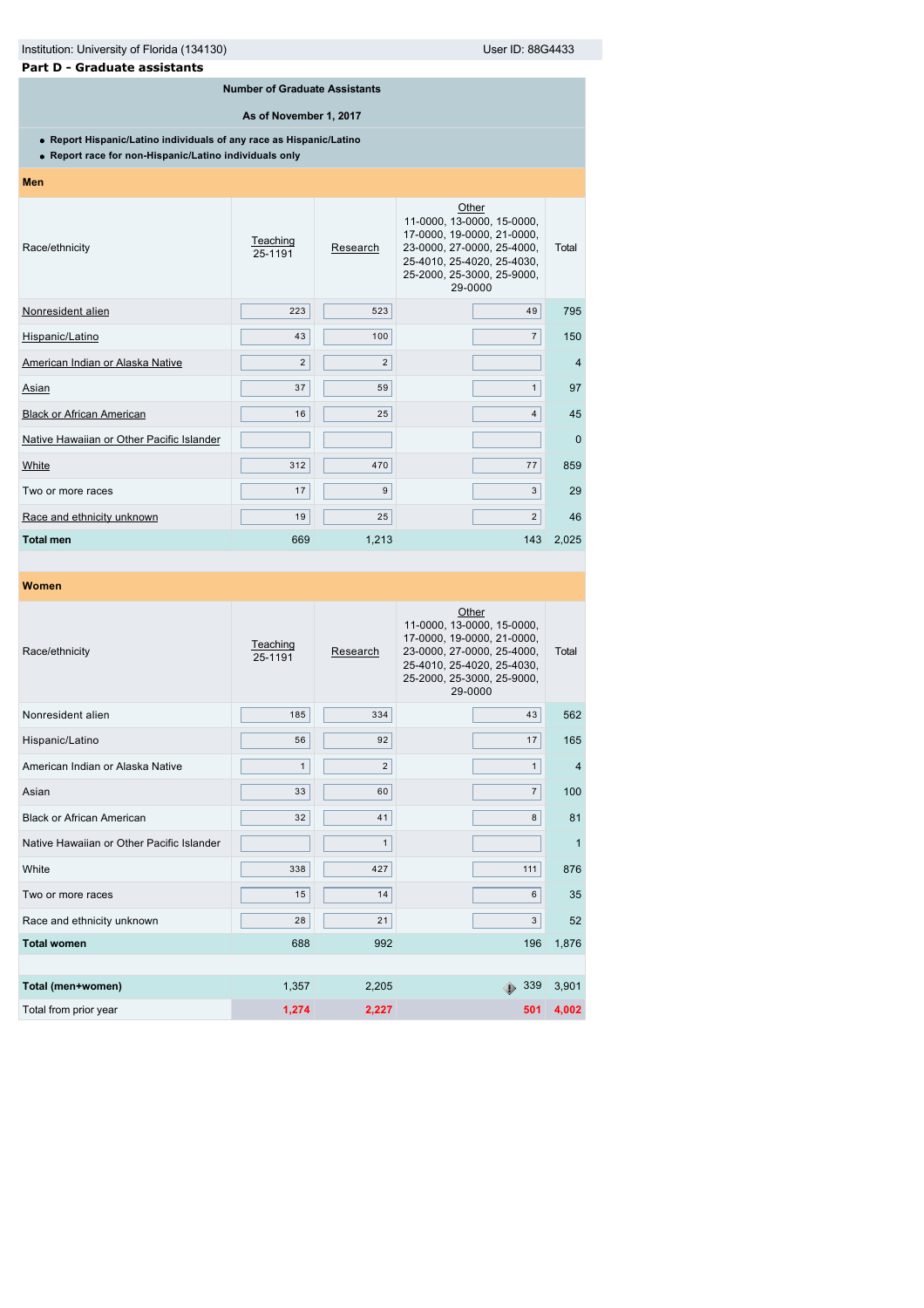| Institution: University of Florida (134130)<br>Part E - Part-time Staff by Occupational Category and Tenure Status                                   |                            |                              |                        |                    |                                      |                                                      |                          |                 |  |  |
|------------------------------------------------------------------------------------------------------------------------------------------------------|----------------------------|------------------------------|------------------------|--------------------|--------------------------------------|------------------------------------------------------|--------------------------|-----------------|--|--|
| Number of Part-time Staff                                                                                                                            |                            |                              |                        |                    |                                      |                                                      |                          |                 |  |  |
|                                                                                                                                                      |                            |                              | As of November 1, 2017 |                    |                                      |                                                      |                          |                 |  |  |
| Non-medical school staff                                                                                                                             |                            |                              |                        |                    |                                      |                                                      |                          |                 |  |  |
|                                                                                                                                                      | With <b>Faculty Status</b> |                              |                        |                    |                                      |                                                      |                          |                 |  |  |
|                                                                                                                                                      |                            |                              |                        |                    | Not on Tenure Track                  |                                                      | Without                  |                 |  |  |
| Occupational category                                                                                                                                | Tenured                    | Qn<br>Tenure<br><b>Track</b> | Multi-year             | Annual<br>contract | Less-<br>than-<br>annual<br>contract | Indefinite<br>duration<br>(continuing<br>or at-will) | Faculty<br><b>Status</b> | Total           |  |  |
| <b>Primarily Instruction</b>                                                                                                                         | 24                         | $\overline{2}$               | $\mathbf{0}$           | 347                | $\mathbf{0}$                         | $\mathbf{0}$                                         | $\mathbf{0}$             | 373             |  |  |
| Exclusively credit                                                                                                                                   | 24                         | $\overline{2}$               |                        | 347                |                                      |                                                      |                          | 373             |  |  |
| Exclusively not-for-<br>credit                                                                                                                       |                            |                              |                        |                    |                                      |                                                      |                          | $\mathbf{0}$    |  |  |
| Combined credit/not-for-<br>credit                                                                                                                   |                            |                              |                        |                    |                                      |                                                      |                          | $\mathbf{0}$    |  |  |
| Instruction/research/public<br>service staff                                                                                                         | $\overline{4}$             |                              |                        | 20                 |                                      |                                                      |                          | 24              |  |  |
| Research staff                                                                                                                                       | $\mathbf{1}$               |                              |                        | 63                 |                                      |                                                      |                          | 64              |  |  |
| <b>Public Service staff</b>                                                                                                                          | $\mathbf{1}$               |                              |                        | 69                 |                                      |                                                      |                          | 70              |  |  |
| Archivists, Curators, and<br><b>Museum Technicians</b><br>25-4010                                                                                    |                            |                              |                        |                    |                                      |                                                      | 3                        | 3               |  |  |
| Librarians<br>25-4020                                                                                                                                |                            |                              |                        | $\mathbf{1}$       |                                      |                                                      |                          | 1               |  |  |
| <b>Library Technicians</b><br>25-4030                                                                                                                |                            |                              |                        |                    |                                      |                                                      | $\mathbf{1}$             | $\mathbf{1}$    |  |  |
| Student and Academic<br>Affairs and Other Education<br><b>Services Occupations</b><br>25-2000 + 25-3000 +<br>25-9000                                 | $\overline{a}$             |                              |                        | $\mathbf{1}$       |                                      |                                                      | 21                       | 24              |  |  |
| <b>Management Occupations</b><br>11-0000                                                                                                             | 5 <sup>1</sup>             |                              |                        | 1                  |                                      |                                                      | 10 <sup>1</sup>          | 16              |  |  |
| <b>Business and Financial</b><br><b>Operations Occupations</b><br>13-0000                                                                            |                            |                              |                        |                    |                                      |                                                      | 13                       | 13              |  |  |
| Computer, Engineering, and<br><b>Science Occupations</b><br>$15 - 0000 + 17 - 0000 +$<br>19-0000                                                     |                            |                              |                        |                    |                                      |                                                      | 26                       | 26              |  |  |
| Community, Social Service,<br>Legal, Arts, Design,<br>Entertainment, Sports, and<br><b>Media Occupations</b><br>$21 - 0000 + 23 - 0000 +$<br>27-0000 |                            |                              |                        |                    |                                      |                                                      | 12                       | 12 <sup>2</sup> |  |  |
| <b>Healthcare Practitioners</b><br>and Technical Occupations<br>29-0000                                                                              |                            |                              |                        |                    |                                      |                                                      | 14                       | 14              |  |  |
| Total                                                                                                                                                | 37                         | $\overline{2}$               | $\pmb{0}$              | 502                | $\pmb{0}$                            | 0                                                    | 100                      | 641             |  |  |
| Total from prior year                                                                                                                                | 44                         | 6                            |                        | 600                |                                      |                                                      | 101                      | 751             |  |  |

**[Medical school staff](javascript:openglossary(393))** Occupational category With **[Faculty Status](javascript:openglossary(1009))** Without Faculty Status Total **[Tenured](javascript:openglossary(639))**  $Qn$ [Tenure](javascript:openglossary(641)) **Track** [Not on Tenure Track](javascript:openglossary(966)) [Multi-year](javascript:openglossary(981)) Annual **[contract](javascript:openglossary(979))** Lessthanannual [contract](javascript:openglossary(980)) **Indefinite duration** [\(continuing](javascript:openglossary(1075)) or at-will) Primarily Instruction **32 15 0 39 0 0 0 86** Exclusively credit 32 15 15 39 39 30 Exclusively not-for-credit 0 Combined credit/not-forcredit<sup>0</sup>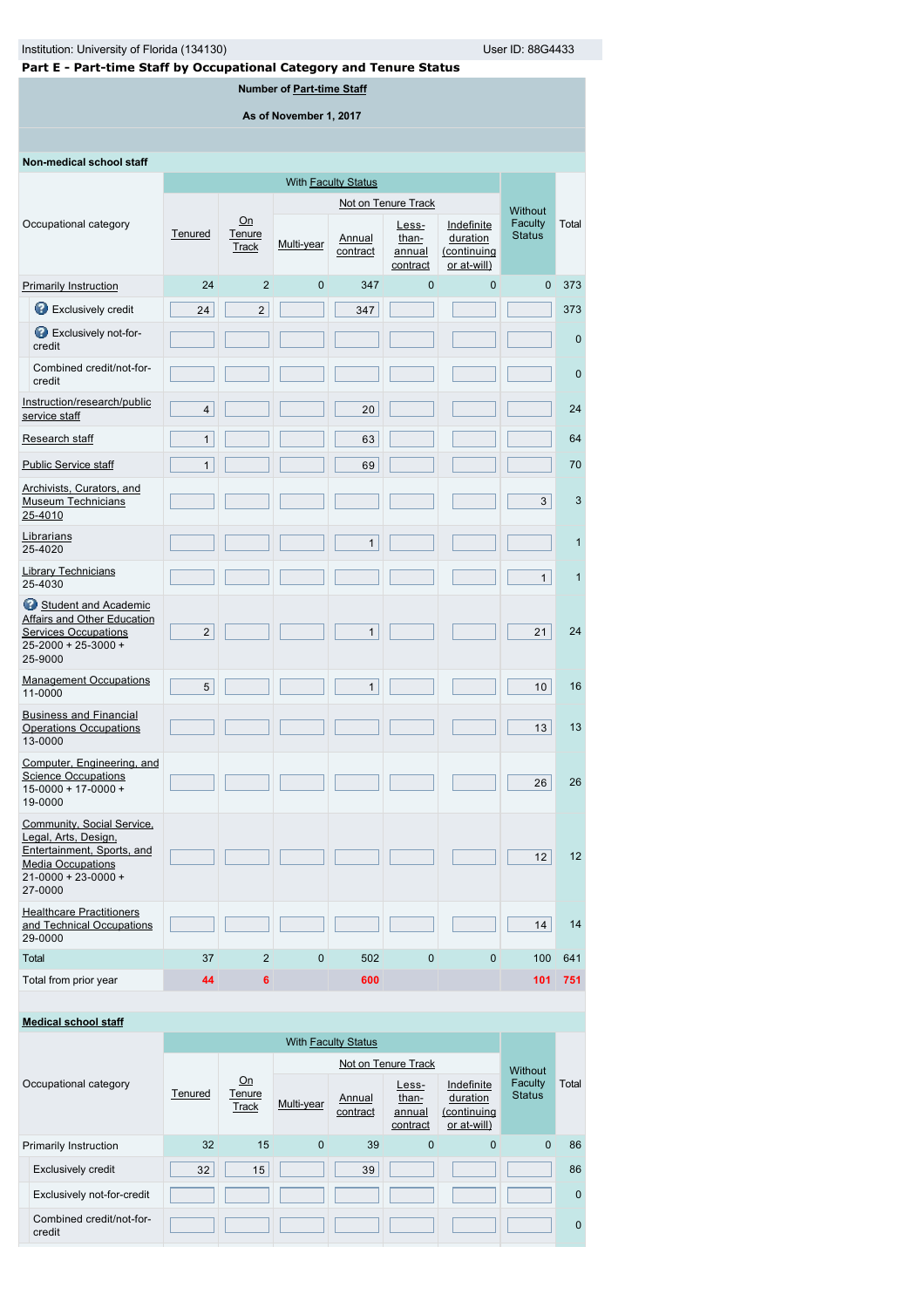| Instruction/research/public<br>service staff                                                                                                         | $6\phantom{1}$ | $\overline{2}$ |   |              |                |   |                | 8              |
|------------------------------------------------------------------------------------------------------------------------------------------------------|----------------|----------------|---|--------------|----------------|---|----------------|----------------|
| Research staff                                                                                                                                       |                |                |   | 18           |                |   |                | 18             |
| <b>Public Service staff</b>                                                                                                                          |                |                |   | 260          |                |   |                | 260            |
| Archivists, Curators, and<br><b>Museum Technicians</b><br>25-4010                                                                                    |                |                |   |              |                |   |                | $\mathbf 0$    |
| Librarians<br>25-4020                                                                                                                                |                |                |   |              |                |   |                | $\mathbf 0$    |
| Library Technicians<br>25-4030                                                                                                                       |                |                |   |              |                |   |                | $\mathbf 0$    |
| <b>Student and Academic</b><br>Affairs and Other Education<br><b>Services Occupations</b><br>25-2000 + 25-3000 +<br>25-9000                          |                |                |   |              |                |   | 5              | 5              |
| <b>Management Occupations</b><br>11-0000                                                                                                             | $\mathbf{1}$   |                |   | $\mathbf{1}$ |                |   |                | $\overline{2}$ |
| <b>Business and Financial</b><br><b>Operations Occupations</b><br>13-0000                                                                            |                |                |   |              |                |   | $\mathbf{1}$   | $\mathbf{1}$   |
| Computer, Engineering, and<br><b>Science Occupations</b><br>$15 - 0000 + 17 - 0000 +$<br>19-0000                                                     |                |                |   |              |                |   | 15             | 15             |
| Community, Social Service,<br>Legal, Arts, Design,<br>Entertainment, Sports, and<br><b>Media Occupations</b><br>$21 - 0000 + 23 - 0000 +$<br>27-0000 |                |                |   |              |                |   | 4 <sup>1</sup> | $\overline{4}$ |
| <b>Healthcare Practitioners</b><br>and Technical Occupations<br>29-0000                                                                              |                |                |   |              |                |   | 41             | 41             |
| Total                                                                                                                                                | 39             | 17             | 0 | 318          | $\overline{0}$ | 0 | 66             | 440            |
| Total from prior year                                                                                                                                | 43             | 15             |   | 316          |                |   | 50             | 424            |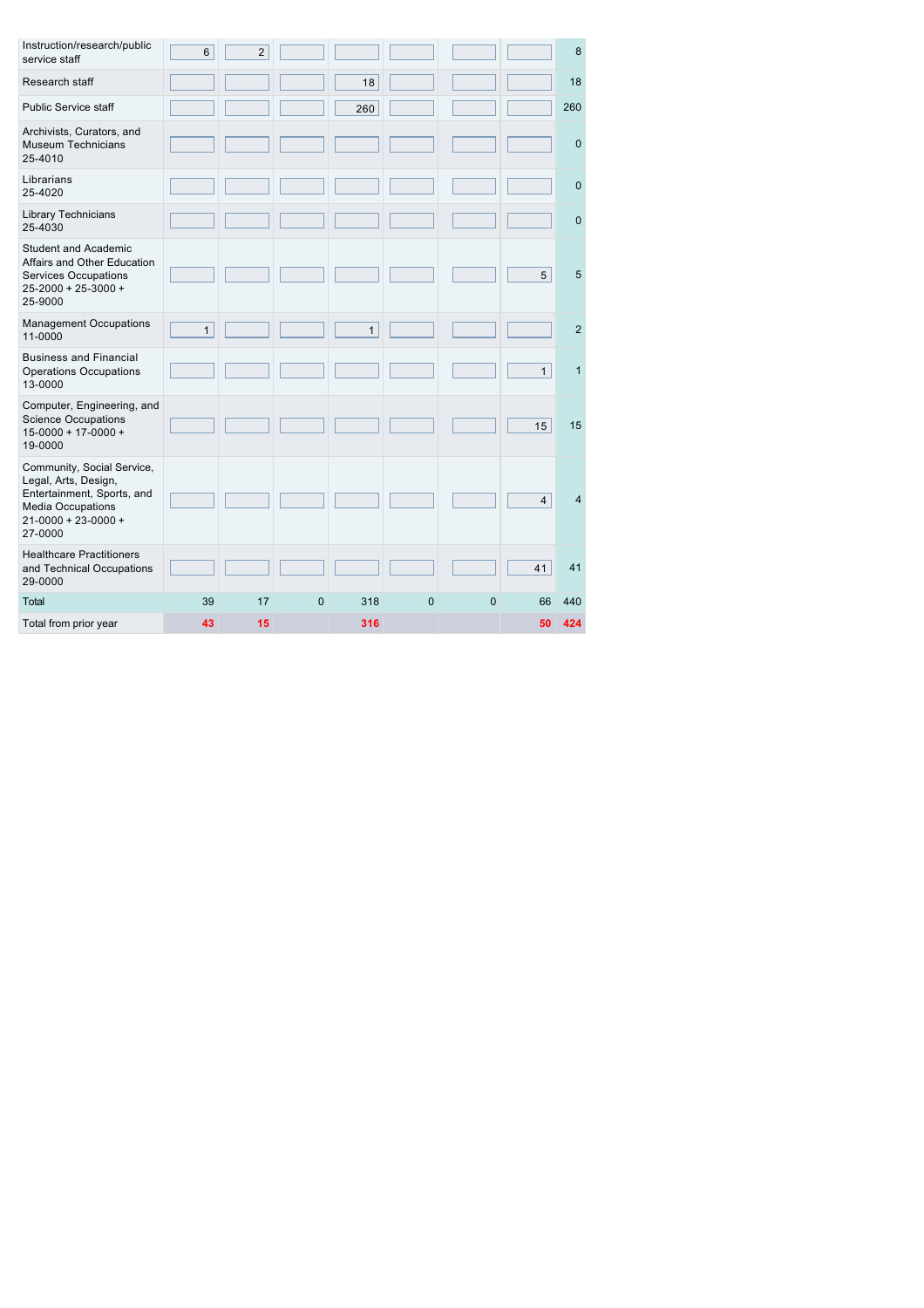| Institution: University of Florida (134130)<br>Part E - Part-time Staff by Medical School Status                                                                       |                                           |                             | User ID: 88G4433        |  |  |  |  |  |
|------------------------------------------------------------------------------------------------------------------------------------------------------------------------|-------------------------------------------|-----------------------------|-------------------------|--|--|--|--|--|
| <b>Number of Part-time Staff</b>                                                                                                                                       |                                           |                             |                         |  |  |  |  |  |
| As of November 1, 2017                                                                                                                                                 |                                           |                             |                         |  |  |  |  |  |
|                                                                                                                                                                        |                                           |                             |                         |  |  |  |  |  |
| Occupational category                                                                                                                                                  | Total<br>(carried forward<br>from Part D) | Non-medical<br>school staff | Medical<br>school staff |  |  |  |  |  |
| Service Occupations<br>$31-0000 + 33-0000 + 35-0000 + 37-0000 + 39-0000$                                                                                               | 8                                         | 6                           | $\overline{2}$          |  |  |  |  |  |
| <b>Sales and Related Occupations</b><br>41-0000                                                                                                                        | $\Omega$                                  |                             |                         |  |  |  |  |  |
| Office and Administrative Support Occupations<br>43-0000                                                                                                               | 37                                        | 29                          | 8                       |  |  |  |  |  |
| Natural Resources, Construction, and Maintenance Occupations<br>$45 - 0000 + 47 - 0000 + 49 - 0000$                                                                    | $\overline{2}$                            | $\overline{2}$              |                         |  |  |  |  |  |
| Production, Transportation, and Material Moving Occupations<br>$51-0000+53-0000$                                                                                       | $\Omega$                                  |                             |                         |  |  |  |  |  |
| Total                                                                                                                                                                  |                                           | 37                          | 10                      |  |  |  |  |  |
| PY Total                                                                                                                                                               |                                           | 38                          | 8                       |  |  |  |  |  |
| <b>Graduate Assistants</b>                                                                                                                                             |                                           |                             |                         |  |  |  |  |  |
| Teaching<br>25-1191                                                                                                                                                    | 1,357                                     | 1,263                       | 94                      |  |  |  |  |  |
| Research                                                                                                                                                               | 2,205                                     | 1,907                       | 298                     |  |  |  |  |  |
| Other<br>11-0000, 13-0000, 15-0000,<br>17-0000, 19-0000, 21-0000,<br>23-0000, 27-0000, 25-4000,<br>25-4010, 25-4020, 25-4030,<br>25-2000, 25-3000, 25-9000,<br>29-0000 | 339                                       | 303                         | 36                      |  |  |  |  |  |
| Total                                                                                                                                                                  | 3,901                                     | 3,473                       | 428                     |  |  |  |  |  |
| <b>PY Graduate Assistants</b>                                                                                                                                          |                                           | 3.561                       | 441                     |  |  |  |  |  |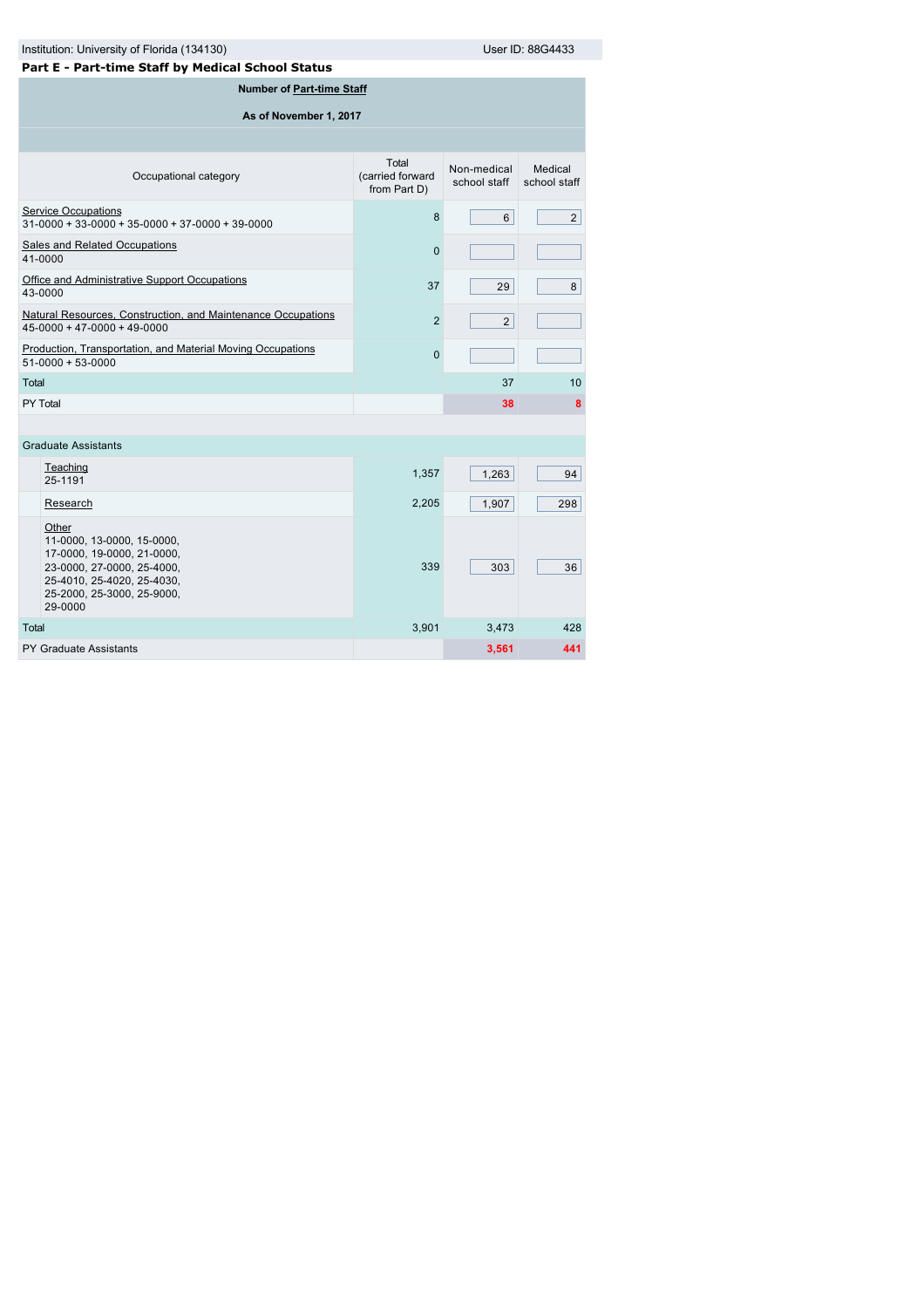**Part F - Part-time Summary Non-medical school staff**

**Summary of Part-time Non-medical School Staff**

|                                                                                                                                                             |                | As of November 1, 2017 |                |                            |                                      |                                                      |                          |              |
|-------------------------------------------------------------------------------------------------------------------------------------------------------------|----------------|------------------------|----------------|----------------------------|--------------------------------------|------------------------------------------------------|--------------------------|--------------|
|                                                                                                                                                             |                |                        |                |                            |                                      |                                                      |                          |              |
|                                                                                                                                                             |                |                        |                | <b>With Faculty Status</b> |                                      |                                                      |                          |              |
|                                                                                                                                                             |                |                        |                |                            | Not on Tenure Track                  |                                                      | <b>Without</b>           |              |
| Occupational category                                                                                                                                       | Tenured        | On<br>Tenure<br>Track  | Multi-<br>year | Annual<br>contract         | Less-<br>than-<br>annual<br>contract | Indefinite<br>duration<br>(continuing<br>or at-will) | Faculty<br><b>Status</b> | Total        |
| Primarily Instruction                                                                                                                                       | 24             | 2                      | $\mathbf{0}$   | 347                        | $\mathbf 0$                          | $\mathbf 0$                                          | $\mathbf{0}$             | 373          |
| <b>Exclusively credit</b>                                                                                                                                   | 24             | $\overline{2}$         |                | 347                        |                                      |                                                      |                          | 373          |
| Exclusively not-for-credit                                                                                                                                  |                |                        |                |                            |                                      |                                                      |                          | $\mathbf 0$  |
| Combined credit/not-for-credit                                                                                                                              |                |                        |                |                            |                                      |                                                      |                          | $\mathbf 0$  |
| Instruction/research/public service<br>staff                                                                                                                | 4              |                        |                | 20                         |                                      |                                                      |                          | 24           |
| Research staff                                                                                                                                              | $\mathbf{1}$   |                        |                | 63                         |                                      |                                                      |                          | 64           |
| <b>Public Service staff</b>                                                                                                                                 | $\mathbf{1}$   |                        |                | 69                         |                                      |                                                      |                          | 70           |
| Archivists, Curators, and Museum<br>Technicians<br>25-4010                                                                                                  |                |                        |                |                            |                                      |                                                      | 3                        | 3            |
| Librarians<br>25-4020                                                                                                                                       |                |                        |                | $\mathbf{1}$               |                                      |                                                      |                          | $\mathbf{1}$ |
| <b>Library Technicians</b><br>25-4030                                                                                                                       |                |                        |                |                            |                                      |                                                      | $\mathbf{1}$             | $\mathbf{1}$ |
| Student and Academic Affairs and<br><b>Other Education Services Occupations</b><br>25-2000 + 25-3000 + 25-9000                                              | $\overline{2}$ |                        |                | $\mathbf{1}$               |                                      |                                                      | 21                       | 24           |
| <b>Management Occupations</b><br>11-0000                                                                                                                    | 5              |                        |                | $\mathbf{1}$               |                                      |                                                      | 10                       | 16           |
| <b>Business and Financial Operations</b><br>Occupations<br>13-0000                                                                                          |                |                        |                |                            |                                      |                                                      | 13                       | 13           |
| Computer, Engineering, and Science<br>Occupations<br>15-0000 + 17-0000 + 19-0000                                                                            |                |                        |                |                            |                                      |                                                      | 26                       | 26           |
| Community, Social Service, Legal,<br>Arts, Design, Entertainment, Sports,<br>and Media Occupations<br>$21 - 0000 + 23 - 0000 + 27 - 0000$                   |                |                        |                |                            |                                      |                                                      | 12                       | 12           |
| <b>Healthcare Practitioners and Technical</b><br>Occupations<br>29-0000                                                                                     |                |                        |                |                            |                                      |                                                      | 14                       | 14           |
| Service Occupations<br>$31-0000 + 33-0000 + 35-0000 + 37-$<br>$0000 + 39 - 0000$                                                                            |                |                        |                |                            |                                      |                                                      |                          | 6            |
| Sales and Related Occupations<br>41-0000                                                                                                                    |                |                        |                |                            |                                      |                                                      |                          |              |
| Office and Administrative Support<br>Occupations<br>43-0000                                                                                                 |                |                        |                |                            |                                      |                                                      |                          | 29           |
| Natural Resources, Construction, and<br>Maintenance Occupations<br>$45-0000 + 47-0000 + 49-0000$                                                            |                |                        |                |                            |                                      |                                                      |                          | 2            |
| Production, Transportation, and<br><b>Material Moving Occupations</b><br>$51-0000 + 53-0000$                                                                |                |                        |                |                            |                                      |                                                      |                          |              |
| <b>Graduate Assistants</b>                                                                                                                                  |                |                        |                |                            |                                      |                                                      |                          | 3,473        |
| Teaching<br>25-1191                                                                                                                                         |                |                        |                |                            |                                      |                                                      |                          | 1,263        |
| Research                                                                                                                                                    |                |                        |                |                            |                                      |                                                      |                          | 1,907        |
| Other<br>11-0000, 13-0000, 15-0000,<br>17-0000, 19-0000, 21-0000,<br>23-0000, 27-0000, 25-4000,<br>25-4010, 25-4020, 25-4030,<br>25-2000, 25-3000, 25-9000, |                |                        |                |                            |                                      |                                                      |                          | 303          |
| 29-0000<br>Total                                                                                                                                            |                |                        |                |                            |                                      |                                                      |                          | 4,151        |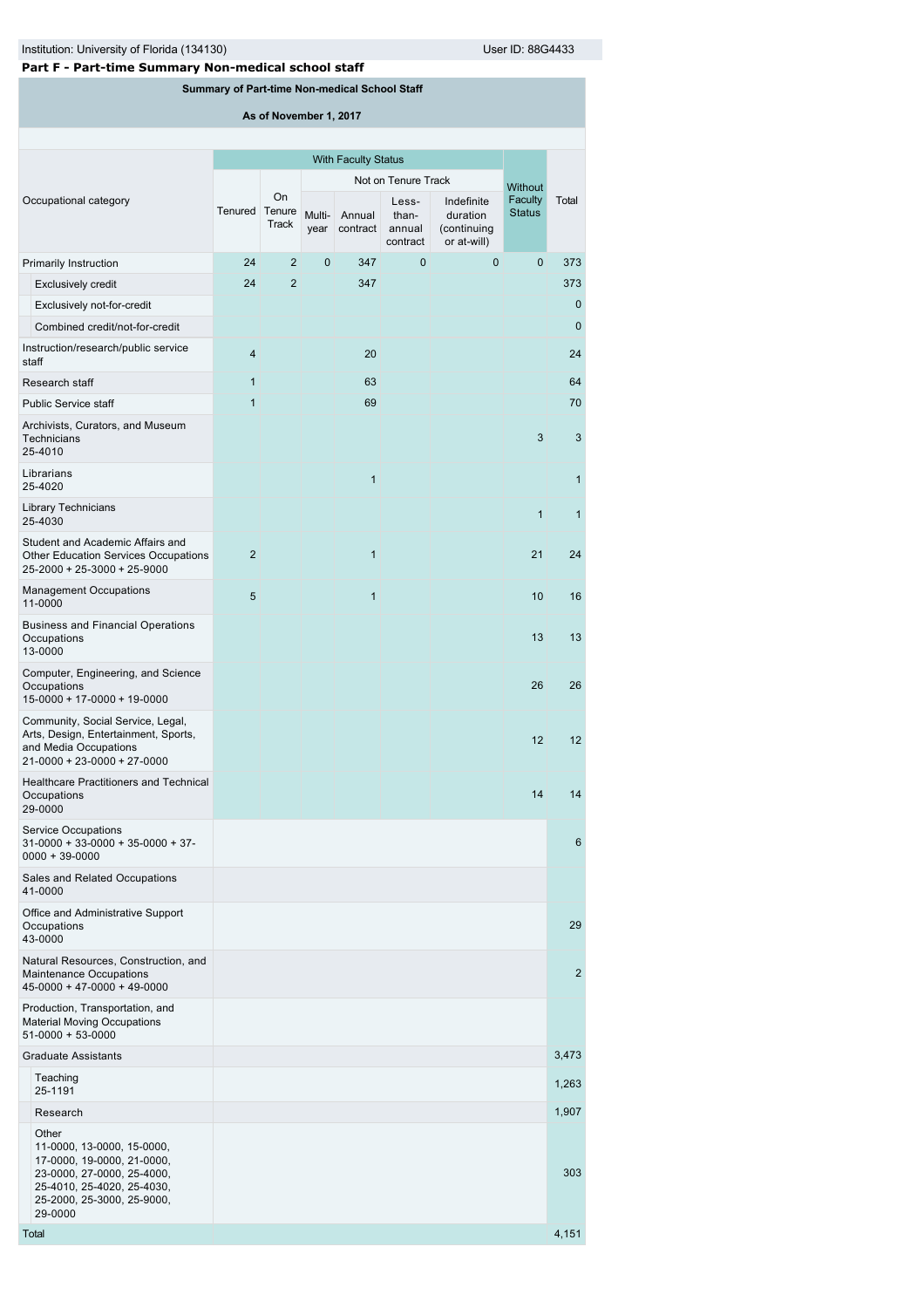| Part F - Part-time Summary Medical school staff |  |  |
|-------------------------------------------------|--|--|
|-------------------------------------------------|--|--|

**Summary of Part-time Medical School Staff**

| As of November 1, 2017 |                                                                                                                                                             |              |                              |                |                            |                                                             |                                                      |                                            |                |
|------------------------|-------------------------------------------------------------------------------------------------------------------------------------------------------------|--------------|------------------------------|----------------|----------------------------|-------------------------------------------------------------|------------------------------------------------------|--------------------------------------------|----------------|
|                        |                                                                                                                                                             |              |                              |                |                            |                                                             |                                                      |                                            |                |
|                        |                                                                                                                                                             |              |                              |                | <b>With Faculty Status</b> |                                                             |                                                      |                                            |                |
|                        | Occupational category                                                                                                                                       | Tenured      | <b>On</b><br>Tenure<br>Track | Multi-<br>year | Annual<br>contract         | Not on Tenure Track<br>Less-<br>than-<br>annual<br>contract | Indefinite<br>duration<br>(continuing<br>or at-will) | <b>Without</b><br>Faculty<br><b>Status</b> | Total          |
|                        | Primarily Instruction                                                                                                                                       | 32           | 15                           | $\mathbf{0}$   | 39                         | $\Omega$                                                    | $\mathbf{0}$                                         | $\mathbf{0}$                               | 86             |
|                        | <b>Exclusively credit</b>                                                                                                                                   | 32           | 15                           |                | 39                         |                                                             |                                                      |                                            | 86             |
|                        | Exclusively not-for-credit                                                                                                                                  |              |                              |                |                            |                                                             |                                                      |                                            | $\mathbf{0}$   |
|                        | Combined credit/not-for-credit                                                                                                                              |              |                              |                |                            |                                                             |                                                      |                                            | $\mathbf{0}$   |
|                        | Instruction/research/public service staff                                                                                                                   | 6            | $\overline{2}$               |                |                            |                                                             |                                                      |                                            | 8              |
|                        | Research staff                                                                                                                                              |              |                              |                | 18                         |                                                             |                                                      |                                            | 18             |
|                        | <b>Public Service staff</b>                                                                                                                                 |              |                              |                | 260                        |                                                             |                                                      |                                            | 260            |
|                        | Archivists, Curators, and Museum<br><b>Technicians</b><br>25-2000 + 25-3000 + 25-9000                                                                       |              |                              |                |                            |                                                             |                                                      |                                            | 0              |
|                        | Librarians<br>25-4020                                                                                                                                       |              |                              |                |                            |                                                             |                                                      |                                            | $\mathbf{0}$   |
|                        | <b>Library Technicians</b><br>25-4030                                                                                                                       |              |                              |                |                            |                                                             |                                                      |                                            | $\mathbf{0}$   |
|                        | Student and Academic Affairs and Other<br><b>Education Services Occupations</b><br>25-2000 + 25-3000 + 25-9000                                              |              |                              |                |                            |                                                             |                                                      | 5                                          | 5              |
|                        | <b>Management Occupations</b><br>11-0000                                                                                                                    | $\mathbf{1}$ |                              |                | $\mathbf{1}$               |                                                             |                                                      |                                            | $\overline{2}$ |
|                        | <b>Business and Financial Operations</b><br>Occupations<br>13-0000                                                                                          |              |                              |                |                            |                                                             |                                                      | $\mathbf{1}$                               | $\mathbf{1}$   |
|                        | Computer, Engineering, and Science<br>Occupations<br>15-0000 + 17-0000 + 19-0000                                                                            |              |                              |                |                            |                                                             |                                                      | 15                                         | 15             |
|                        | Community, Social Service, Legal, Arts,<br>Design, Entertainment, Sports, and<br><b>Media Occupations</b><br>$21-0000 + 23-0000 + 27-0000$                  |              |                              |                |                            |                                                             |                                                      | $\overline{4}$                             | 4              |
|                        | <b>Healthcare Practitioners and Technical</b><br>Occupations<br>29-0000                                                                                     |              |                              |                |                            |                                                             |                                                      | 41                                         | 41             |
|                        | <b>Service Occupations</b><br>$31 - 0000 + 33 - 0000 + 35 - 0000 +$<br>$37-0000 + 39-0000$                                                                  |              |                              |                |                            |                                                             |                                                      |                                            | $\overline{2}$ |
|                        | Sales and Related Occupations<br>41-0000                                                                                                                    |              |                              |                |                            |                                                             |                                                      |                                            |                |
|                        | Office and Administrative Support<br>Occupations<br>43-0000                                                                                                 |              |                              |                |                            |                                                             |                                                      |                                            | 8              |
|                        | Natural Resources, Construction, and<br>Maintenance Occupations<br>$45-0000 + 47-0000 + 49-0000$                                                            |              |                              |                |                            |                                                             |                                                      |                                            |                |
|                        | Production, Transportation, and Material<br><b>Moving Occupations</b><br>$51-0000+53-0000$                                                                  |              |                              |                |                            |                                                             |                                                      |                                            |                |
|                        | <b>Graduate Assistants</b>                                                                                                                                  |              |                              |                |                            |                                                             |                                                      |                                            | 428            |
|                        | Teaching<br>25-1191                                                                                                                                         |              |                              |                |                            |                                                             |                                                      |                                            | 94             |
|                        | Research                                                                                                                                                    |              |                              |                |                            |                                                             |                                                      |                                            | 298            |
|                        | Other<br>11-0000, 13-0000, 15-0000,<br>17-0000, 19-0000, 21-0000,<br>23-0000, 27-0000, 25-4000,<br>25-4010, 25-4020, 25-4030,<br>25-2000, 25-3000, 25-9000, |              |                              |                |                            |                                                             |                                                      |                                            | 36             |
|                        | 29-0000<br>Total                                                                                                                                            |              |                              |                |                            |                                                             |                                                      |                                            | 878            |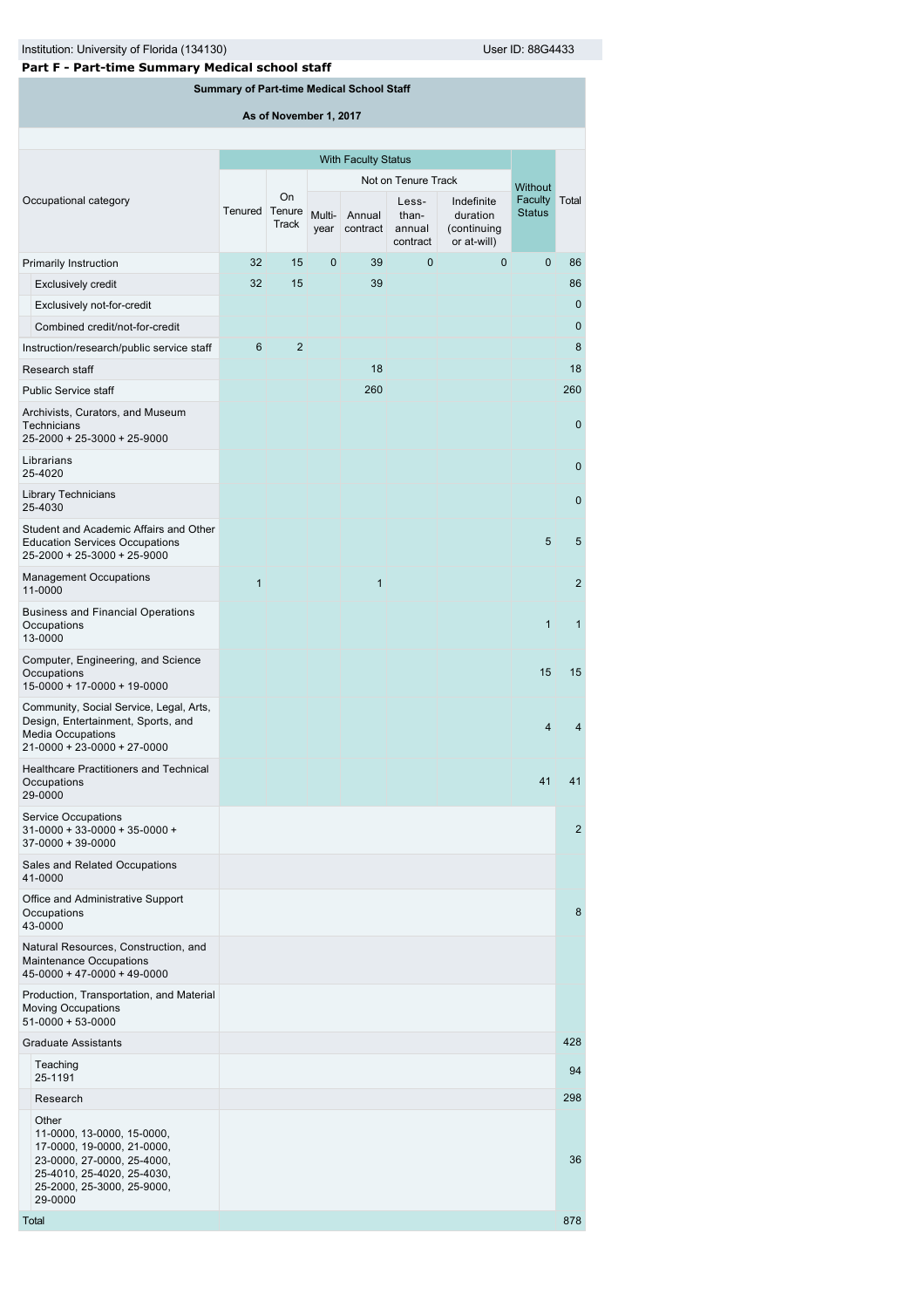# **Part H - New Hires, Full-time Instructional Staff by Tenure Status**

# **Number of [Newly Hired](javascript:openglossary(407)) [Full-time](javascript:openglossary(257)) Permanent [Instructional Staff](javascript:openglossary(996))**

**(Hired full-time between November 1, 2016 - October 31, 2017)**

- **Report Hispanic/Latino individuals of any race as Hispanic/Latino**
- **Report race for non-Hispanic/Latino individuals only**
- **Include Primarily Instruction and Instruction Combined with Research and Public Service**
- **Include both medical school and non-medical school staff**

## **Men**

|                                              |              |                       |             |                    | Not on Tenure Track              |                                                      | Without                  |                |
|----------------------------------------------|--------------|-----------------------|-------------|--------------------|----------------------------------|------------------------------------------------------|--------------------------|----------------|
| Race/ethnicity                               | Tenured      | Qn<br>Tenure<br>Track | Multi-year  | Annual<br>contract | Less-than-<br>annual<br>contract | Indefinite<br>duration<br>(continuing or<br>at-will) | Faculty<br><b>Status</b> | Total          |
| Nonresident alien                            |              | 19                    |             | 5                  |                                  |                                                      |                          | 24             |
| Hispanic/Latino                              |              | $\overline{2}$        |             | $\overline{2}$     |                                  |                                                      |                          | $\overline{4}$ |
| American Indian or<br><b>Alaska Native</b>   |              |                       |             |                    |                                  |                                                      |                          | $\mathbf 0$    |
| Asian                                        | $\mathbf{1}$ | 10                    |             | $\mathbf{1}$       |                                  |                                                      |                          | 12             |
| <b>Black or African</b><br>American          |              |                       |             | 3                  |                                  |                                                      |                          | 3              |
| Native Hawaiian or<br>Other Pacific Islander |              |                       |             |                    |                                  |                                                      |                          | $\mathbf{0}$   |
| White                                        | 8            | 33                    |             | 16                 |                                  |                                                      |                          | 57             |
| Two or more races                            |              | $\mathbf{1}$          |             | $\overline{2}$     |                                  |                                                      |                          | 3              |
| Race and ethnicity<br>unknown                | $\mathbf{1}$ |                       |             |                    |                                  |                                                      |                          | $\mathbf{1}$   |
| <b>Total men</b>                             | 10           | 65                    | $\mathbf 0$ | 29                 | $\overline{0}$                   | $\overline{0}$                                       | $\mathbf{0}$             | 104            |

|                                              |                |                              |              |                    | Not on Tenure Track              |                                                      | Without                  |                |
|----------------------------------------------|----------------|------------------------------|--------------|--------------------|----------------------------------|------------------------------------------------------|--------------------------|----------------|
| Race/ethnicity                               | Tenured        | On<br>Tenure<br><b>Track</b> | Multi-year   | Annual<br>contract | Less-than-<br>annual<br>contract | Indefinite<br>duration<br>(continuing or<br>at-will) | Faculty<br><b>Status</b> | Total          |
| Nonresident alien                            |                | $\overline{4}$               |              | $\overline{4}$     |                                  |                                                      |                          | 8              |
| Hispanic/Latino                              |                | $\mathbf{1}$                 |              |                    |                                  |                                                      |                          | $\mathbf{1}$   |
| American Indian or<br>Alaska Native          |                | $\mathbf{1}$                 |              |                    |                                  |                                                      |                          | $\mathbf{1}$   |
| Asian                                        | $\mathbf{1}$   | 5                            |              | $\overline{2}$     |                                  |                                                      |                          | 8              |
| <b>Black or African</b><br>American          |                | $\overline{2}$               |              | $\overline{2}$     |                                  |                                                      |                          | $\overline{4}$ |
| Native Hawaiian or<br>Other Pacific Islander |                |                              |              |                    |                                  |                                                      |                          | $\mathbf 0$    |
| White                                        | 3              | 19                           |              | 19                 |                                  |                                                      |                          | 41             |
| Two or more races                            |                | $\mathbf{1}$                 |              |                    |                                  |                                                      |                          | $\mathbf{1}$   |
| Race and ethnicity<br>unknown                |                |                              |              |                    |                                  |                                                      |                          | $\mathbf{0}$   |
| <b>Total women</b>                           | $\overline{4}$ | 33                           | $\mathbf{0}$ | 27                 | $\mathbf{0}$                     | $\overline{0}$                                       | $\mathbf{0}$             | 64             |
|                                              |                |                              |              |                    |                                  |                                                      |                          |                |
| Total (men+women)                            | 14             | 98                           | $\Omega$     | 56                 | $\Omega$                         | $\Omega$                                             | $\Omega$                 | 168            |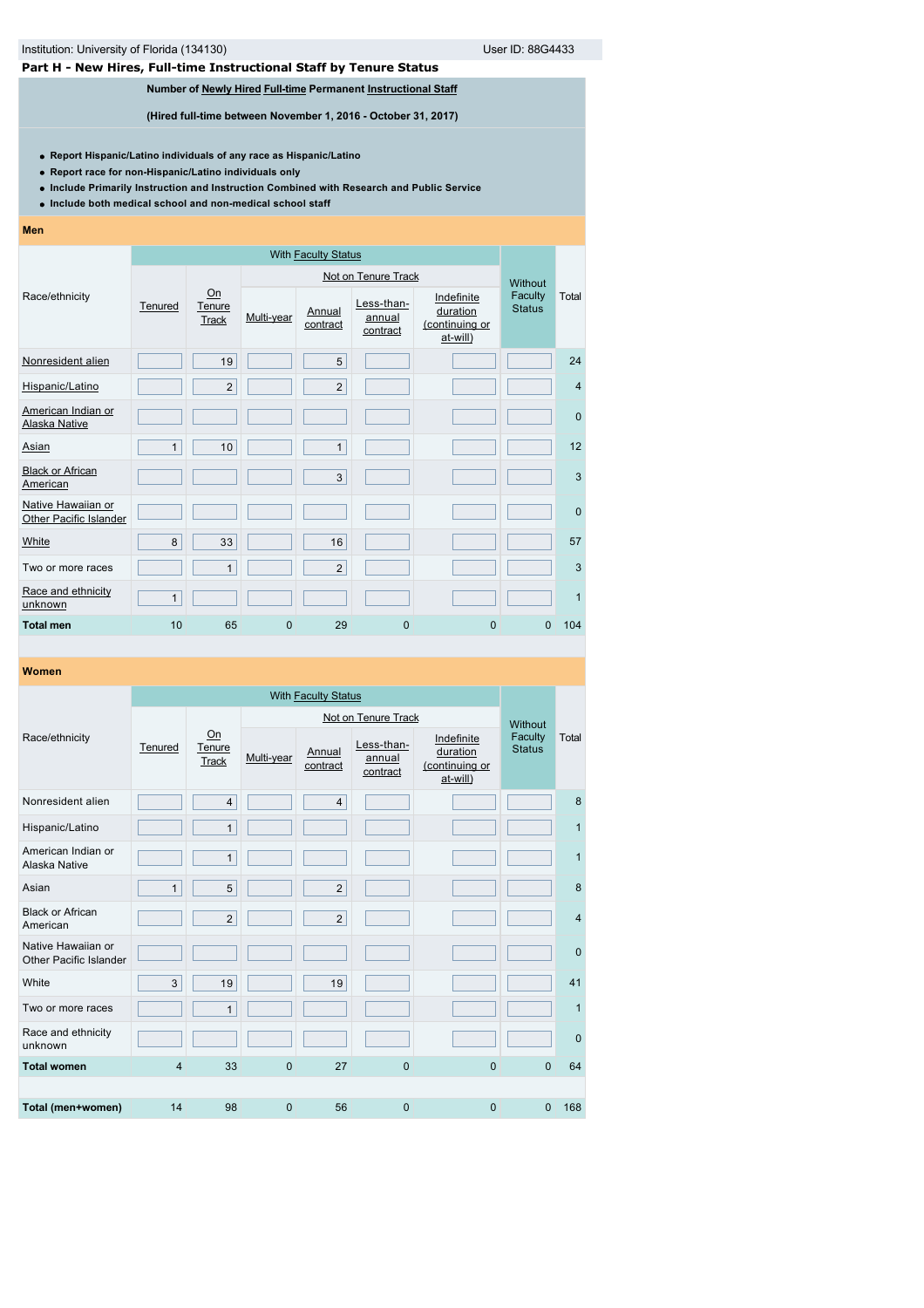# **Part H - New Hires, Full-time Staff by Occupational Category**

**Number of [Newly Hired](javascript:openglossary(407)) [Full-time Staff](javascript:openglossary(257))**

**(Hired full-time between November 1, 2016 - October 31, 2017)**

**Report Hispanic/Latino individuals of any race as Hispanic/Latino**

**Report race for non-Hispanic/Latino individuals only**

**Include both medical school and non-medical school staff**

## **Men**

| Race/ethnicity                               | Instructional<br>Staff<br>(from Part H,<br>screen 1) | Research<br>staff | Public<br>Service<br>staff | Library and Student and Academic Affairs and<br><b>Other Education Services Occupations</b><br>25-4000 + 25-2000 + 25-3000 + 25-9000 |
|----------------------------------------------|------------------------------------------------------|-------------------|----------------------------|--------------------------------------------------------------------------------------------------------------------------------------|
| Nonresident alien                            | 24                                                   | 14                | 22                         |                                                                                                                                      |
| Hispanic/Latino                              | $\overline{4}$                                       | $\overline{4}$    | $\overline{4}$             | 6                                                                                                                                    |
| American Indian or<br><b>Alaska Native</b>   | $\overline{0}$                                       |                   |                            |                                                                                                                                      |
| Asian                                        | 12                                                   | 6                 | 19                         | $\overline{2}$                                                                                                                       |
| <b>Black or African</b><br><b>American</b>   | 3                                                    |                   | 5                          | 6                                                                                                                                    |
| Native Hawaiian or<br>Other Pacific Islander | $\mathbf 0$                                          |                   |                            |                                                                                                                                      |
| White                                        | 57                                                   | 11                | 50                         | 9                                                                                                                                    |
| Two or more races                            | 3                                                    |                   |                            | $\mathbf{1}$                                                                                                                         |
| Race and ethnicity<br>unknown                | 1                                                    |                   | $\overline{2}$             |                                                                                                                                      |
| <b>Total men</b>                             | 104                                                  | 35                | 102                        | 24                                                                                                                                   |

| Race/ethnicity                               | Instructional<br>Staff<br>(from Part H,<br>screen 1) | Research<br>staff | Public<br>Service<br>staff | Library and Student and Academic Affairs and<br><b>Other Education Services Occupations</b><br>25-4000 + 25-2000 + 25-3000 + 25-9000 |
|----------------------------------------------|------------------------------------------------------|-------------------|----------------------------|--------------------------------------------------------------------------------------------------------------------------------------|
| Nonresident alien                            | 8                                                    | 6                 | 13                         |                                                                                                                                      |
| Hispanic/Latino                              | $\mathbf{1}$                                         | 3                 | 8                          | 6                                                                                                                                    |
| American Indian or<br>Alaska Native          | $\mathbf{1}$                                         | $\mathbf{1}$      |                            |                                                                                                                                      |
| Asian                                        | 8                                                    | $\mathbf{1}$      | 15                         |                                                                                                                                      |
| <b>Black or African</b><br>American          | $\overline{4}$                                       |                   | $\overline{7}$             | $\overline{7}$                                                                                                                       |
| Native Hawaiian or<br>Other Pacific Islander | $\overline{0}$                                       |                   |                            |                                                                                                                                      |
| White                                        | 41                                                   | 5                 | 55                         | 41                                                                                                                                   |
| Two or more races                            | $\mathbf{1}$                                         |                   |                            | 1                                                                                                                                    |
| Race and ethnicity<br>unknown                | $\overline{0}$                                       |                   |                            |                                                                                                                                      |
| <b>Total women</b>                           | 64                                                   | 16                | 98                         | 55                                                                                                                                   |
|                                              |                                                      |                   |                            |                                                                                                                                      |
| Total (men+women)                            | 168                                                  | 51                | 200                        | 79                                                                                                                                   |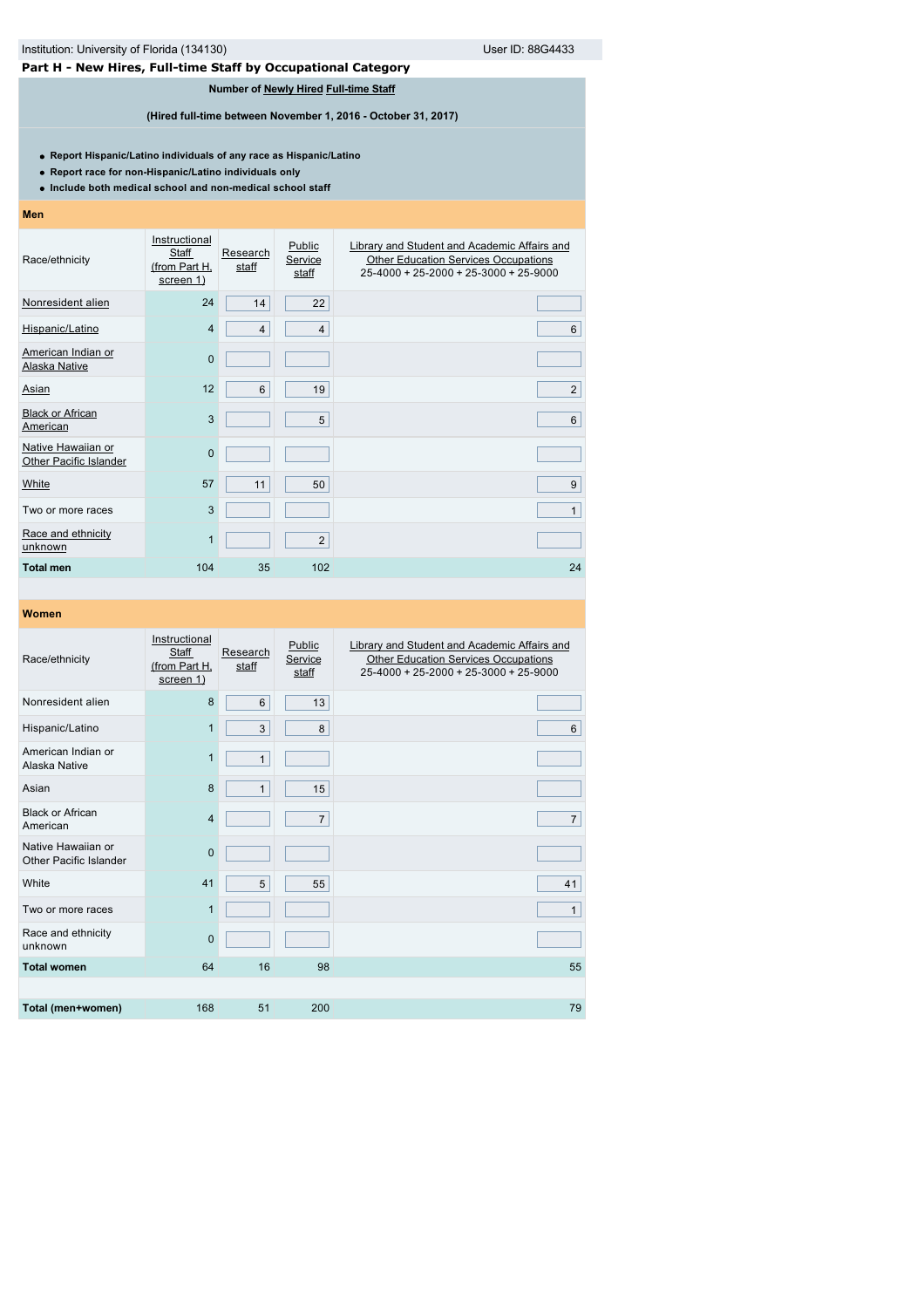| Institution: University of Florida (134130)<br>User ID: 88G4433                                                               |                                      |                                                                          |                                                                                                      |                                                                                                                                             |                                                                        |  |  |  |  |
|-------------------------------------------------------------------------------------------------------------------------------|--------------------------------------|--------------------------------------------------------------------------|------------------------------------------------------------------------------------------------------|---------------------------------------------------------------------------------------------------------------------------------------------|------------------------------------------------------------------------|--|--|--|--|
| Part H - New Hires, Full-time Staff by Occupational Category                                                                  |                                      |                                                                          |                                                                                                      |                                                                                                                                             |                                                                        |  |  |  |  |
| Number of Newly Hired Full-time Staff                                                                                         |                                      |                                                                          |                                                                                                      |                                                                                                                                             |                                                                        |  |  |  |  |
| (Hired full-time between November 1, 2016 - October 31, 2017)                                                                 |                                      |                                                                          |                                                                                                      |                                                                                                                                             |                                                                        |  |  |  |  |
| • Report Hispanic/Latino individuals of any race as Hispanic/Latino<br>• Report race for non-Hispanic/Latino individuals only |                                      |                                                                          |                                                                                                      |                                                                                                                                             |                                                                        |  |  |  |  |
| Men                                                                                                                           |                                      |                                                                          |                                                                                                      |                                                                                                                                             |                                                                        |  |  |  |  |
| Race/ethnicity                                                                                                                | Management<br>Occupations<br>11-0000 | <b>Business and</b><br>Financial<br>Operations<br>Occupations<br>13-0000 | Computer,<br>Engineering,<br>and Science<br>Occupations<br>$15 - 0000 +$<br>$17 - 0000 +$<br>19-0000 | Community, Social Service,<br>Legal, Arts, Design,<br>Entertainment, Sports, and<br><b>Media Occupations</b><br>21-0000 + 23-0000 + 27-0000 | Healthcare<br>Practitioners<br>and Technical<br>Occupations<br>29-0000 |  |  |  |  |
| Nonresident<br>alien                                                                                                          | $\mathbf{1}$                         |                                                                          | 6                                                                                                    | $\mathbf{1}$                                                                                                                                |                                                                        |  |  |  |  |
| Hispanic/Latino                                                                                                               | $\mathbf{1}$                         | 3                                                                        | 8                                                                                                    |                                                                                                                                             |                                                                        |  |  |  |  |
| American<br>Indian or<br>Alaska Native                                                                                        |                                      |                                                                          |                                                                                                      |                                                                                                                                             |                                                                        |  |  |  |  |
| <u>Asian</u>                                                                                                                  | $\overline{2}$                       | $\overline{2}$                                                           | 8                                                                                                    |                                                                                                                                             |                                                                        |  |  |  |  |
| <b>Black or African</b><br>American                                                                                           | $\mathbf{1}$                         | $\mathbf{1}$                                                             | 4                                                                                                    | 3                                                                                                                                           |                                                                        |  |  |  |  |
| Native<br>Hawaiian or<br>Other Pacific<br>Islander                                                                            |                                      |                                                                          |                                                                                                      |                                                                                                                                             |                                                                        |  |  |  |  |
| White                                                                                                                         | 26                                   | 17                                                                       | 52                                                                                                   | 16                                                                                                                                          | 6                                                                      |  |  |  |  |
| Two or more<br>races                                                                                                          |                                      |                                                                          | $\mathbf{1}$                                                                                         |                                                                                                                                             |                                                                        |  |  |  |  |
| Race and<br>ethnicity<br>unknown                                                                                              |                                      |                                                                          | $\mathbf{1}$                                                                                         |                                                                                                                                             |                                                                        |  |  |  |  |

# **Women**

| Race/ethnicity                                                   | Management<br>Occupations<br>11-0000 | <b>Business and</b><br>Financial<br>Operations<br>Occupations<br>13-0000 | Computer,<br>Engineering,<br>and Science<br>Occupations<br>$15 - 0000 +$<br>$17-0000+$<br>19-0000 | Community, Social Service,<br>Legal, Arts, Design,<br>Entertainment, Sports, and<br><b>Media Occupations</b><br>$21-0000 + 23-0000 + 27-0000$ | Healthcare<br>Practitioners<br>and Technical<br>Occupations<br>29-0000 |
|------------------------------------------------------------------|--------------------------------------|--------------------------------------------------------------------------|---------------------------------------------------------------------------------------------------|-----------------------------------------------------------------------------------------------------------------------------------------------|------------------------------------------------------------------------|
| Nonresident<br>alien                                             |                                      |                                                                          | $\overline{7}$                                                                                    |                                                                                                                                               |                                                                        |
| Hispanic/Latino                                                  | $\overline{2}$                       | 3                                                                        | 15                                                                                                | 5                                                                                                                                             | $9\,$                                                                  |
| American<br>Indian or<br>Alaska Native                           |                                      |                                                                          |                                                                                                   |                                                                                                                                               |                                                                        |
| Asian                                                            |                                      | 5                                                                        | 11                                                                                                | $\mathbf{1}$                                                                                                                                  | 3                                                                      |
| <b>Black or African</b><br>American                              | 3                                    | $\overline{4}$                                                           | 8                                                                                                 | 5                                                                                                                                             | $\overline{4}$                                                         |
| <b>Native</b><br>Hawaiian or<br><b>Other Pacific</b><br>Islander |                                      |                                                                          |                                                                                                   |                                                                                                                                               |                                                                        |
| White                                                            | 26                                   | 30                                                                       | 55                                                                                                | 23                                                                                                                                            | 38                                                                     |
| Two or more<br>races                                             |                                      | 3                                                                        | 3                                                                                                 |                                                                                                                                               | $\mathbf{1}$                                                           |
| Race and<br>ethnicity<br>unknown                                 |                                      |                                                                          | 3                                                                                                 |                                                                                                                                               | $\sqrt{2}$                                                             |
| <b>Total women</b>                                               | 31                                   | 45                                                                       | 102                                                                                               | 34                                                                                                                                            | 57                                                                     |
|                                                                  |                                      |                                                                          |                                                                                                   |                                                                                                                                               |                                                                        |
| <b>Total</b><br>(men+women)                                      | 62                                   | 68                                                                       | 182                                                                                               | 54                                                                                                                                            | 63                                                                     |

**Total men** 31 23 80 20 20 30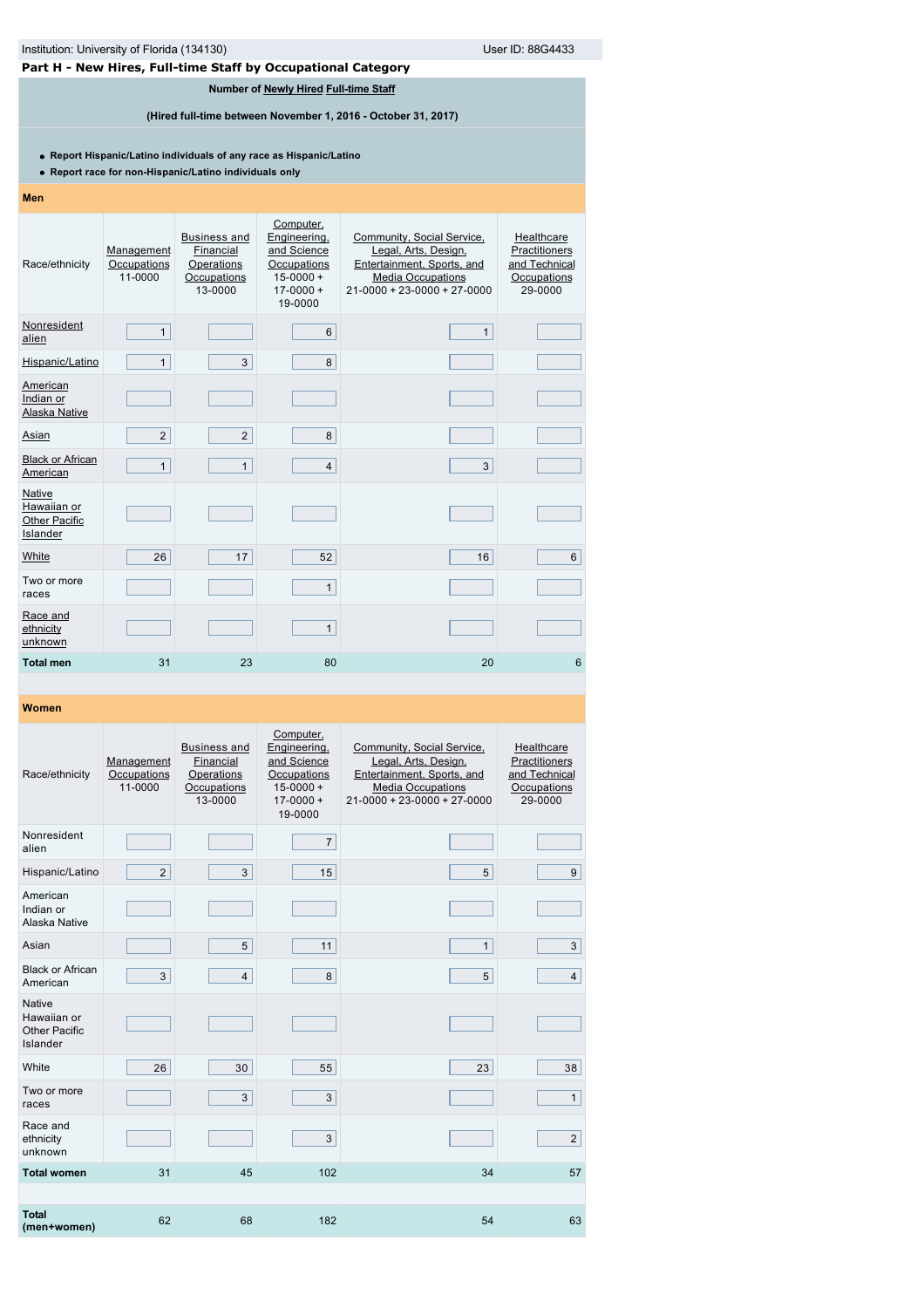# **Part H - New Hires, Full-time Staff by Occupational Category**

**Number of [Newly Hired](javascript:openglossary(407)) [Full-time Staff](javascript:openglossary(257))**

**(Hired full-time between November 1, 2016 - October 31, 2017)**

**Report Hispanic/Latino individuals of any race as Hispanic/Latino**

**Report race for non-Hispanic/Latino individuals only**

**Include both medical school and non-medical school staff**

# **Men**

| Race/ethnicity                                            | Service<br>Occupations<br>$31 - 0000 +$<br>$33 - 0000 +$<br>$35 - 0000 +$<br>$37-0000+$<br>39-0000 | Sales and<br>Related<br>Occupations<br>41-0000 | Office and<br>Administrative<br>Support<br>Occupations<br>43-0000 | Natural Resources,<br>Construction, and<br>Maintenance<br>Occupations<br>$45 - 0000 + 47 - 0000$<br>$+49-0000$ | Production,<br>Transportation,<br>and Material<br>Moving<br>Occupations<br>$51 - 0000 +$<br>53-0000 | Grand<br><b>Total</b><br>(All<br>full-<br>time<br>new<br>hires) |
|-----------------------------------------------------------|----------------------------------------------------------------------------------------------------|------------------------------------------------|-------------------------------------------------------------------|----------------------------------------------------------------------------------------------------------------|-----------------------------------------------------------------------------------------------------|-----------------------------------------------------------------|
| Nonresident<br>alien                                      | $\mathbf{1}$                                                                                       |                                                | $\mathbf{1}$                                                      |                                                                                                                |                                                                                                     | 70                                                              |
| Hispanic/Latino                                           | 5                                                                                                  |                                                | 5                                                                 | 3                                                                                                              | $\mathbf{1}$                                                                                        | 44                                                              |
| American<br>Indian or<br>Alaska Native                    |                                                                                                    |                                                |                                                                   |                                                                                                                |                                                                                                     | $\mathbf{0}$                                                    |
| Asian                                                     |                                                                                                    |                                                | $\overline{2}$                                                    |                                                                                                                |                                                                                                     | 53                                                              |
| <b>Black or African</b><br>American                       | 25                                                                                                 |                                                | $\overline{7}$                                                    | $\overline{2}$                                                                                                 | $\mathbf{1}$                                                                                        | 58                                                              |
| Native<br>Hawaiian or<br><b>Other Pacific</b><br>Islander |                                                                                                    |                                                |                                                                   |                                                                                                                |                                                                                                     | $\mathbf{0}$                                                    |
| White                                                     | 29                                                                                                 |                                                | 24                                                                | 37                                                                                                             | $\mathbf{1}$                                                                                        | 335                                                             |
| Two or more<br>races                                      | $\overline{2}$                                                                                     |                                                | $\mathbf{1}$                                                      |                                                                                                                |                                                                                                     | 8                                                               |
| Race and<br>ethnicity<br>unknown                          |                                                                                                    |                                                |                                                                   |                                                                                                                |                                                                                                     | $\overline{4}$                                                  |
| <b>Total men</b>                                          | 62                                                                                                 | 0                                              | 40                                                                | 42                                                                                                             | 3                                                                                                   | 572                                                             |

| Race/ethnicity                                                   | Service<br>Occupations<br>$31 - 0000 +$<br>$33 - 0000 +$<br>$35 - 0000 +$<br>$37-0000+$<br>39-0000 | Sales and<br>Related<br>Occupations<br>41-0000 | Office and<br>Administrative<br>Support<br>Occupations<br>43-0000 | Natural Resources.<br>Construction, and<br>Maintenance<br>Occupations<br>$45 - 0000 + 47 - 0000$<br>$+49-0000$ | Production,<br>Transportation,<br>and Material<br>Moving<br>Occupations<br>$51-0000+$<br>53-0000 | Grand<br><b>Total</b><br>(All<br>full-<br>time<br>new<br>hires) |
|------------------------------------------------------------------|----------------------------------------------------------------------------------------------------|------------------------------------------------|-------------------------------------------------------------------|----------------------------------------------------------------------------------------------------------------|--------------------------------------------------------------------------------------------------|-----------------------------------------------------------------|
| Nonresident<br>alien                                             | $\mathbf{1}$                                                                                       |                                                | $\overline{2}$                                                    |                                                                                                                |                                                                                                  | 37                                                              |
| Hispanic/Latino                                                  | 13                                                                                                 |                                                | 23                                                                | $\mathbf{1}$                                                                                                   |                                                                                                  | 89                                                              |
| American<br>Indian or<br>Alaska Native                           |                                                                                                    |                                                |                                                                   |                                                                                                                |                                                                                                  | $\overline{2}$                                                  |
| Asian                                                            | 3                                                                                                  |                                                | $\overline{4}$                                                    |                                                                                                                |                                                                                                  | 51                                                              |
| <b>Black or African</b><br>American                              | 28                                                                                                 |                                                | 28                                                                | $\mathbf{1}$                                                                                                   | 1                                                                                                | 100                                                             |
| <b>Native</b><br>Hawaiian or<br><b>Other Pacific</b><br>Islander |                                                                                                    |                                                |                                                                   |                                                                                                                |                                                                                                  | $\mathbf{0}$                                                    |
| White                                                            | 27                                                                                                 |                                                | 96                                                                | $\overline{7}$                                                                                                 |                                                                                                  | 444                                                             |
| Two or more<br>races                                             | $\mathbf{1}$                                                                                       |                                                | 3                                                                 | $\mathbf{1}$                                                                                                   |                                                                                                  | 14                                                              |
| Race and<br>ethnicity<br>unknown                                 | $\mathbf{1}$                                                                                       |                                                | $\mathbf{1}$                                                      |                                                                                                                |                                                                                                  | $\overline{7}$                                                  |
| <b>Total women</b>                                               | 74                                                                                                 | $\mathbf{0}$                                   | 157                                                               | 10                                                                                                             | $\mathbf{1}$                                                                                     | 744                                                             |
|                                                                  |                                                                                                    |                                                |                                                                   |                                                                                                                |                                                                                                  |                                                                 |
| <b>Total</b><br>(men+women)                                      | 136                                                                                                | $\mathbf{0}$                                   | 197                                                               | 52                                                                                                             | $\overline{4}$                                                                                   | 1,316                                                           |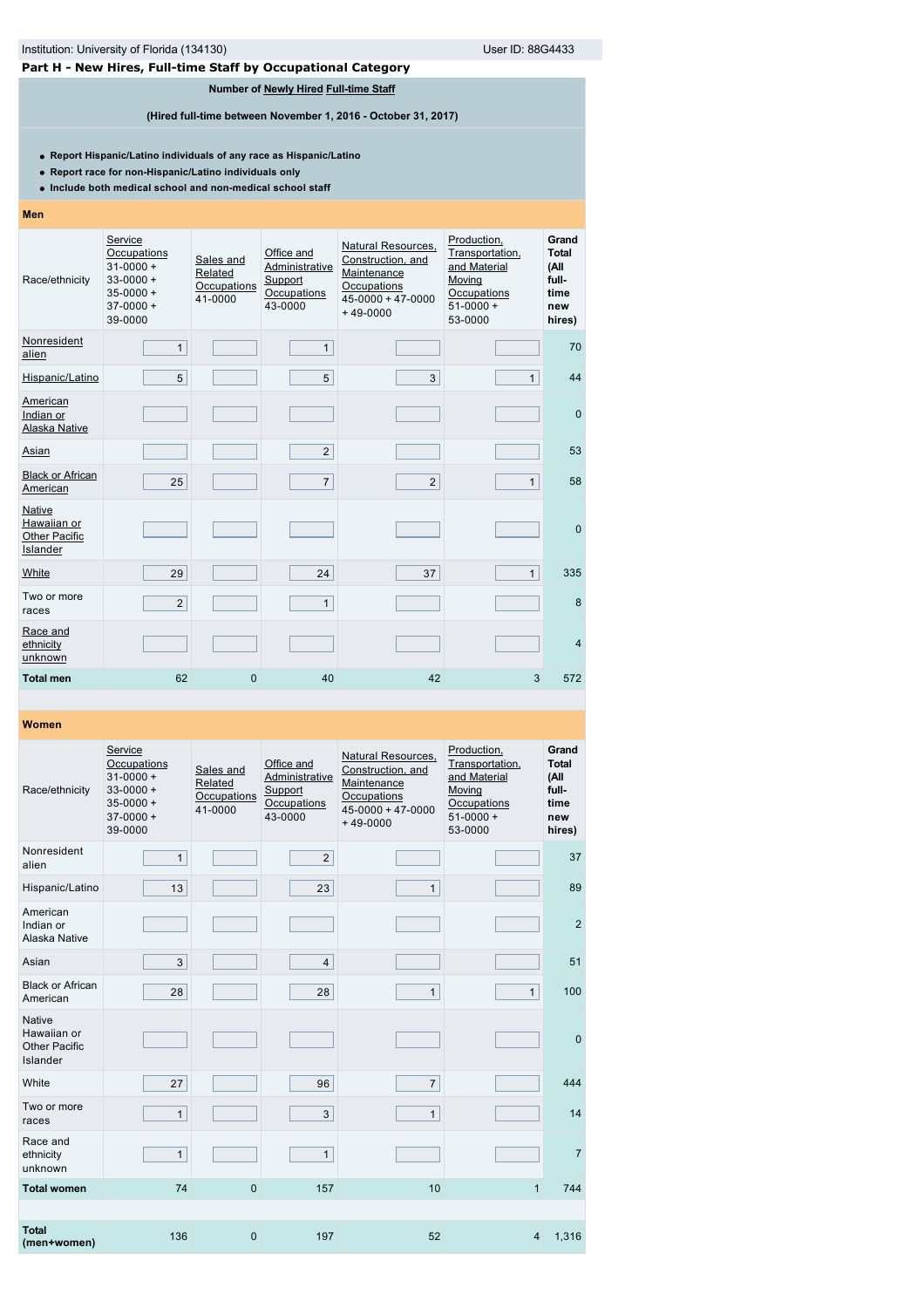| Institution: University of Florida (134130) | User ID: 88G4433 |
|---------------------------------------------|------------------|

 $\blacktriangle$ 

 $\mathbb{E}$ 

# **Human Resources Survey Evaluation**

 $\overline{4}$ 

**Were any staff members difficult to categorize? If so, please explain in the box below.**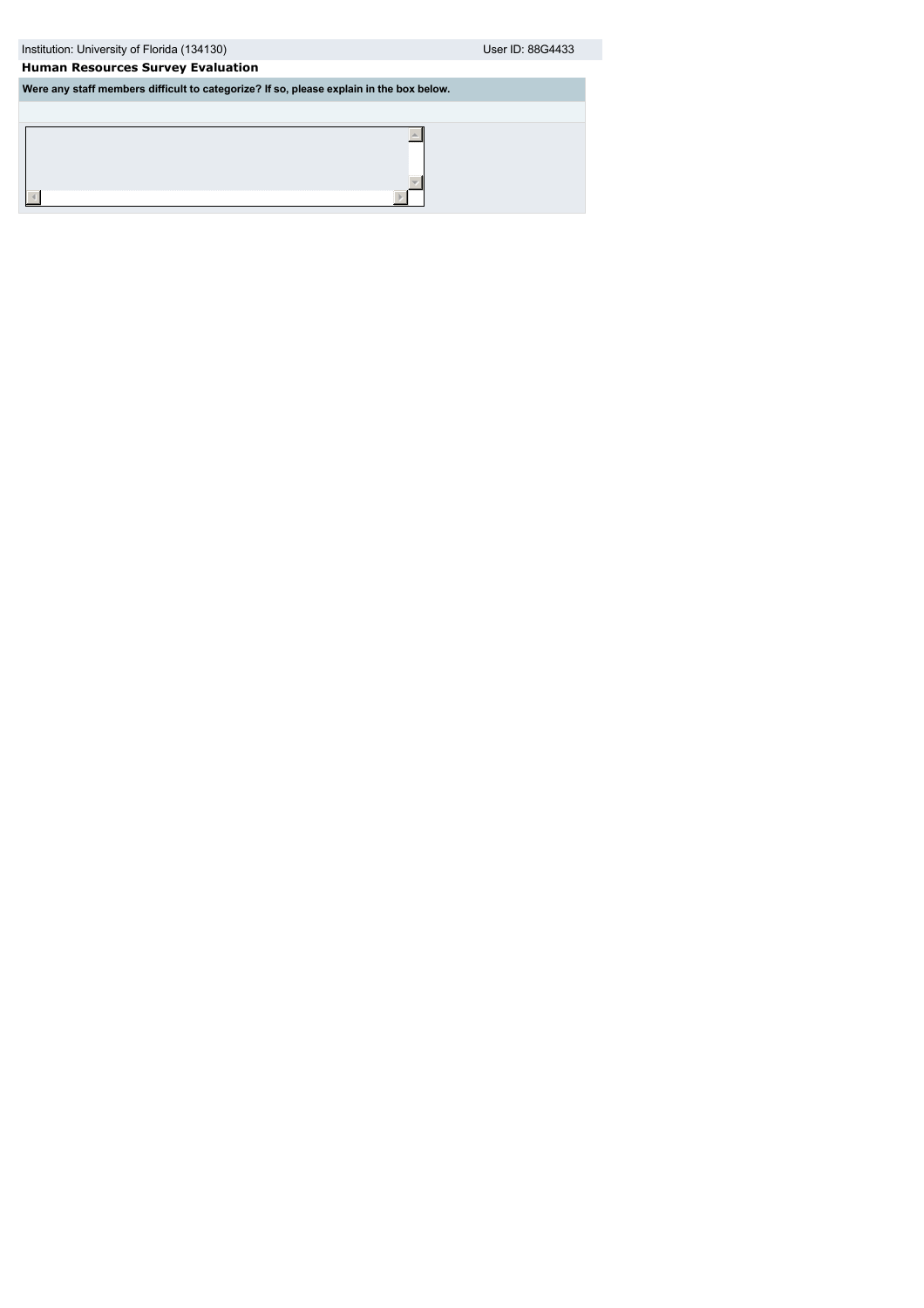| <b>Prepared by</b>      | Institution: University of Florida (134130) |                                                               |                                                                                                                                                                                       |       | User ID: 88G4433                                                                                                                                                                                                                        |
|-------------------------|---------------------------------------------|---------------------------------------------------------------|---------------------------------------------------------------------------------------------------------------------------------------------------------------------------------------|-------|-----------------------------------------------------------------------------------------------------------------------------------------------------------------------------------------------------------------------------------------|
|                         |                                             |                                                               |                                                                                                                                                                                       |       |                                                                                                                                                                                                                                         |
| preparers.              |                                             |                                                               | there are questions concerning the data. The Keyholder will be copied on all email correspondence to other                                                                            |       | The name of the preparer is being collected so that we can follow up with the appropriate person in the event that                                                                                                                      |
| Data Collection System. |                                             |                                                               | reporting burden associated with IPEDS. Please include in your estimate the time it took for you to review                                                                            |       | The time it took to prepare this component is being collected so that we can continue to improve our estimate of the<br>instructions, query and search data sources, complete and review the component, and submit the data through the |
|                         | Thank you for your assistance.              |                                                               |                                                                                                                                                                                       |       |                                                                                                                                                                                                                                         |
|                         |                                             |                                                               |                                                                                                                                                                                       |       |                                                                                                                                                                                                                                         |
|                         | This survey component was prepared by:      |                                                               |                                                                                                                                                                                       |       |                                                                                                                                                                                                                                         |
| Ω                       | Keyholder                                   | $\circ$                                                       | <b>SFA Contact</b>                                                                                                                                                                    | Ō     | <b>HR Contact</b>                                                                                                                                                                                                                       |
| O                       | <b>Finance Contact</b>                      | O                                                             | Academic Library<br>Contact                                                                                                                                                           | ⊙     | Other                                                                                                                                                                                                                                   |
| Name:                   | Noelle Mecoli                               |                                                               |                                                                                                                                                                                       |       |                                                                                                                                                                                                                                         |
| Email:                  | nmecoli@aa.ufl.edu                          |                                                               |                                                                                                                                                                                       |       |                                                                                                                                                                                                                                         |
| survey component?       |                                             |                                                               |                                                                                                                                                                                       |       | How many staff from your institution only were involved in the data collection and reporting process of this                                                                                                                            |
|                         | Number of Staff (including yourself)        |                                                               |                                                                                                                                                                                       |       |                                                                                                                                                                                                                                         |
| 4.00                    |                                             |                                                               |                                                                                                                                                                                       |       |                                                                                                                                                                                                                                         |
|                         |                                             |                                                               |                                                                                                                                                                                       |       |                                                                                                                                                                                                                                         |
|                         | responding to this survey component?        |                                                               | How many hours did you and others from your institution only spend on each of the steps below when<br>Exclude the hours spent collecting data for state and other reporting purposes. |       |                                                                                                                                                                                                                                         |
| <b>Staff</b><br>member  | <b>Collecting Data</b><br><b>Needed</b>     | <b>Revising Data to</b><br>Match<br><b>IPEDS Requirements</b> | <b>Entering Data</b>                                                                                                                                                                  |       | <b>Revising and Locking</b><br>Data                                                                                                                                                                                                     |
| Your office             | hours<br>4.00                               | 24.00                                                         | hours<br>8.00                                                                                                                                                                         | hours | hours<br>3.00                                                                                                                                                                                                                           |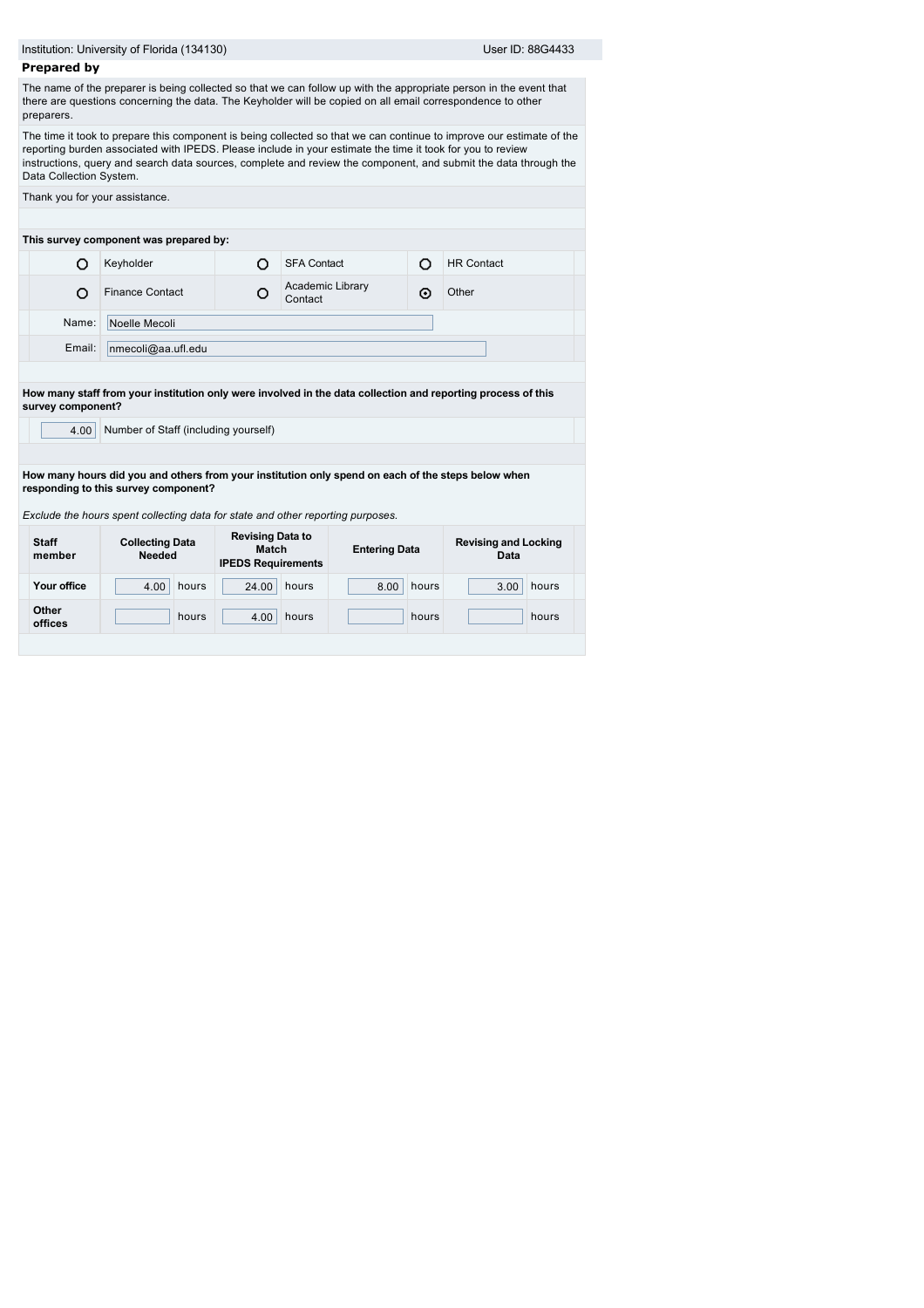#### **Summary**

#### **Human Resources Component Summary**

IPEDS collects important information regarding your institution. All data reported in IPEDS survey components become available in the IPEDS Data Center and appear as aggregated data in various Department of Education reports. Additionally, some of the reported data appears specifically for your institution through the College Navigator website and is included in your institution's Data Feedback Report (DFR). The purpose of this summary is to provide you an opportunity to view some of the data that, when accepted through the IPEDS quality control process, will appear on the College Navigator website and/or your DFR. College Navigator is updated approximately three months after the data collection period closes and Data Feedback Reports will be available through the [Data Center](http://nces.ed.gov/ipeds/datacenter/) and sent to your institution's CEO in November 2017.

Please review your data for accuracy. If you have questions about the data displayed below after reviewing the data reported on the survey screens, please contact the IPEDS Help Desk at: 1-877-225-2568 or [ipedshelp@rti.org](mailto:ipedshelp@rti.org).

| Number of staff by employment status and occupational category:<br><b>Fall 2017</b>                                               |                              |                                 |                     |
|-----------------------------------------------------------------------------------------------------------------------------------|------------------------------|---------------------------------|---------------------|
| <b>Occupational category</b>                                                                                                      |                              | <b>Reported values</b>          | <b>FTE</b><br>staff |
|                                                                                                                                   | Number of<br>full-time staff | Number of<br>part-time<br>staff |                     |
| <b>Total number of staff</b>                                                                                                      | 14,030                       | 1,128                           | 14,406              |
| <b>Instructional Staff</b>                                                                                                        | 2,613                        | 491                             | 2,777               |
| Primary Instruction                                                                                                               | 2,258                        | 459                             | 2,411               |
| Exclusively credit                                                                                                                | 2,258                        | 459                             | 2,411               |
| Exclusively not-for-credit                                                                                                        | $\mathbf 0$                  | $\mathbf 0$                     | $\mathbf 0$         |
| Combined credit/not-for-credit                                                                                                    | 0                            | 0                               | 0                   |
| Instruction/research/public service                                                                                               | 355                          | 32                              | 366                 |
| Research Staff                                                                                                                    | 602                          | 82                              | 629                 |
| <b>Public Service Staff</b>                                                                                                       | 1,461                        | 330                             | 1,571               |
| Library and Student and Academic Affairs and Other<br>Education Services Occupations SOC                                          | 832                          | 34                              | 843                 |
| Librarians, Curators, and Archivists<br>SOC 25-4000                                                                               | 194                          | 5                               | 196                 |
| Archivists, Curators, and Museum Technicians<br>SOC 25-4010                                                                       | 50                           | 3                               | 51                  |
| Librarians<br>SOC 25-4020                                                                                                         | 71                           | 1                               | 71                  |
| Library Technicians<br>SOC 25-4030                                                                                                | 73                           | $\mathbf{1}$                    | 73                  |
| Student and Academic Affairs and Other Education<br>Services Occupations<br>SOC 25-2000 + 25-3000 + 25-9000                       | 638                          | 29                              | 648                 |
| Management Occupations<br>SOC 11-0000                                                                                             | 1,004                        | 18                              | 1,010               |
| Business and Financial Operations Occupations<br>SOC 13-0000                                                                      | 760                          | 14                              | 765                 |
| Computer, Engineering, and Science Occupations<br>SOC 15-0000 + 17-0000 + 19-0000                                                 | 2,050                        | 41                              | 2,064               |
| Community, Social Service, Legal, Arts, Design,<br>Entertainment, Sports and Media Occupations<br>SOC 21-0000 + 23-0000 + 27-0000 | 427                          | 16                              | 432                 |
| Healthcare Practitioners and Technical Occupations<br>SOC 29-0000                                                                 | 647                          | 55                              | 665                 |
| Service Occupations<br>SOC 31-0000 + 33-0000 + 35-0000 + 37-0000 + 39-0000                                                        | 1,045                        | 8                               | 1,048               |
| Sales and Related Occupations<br>SOC 41-0000                                                                                      | 10                           |                                 | 10                  |
| Office and Administrative Support Occupations<br>SOC 43-0000                                                                      | 1,890                        | 37                              | 1,902               |
| Natural Resources, Construction, and Maintenance<br>Occupations<br>SOC 45-0000 + 47-0000 + 49-0000                                | 645                          | $\overline{2}$                  | 646                 |
| Production, Transportation, and Material Moving<br>Occupations<br>SOC 51-0000 + 53-0000                                           | 44                           |                                 | 44                  |

NOTE: Full-time-equivalent (FTE) staff is calculated by summing the total number of full-time staff and<br>adding one-third of the total number of part-time staff. Graduate assistants are not included in the<br>above figures. Ma

**Salaries of full-time instructional staff by contract length and academic rank: Academic year 2017-18**

| Academic |              | <b>Months Covered by Annual Salary</b> |              | Total    | Total                      |    | Weighted<br>Average             |                            |
|----------|--------------|----------------------------------------|--------------|----------|----------------------------|----|---------------------------------|----------------------------|
| rank     | 12<br>months | 11<br>months                           | 10<br>months | 9 months | Salarv<br>reporting Months | of | Staff for Number Salary Outlays | Monthly<br><b>Salaries</b> |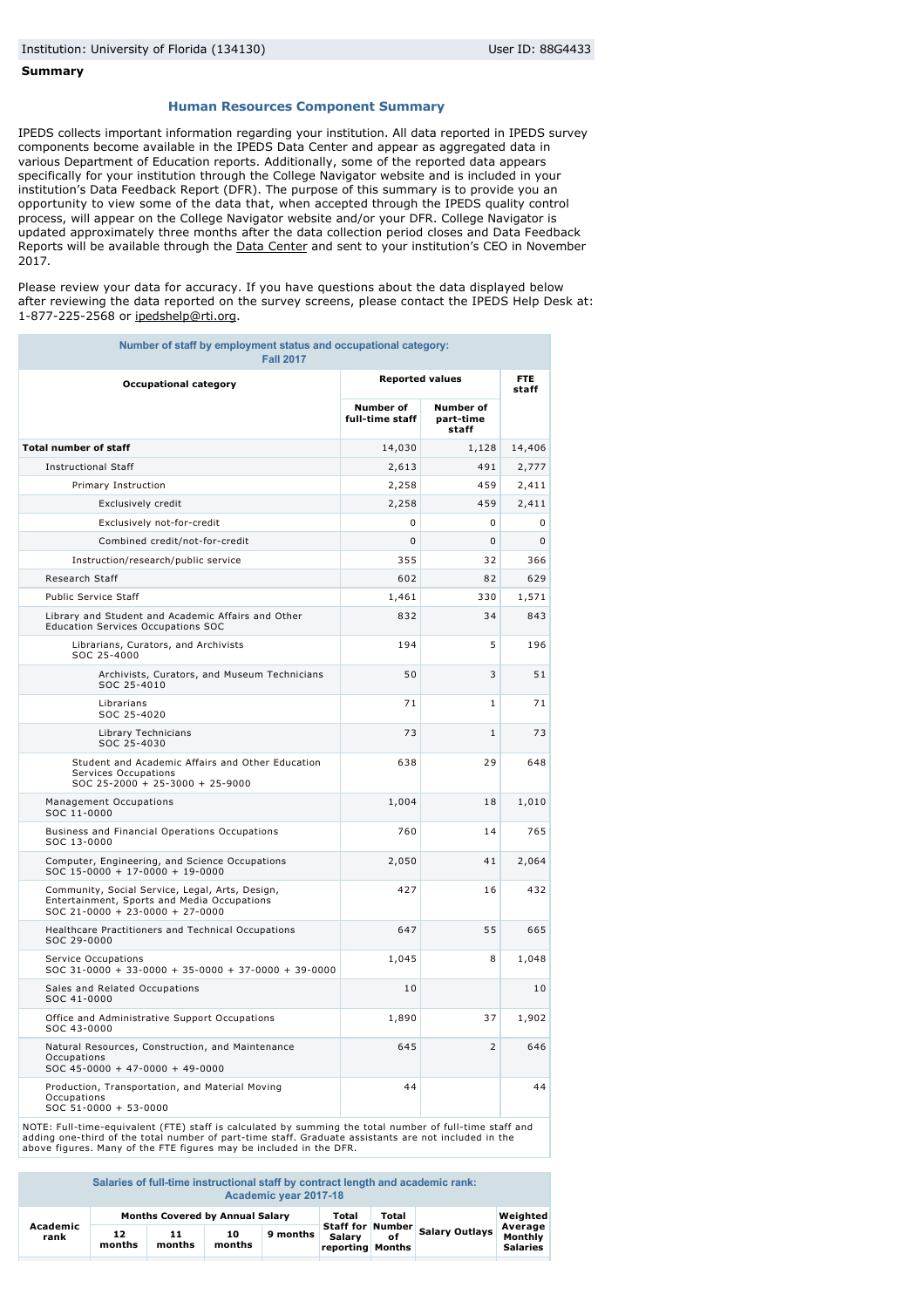| <b>All Ranks</b>       | 922 |  | 1,324 | 2,246 | 22,980 | \$269,931,274 | \$11,746 |
|------------------------|-----|--|-------|-------|--------|---------------|----------|
| Professor              | 307 |  | 535   | 842   | 8,499  | \$137,015,738 | \$16,121 |
| Associate<br>professor | 194 |  | 356   | 550   | 5.532  | \$59,948,831  | \$10,837 |
| Assistant<br>professor | 206 |  | 201   | 407   | 4,281  | \$39,746,226  | \$9,284  |
| Instructor             |     |  |       |       |        |               |          |
| Lecturer               | 123 |  | 227   | 350   | 3,519  | \$25,259,063  | \$7,178  |
| No<br>academic<br>rank | 92  |  | 5     | 97    | 1,149  | \$7,961,416   | \$6,929  |

NOTE: The above data are based on the Salary Outlays part of the IPEDS HR component. The Weighted<br>average monthly salaries of full-time instructional staff by academic rank are calculated by adding the<br>salary outlays repor